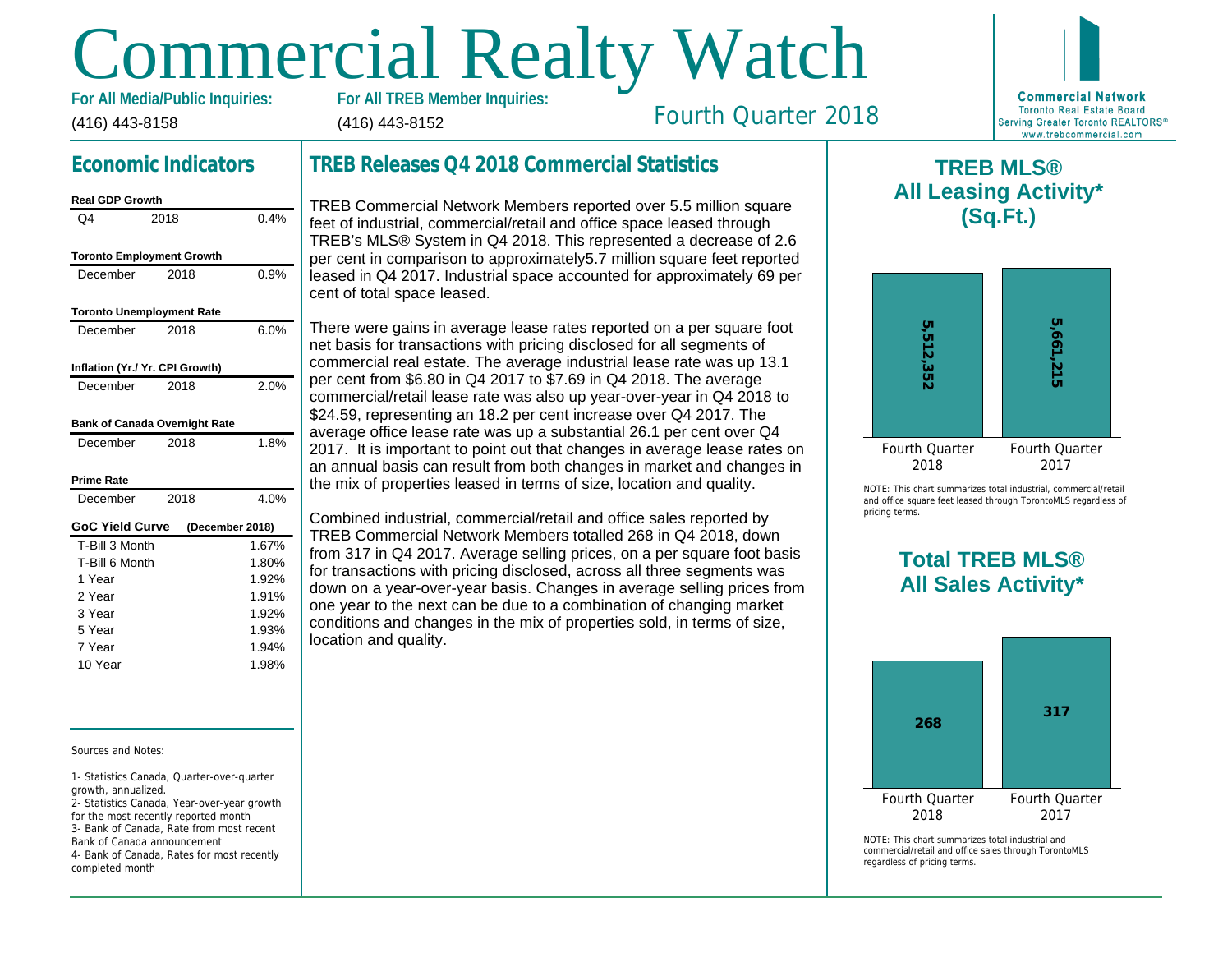Total TREB MLS® Leasing Activity\* (Millions of Square Feet Leased)

TREB MLS® Average Lease Rates (\$/So.

\* NOTE: This chart summarizes total industrial, commercial/retail and office square feet leased through TorontoMLS regardless of pricing terms. Source: TREB

Total TREB MLS® Sales Activity\* (Number of Sales)

\* NOTE: Average lease rates are reported only for those proper square foot net basis and for which the selling price was disclos Source: TREB

TREB MLS® Average Sales Price (\$/So.

\* NOTE: This chart summarizes total industrial and commercial/retail sales through TorontoMLS regardless of pricing terms. Source: TREB

\* NOTE: Average sale prices are reported only for those prope selling price was disclosed. Source: TREB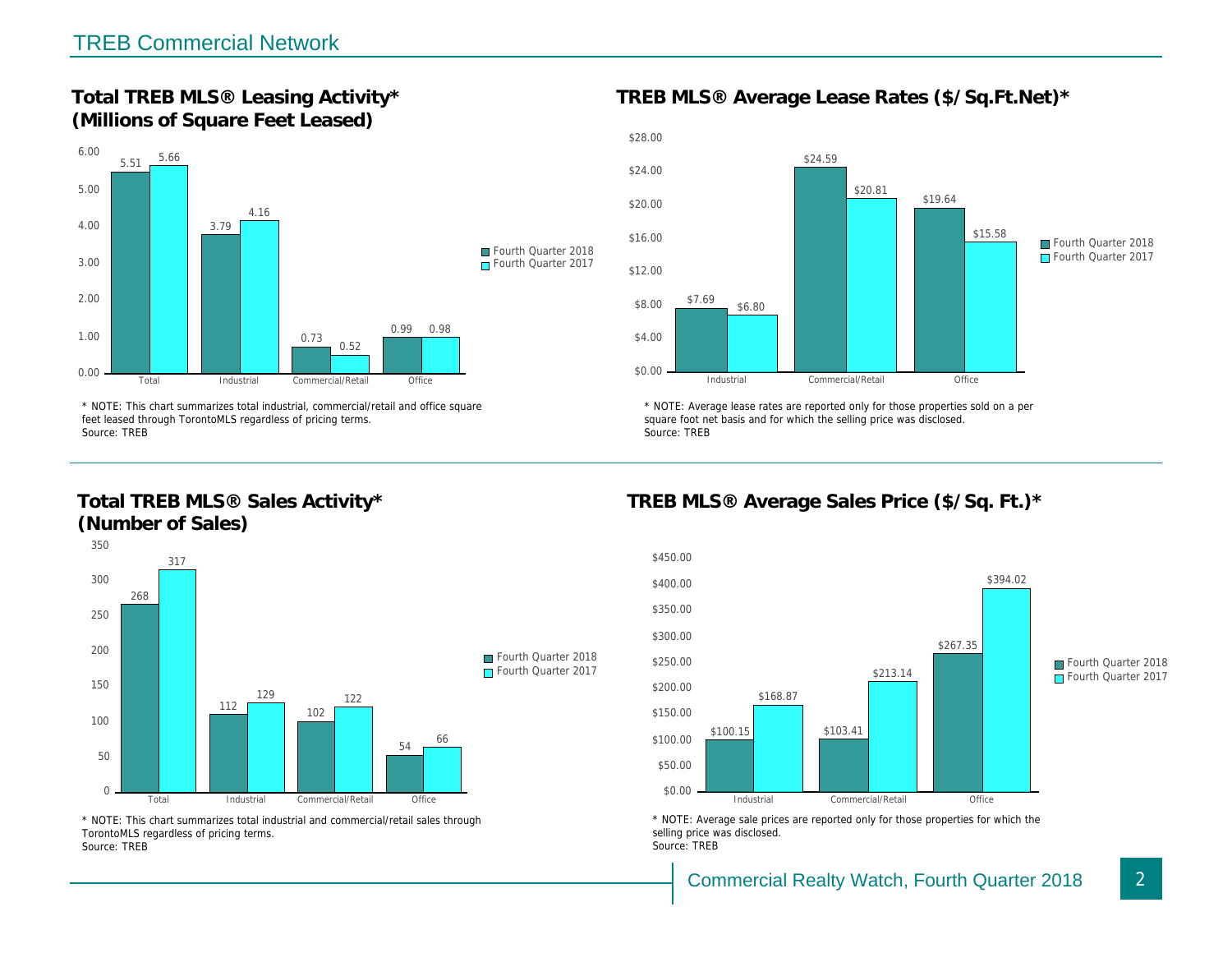## SUMMARY OF INDUSTRIAL LEASING

#### TRANSACTIONS COMPLETED ON A PER SQUARE FOOT NET BASIS, WITH PRICING DISCLOSED\*

|                        |                | <b>All Transactions</b> |                |                 | 0 to 5,000 Sq Ft |                |                | 5,001 to 15,000 Sq Ft |                          |                      | 15,001 to 50,000 Sq Ft |                  |
|------------------------|----------------|-------------------------|----------------|-----------------|------------------|----------------|----------------|-----------------------|--------------------------|----------------------|------------------------|------------------|
|                        | # Trans        | Sq. Ft.                 | \$/SF Net      | # Trans.        | Sq. Ft.          | \$/SF Net      | # Trans.       | Sq. Ft.               | \$/SF Net                | # Trans.             | Sq. Ft.                | \$/SF Ne         |
| <b>TREB Total</b>      | 117            | 818,146                 | \$7.69         | 74              | 192,853          | \$8.93         | 33             | 284,317               | \$7.70                   | 9 <sup>°</sup>       | 273,219                | \$7.03           |
| <b>Halton Region</b>   | 8              | 25,566                  | \$8.55         | $\overline{7}$  | 12,666           | \$10.14        | $\overline{1}$ | 12,900                | \$7.00                   | $\overline{0}$       | $\omega$               | $\omega_{\rm c}$ |
| Burlington             | $\mathbf{3}$   | 8,106                   | \$8.81         | $\mathbf{3}$    | 8,106            | \$8.81         | $\mathbf 0$    | $\blacksquare$        | $\sim$                   | $\mathbf 0$          | $\blacksquare$         | $\sim$           |
| <b>Halton Hills</b>    | $\mathbf 0$    | $\sim$                  | $\sim$         | $\mathbf 0$     | $\mathbf{r}$     | $\sim$         | $\pmb{0}$      | $\blacksquare$        | $\sim$                   | $\mathbf 0$          | $\blacksquare$         | $\blacksquare$   |
| Milton                 | $\mathbf{1}$   | 1,000                   | \$9.25         | $\mathbf{1}$    | 1,000            | \$9.25         | $\mathbf 0$    | ä,                    | $\omega$                 | $\mathbf 0$          | $\omega$               | $\omega$         |
| Oakville               | $\overline{4}$ | 16,460                  | \$8.38         | 3               | 3,560            | \$13.40        | $\mathbf{1}$   | 12,900                | \$7.00                   | $\mathbf 0$          | $\blacksquare$         | $\blacksquare$   |
| <b>Peel Region</b>     | 30             | 325,754                 | \$7.42         | 15              | 41,707           | \$9.15         | 9 <sup>°</sup> | 70,532                | \$7.88                   | 5 <sup>5</sup>       | 145,758                | \$7.01           |
| <b>Brampton</b>        | 5              | 53,230                  | \$7.59         | $\overline{4}$  | 12,255           | \$10.38        | $\mathbf 0$    | $\blacksquare$        | $\overline{\phantom{a}}$ | $\mathbf{1}$         | 40,975                 | \$6.75           |
| Caledon                | $\mathbf{0}$   | $\Delta$                | $\omega$       | $\mathbf{0}$    | ¥.               | $\Delta$       | $\mathbf{0}$   | $\mathbf{r}$          | $\sim$                   | $\mathbf 0$          | $\omega$               | $\sim$           |
| Mississauga            | 25             | 272,524                 | \$7.38         | 11              | 29,452           | \$8.63         | 9              | 70,532                | \$7.88                   | $\overline{4}$       | 104,783                | \$7.11           |
| <b>Toronto</b>         | 43             | 237,947                 | \$6.75         | 28              | 77,506           | \$7.81         | 14             | 117,441               | \$6.50                   | $\blacktriangleleft$ | 43,000                 | \$5.50           |
| <b>Toronto West</b>    | 27             | 164,187                 | \$6.73         | 18              | 53,021           | \$7.81         | 8              | 68,166                | \$6.66                   | $\mathbf{1}$         | 43,000                 | \$5.50           |
| <b>Toronto Central</b> | $\mathbf{0}$   | $\omega$                | $\omega$       | $\overline{0}$  | $\omega$         | $\blacksquare$ | $\mathbf 0$    | $\omega$              | $\omega$                 | $\mathbf 0$          | ä,                     | $\blacksquare$   |
| <b>Toronto East</b>    | 16             | 73,760                  | \$6.78         | 10              | 24,485           | \$7.82         | 6              | 49,275                | \$6.27                   | $\mathbf 0$          | $\blacksquare$         | $\blacksquare$   |
| <b>York Region</b>     | 33             | 210,969                 | \$9.13         | 23              | 58,474           | \$10.15        | $\overline{7}$ | 68,034                | \$9.82                   | $\mathbf{3}$         | 84,461                 | \$7.86           |
| Aurora                 | $\overline{2}$ | 6,152                   | \$11.38        | $\overline{2}$  | 6,152            | \$11.38        | $\mathbf 0$    | $\sim$                | $\sim$                   | $\mathbf 0$          | $\blacksquare$         | $\sim$           |
| E. Gwillimbury         | $\mathbf{0}$   | $\omega$                | $\omega$       | $\mathbf{0}$    | $\omega$         | $\sim$         | $\mathbf{0}$   | $\blacksquare$        | $\blacksquare$           | $\mathbf{0}$         | $\blacksquare$         | $\sim$           |
| Georgina               | $\mathbf 0$    | $\blacksquare$          | $\blacksquare$ | $\mathbf 0$     | $\sim$           | $\overline{a}$ | $\pmb{0}$      | $\blacksquare$        | $\sim$                   | $\mathbf 0$          | $\blacksquare$         | $\blacksquare$   |
| King                   | $\mathbf{0}$   | $\sim$                  | $\sim$         | $\mathbf 0$     | $\sim$           | $\sim$         | $\mathbf 0$    | ä,                    | ۰                        | $\mathbf 0$          | $\omega$               | $\blacksquare$   |
| Markham                | 13             | 79,231                  | \$8.54         | 9               | 20,352           | \$9.85         | 3              | 28,697                | \$8.61                   | $\mathbf{1}$         | 30,182                 | \$7.60           |
| Newmarket              | $\mathbf{0}$   | $\omega$                | $\omega$       | $\mathbf{0}$    | $\omega$         | $\omega$       | $\pmb{0}$      | $\omega$              | $\omega$                 | $\mathbf{0}$         | $\omega$               | $\omega$         |
| Richmond Hill          | $\overline{2}$ | 4,137                   | \$8.45         | $\overline{2}$  | 4,137            | \$8.45         | $\pmb{0}$      | $\blacksquare$        | $\sim$                   | $\mathbf 0$          | $\blacksquare$         | $\blacksquare$   |
| Vaughan                | 16             | 121,450                 | \$9.42         | 10 <sup>1</sup> | 27,834           | \$10.34        | $\overline{4}$ | 39,337                | \$10.71                  | $\overline{2}$       | 54,279                 | \$8.00           |
| Whitchurch-Stouffville | $\mathbf 0$    | $\blacksquare$          | $\blacksquare$ | $\mathbf 0$     | $\blacksquare$   | $\blacksquare$ | $\mathbf 0$    | $\blacksquare$        | $\sim$                   | $\mathbf 0$          | $\blacksquare$         | $\sim$           |
| Durham Region          | 3              | 17,910                  | \$7.07         | 1 <sup>1</sup>  | 2,500            | \$5.50         | $\overline{2}$ | 15,410                | \$7.32                   | $\overline{0}$       | $\omega$               | $\bullet$        |
| Ajax                   | $\mathbf 0$    | $\sim$                  | $\blacksquare$ | $\mathbf 0$     | $\sim$           | $\sim$         | 0              | $\blacksquare$        | $\blacksquare$           | $\mathbf 0$          | $\blacksquare$         | $\sim$           |
| <b>Brock</b>           | $\mathbf{0}$   | $\sim$                  | $\sim$         | $\mathbf{0}$    | $\sim$           | $\sim$         | $\mathbf 0$    | $\blacksquare$        | $\sim$                   | $\mathbf{0}$         | $\mathbf{r}$           | $\sim$           |
| Clarington             | $\mathbf 0$    | $\blacksquare$          | $\blacksquare$ | $\mathbf 0$     | $\mathbf{r}$     | $\mathbf{r}$   | $\pmb{0}$      | $\overline{a}$        | $\sim$                   | $\mathbf 0$          | L.                     | $\blacksquare$   |
| Oshawa                 | $\mathbf{1}$   | 2,500                   | \$5.50         | $\mathbf{1}$    | 2,500            | \$5.50         | $\mathbf 0$    | $\blacksquare$        | $\mathbf{r}$             | $\mathbf 0$          | $\blacksquare$         | $\sim$           |
| Pickering              | $\overline{2}$ | 15,410                  | \$7.32         | $\mathbf 0$     | $\blacksquare$   | $\blacksquare$ | $\overline{2}$ | 15,410                | \$7.32                   | $\mathbf 0$          | $\blacksquare$         | $\sim$           |
| Scugog                 | $\mathbf{0}$   | $\blacksquare$          | $\blacksquare$ | $\mathbf{0}$    | $\sim$           | $\sim$         | $\pmb{0}$      | $\omega$              | ä,                       | $\mathbf 0$          | $\blacksquare$         | $\blacksquare$   |
| Uxbridge               | $\mathbf 0$    | $\blacksquare$          | $\omega$       | $\mathbf 0$     | $\sim$           | $\sim$         | $\pmb{0}$      | $\blacksquare$        | $\sim$                   | $\mathbf 0$          | $\blacksquare$         | $\blacksquare$   |
| Whitby                 | $\mathbf{0}$   | $\sim$                  | $\sim$         | $\mathbf{0}$    | $\sim$           | $\sim$         | $\mathbf 0$    | $\blacksquare$        | $\blacksquare$           | $\mathbf{0}$         | $\blacksquare$         | $\blacksquare$   |
| <b>Dufferin County</b> | $\overline{0}$ | $\omega$                | $\omega$       | $\overline{0}$  | $\sim$           | $\omega$       | $\overline{0}$ | $\omega$              | $\omega$                 | $\overline{0}$       | $\blacksquare$         | $\sim$           |
| Orangeville            | $\mathbf{0}$   | $\blacksquare$          | $\sim$         | $\mathbf 0$     | $\sim$           | $\sim$         | $\mathbf{0}$   | $\sim$                | $\sim$                   | $\mathbf 0$          | $\blacksquare$         | $\sim$           |
| <b>Simcoe County</b>   | $\overline{0}$ | $\sim$                  | $\sim$         | $\overline{0}$  | $\omega$         | $\sim$         | $\overline{0}$ | $\blacksquare$        | $\blacksquare$           | $\overline{0}$       | $\blacksquare$         | $\bullet$ .      |
| Adjala-Tosorontio      | $\mathbf{0}$   | $\sim$                  | $\sim$         | $\mathbf 0$     | $\omega$         | $\sim$         | $\mathbf{0}$   | $\omega$              | $\sim$                   | $\mathbf 0$          | $\omega$               | $\omega$         |
| <b>Bradford West</b>   | $\mathbf 0$    | $\blacksquare$          | $\blacksquare$ | $\mathbf 0$     | $\sim$           | $\sim$         | $\pmb{0}$      | $\blacksquare$        | $\blacksquare$           | $\mathbf 0$          | $\overline{a}$         | $\sim$           |
| Essa                   | $\overline{0}$ | $\sim$                  | $\sim$         | $\Omega$        | $\sim$           | $\sim$         | $\pmb{0}$      | ä,                    | $\blacksquare$           | $\mathbf{0}$         | $\blacksquare$         | $\sim$           |
| Innisfil               | $\mathbf 0$    | $\blacksquare$          | $\blacksquare$ | $\mathbf 0$     | $\sim$           |                | $\pmb{0}$      | $\blacksquare$        | $\blacksquare$           | $\mathbf 0$          | $\blacksquare$         | $\blacksquare$   |
| New Tecumseth          | $\Omega$       | $\sim$                  |                | $\mathbf{0}$    | $\overline{a}$   |                | $\overline{0}$ | ä,                    | ä,                       | $\mathbf{0}$         | ä,                     | $\blacksquare$   |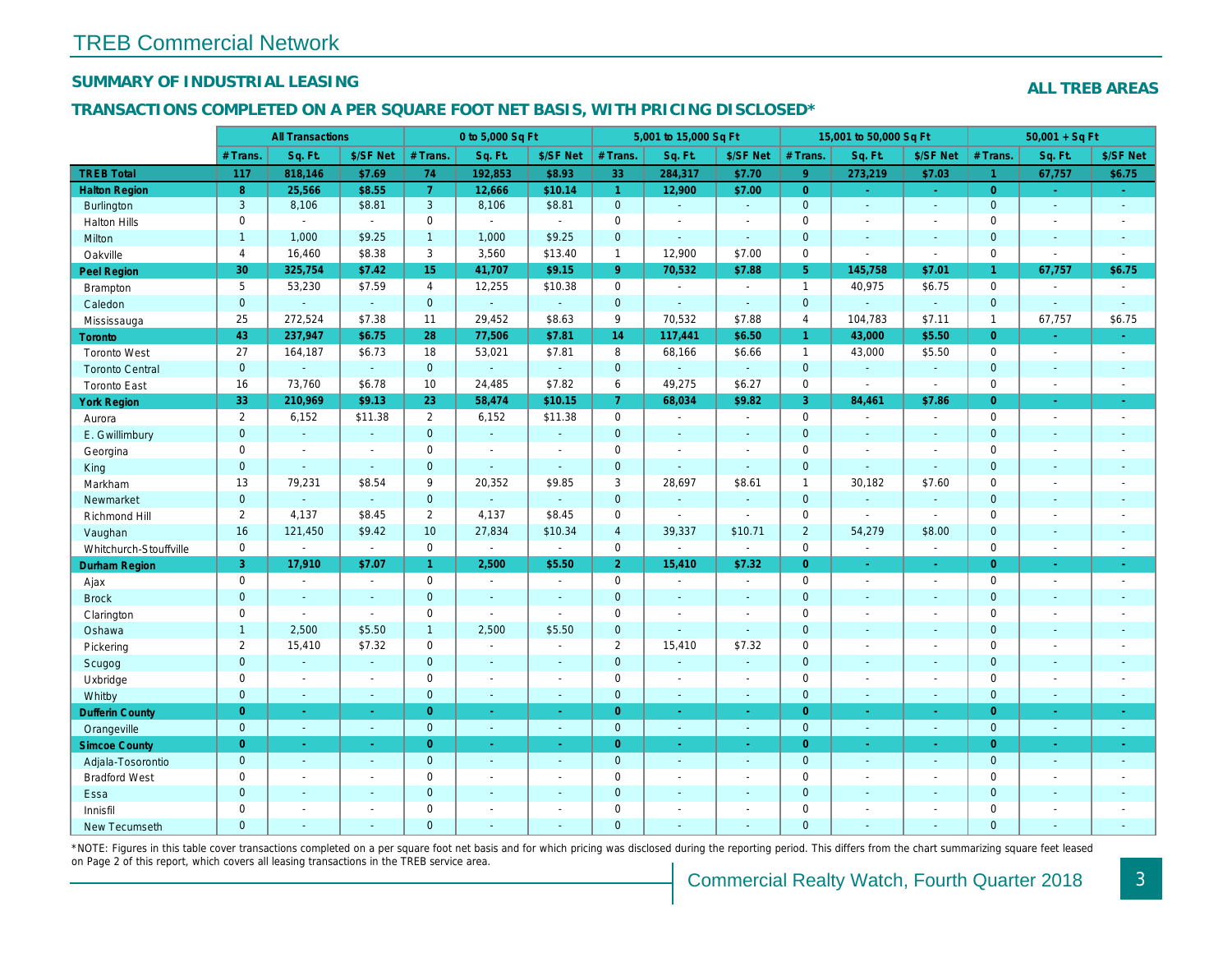## SUMMARY OF INDUSTRIAL LEASING

#### TRANSACTIONS COMPLETED ON A PER SQUARE FOOT NET BASIS, WITH PRICING DISCLOSED\*

|                        | <b>All Transactions</b> |                          | 0 to 5,000 Sq Ft         |                 |                |                          | 5,001 to 15,000 Sq Ft |                          |                          | 15,001 to 50,000 Sq Ft |                          |                          |
|------------------------|-------------------------|--------------------------|--------------------------|-----------------|----------------|--------------------------|-----------------------|--------------------------|--------------------------|------------------------|--------------------------|--------------------------|
|                        | # Trans.                | Sq. Ft.                  | \$/SF net                | # Trans.        | Sq. Ft.        | \$/SF net                | # Trans.              | Sq. Ft.                  | \$/SF net                | # Trans.               | Sq. Ft.                  | \$/SF ne                 |
| <b>TREB Total</b>      | 117                     | 818,146                  | \$7.69                   | 74              | 192,853        | \$8.93                   | 33                    | 284,317                  | \$7.70                   | 9                      | 273,219                  | \$7.03                   |
| City of Toronto Total  | 43                      | 237,947                  | \$6.75                   | 28              | 77,506         | \$7.81                   | 14                    | 117,441                  | \$6.50                   | $\overline{1}$         | 43,000                   | \$5.50                   |
| <b>Toronto West</b>    | 27                      | 164,187                  | \$6.73                   | 18              | 53,021         | \$7.81                   | 8 <sup>°</sup>        | 68,166                   | \$6.66                   | $\overline{1}$         | 43,000                   | \$5.50                   |
| Toronto W01            | $\mathbf 0$             | $\blacksquare$           | $\blacksquare$           | $\mathbf 0$     | $\blacksquare$ | $\blacksquare$           | $\mathbf 0$           | $\blacksquare$           | $\blacksquare$           | $\mathbf 0$            | $\sim$                   | $\sim$                   |
| Toronto W02            | $\mathbf 0$             | $\blacksquare$           | $\blacksquare$           | $\mathbf 0$     | $\blacksquare$ | $\blacksquare$           | $\mathbf 0$           | $\sim$                   | $\blacksquare$           | $\mathbf 0$            | $\sim$                   | $\sim$                   |
| Toronto W03            | $\mathbf 0$             | $\sim$                   | $\sim$                   | $\mathbf 0$     | $\blacksquare$ | $\blacksquare$           | $\mathbf 0$           | $\blacksquare$           | $\blacksquare$           | 0                      | $\overline{\phantom{a}}$ | $\sim$                   |
| Toronto W04            | $\overline{2}$          | 8,385                    | \$7.58                   | $\mathbf{1}$    | 1,540          | \$7.95                   | $\mathbf{1}$          | 6,845                    | \$7.50                   | $\mathbf 0$            | $\blacksquare$           | $\sim$                   |
| Toronto W05            | 14                      | 120,419                  | \$6.54                   | $\overline{7}$  | 21,212         | \$8.27                   | 6                     | 56,207                   | \$6.69                   | $\overline{1}$         | 43,000                   | \$5.50                   |
| Toronto W06            | $\overline{4}$          | 13,456                   | \$8.20                   | $\overline{4}$  | 13,456         | \$8.20                   | $\mathbf 0$           | $\blacksquare$           | $\blacksquare$           | $\mathbf{0}$           | $\sim$                   | $\sim$                   |
| Toronto W07            | $\mathbf 0$             | $\blacksquare$           | $\blacksquare$           | $\mathbf 0$     | $\sim$         | $\blacksquare$           | $\mathsf 0$           | $\blacksquare$           | $\blacksquare$           | $\mathbf 0$            | $\sim$                   | $\blacksquare$           |
| Toronto W08            | $\pmb{0}$               | $\blacksquare$           | $\sim$                   | $\mathbf 0$     | $\blacksquare$ | $\blacksquare$           | $\pmb{0}$             | $\blacksquare$           | $\blacksquare$           | $\mathbf 0$            | $\blacksquare$           | $\sim$                   |
| Toronto W09            | $\mathbf 0$             | $\sim$                   | $\sim$                   | $\mathbf 0$     | ÷,             | $\blacksquare$           | $\mathbf 0$           | $\sim$                   | $\blacksquare$           | 0                      | $\overline{\phantom{a}}$ | $\sim$                   |
| Toronto W10            | $\overline{7}$          | 21,927                   | \$6.52                   | 6               | 16,813         | \$6.91                   | $\mathbf{1}$          | 5,114                    | \$5.25                   | $\mathbf 0$            | $\sim$                   | $\sim$                   |
| <b>Toronto Central</b> | $\mathbf{0}$            | $\sim$                   | $\sim$                   | $\overline{0}$  | $\omega$       | $\omega_{\rm c}$         | $\overline{0}$        | $\sim$                   | $\sim$                   | $\overline{0}$         | $\sim$                   | $\sim$                   |
| Toronto C01            | $\pmb{0}$               | $\sim$                   | $\sim$                   | $\mathbf 0$     | $\omega$       | $\blacksquare$           | $\mathbf 0$           | $\omega$                 | $\blacksquare$           | $\mathbf{0}$           | $\blacksquare$           | $\sim$                   |
| Toronto C02            | $\mathbf 0$             | $\blacksquare$           | $\blacksquare$           | $\mathbf 0$     | $\overline{a}$ | $\overline{\phantom{a}}$ | $\mathbf 0$           | $\blacksquare$           | $\blacksquare$           | 0                      |                          | $\overline{\phantom{a}}$ |
| Toronto C03            | $\mathbf 0$             | $\blacksquare$           |                          | $\mathbf 0$     | $\blacksquare$ | $\blacksquare$           | $\mathbf 0$           | ٠                        |                          | 0                      | ٠                        | $\sim$                   |
| Toronto C04            | 0                       | $\overline{\phantom{a}}$ | $\blacksquare$           | $\mathbf 0$     | $\overline{a}$ | $\overline{\phantom{a}}$ | 0                     | $\overline{\phantom{a}}$ | $\blacksquare$           | 0                      |                          | $\overline{\phantom{a}}$ |
| Toronto C06            | $\pmb{0}$               | $\blacksquare$           | $\overline{\phantom{a}}$ | $\mathbf 0$     | $\blacksquare$ | ٠                        | $\pmb{0}$             | $\blacksquare$           | $\overline{\phantom{a}}$ | 0                      | $\overline{\phantom{a}}$ | $\sim$                   |
| Toronto C07            | $\mathbf 0$             | $\blacksquare$           | $\sim$                   | $\mathbf 0$     | $\blacksquare$ | $\blacksquare$           | $\mathbf 0$           | $\blacksquare$           | $\overline{a}$           | 0                      |                          | $\overline{\phantom{a}}$ |
| Toronto C08            | $\mathbf 0$             | $\blacksquare$           | $\blacksquare$           | $\mathbf 0$     | $\blacksquare$ | $\blacksquare$           | $\mathbf 0$           | $\blacksquare$           | $\overline{a}$           | $\mathbf 0$            | $\sim$                   | $\overline{\phantom{a}}$ |
| Toronto C09            | 0                       | $\overline{\phantom{a}}$ | $\overline{a}$           | $\mathbf 0$     | $\blacksquare$ | $\blacksquare$           | $\mathbf 0$           | $\blacksquare$           | $\ddot{\phantom{1}}$     | 0                      |                          | $\overline{a}$           |
| Toronto C10            | $\pmb{0}$               | $\blacksquare$           | $\blacksquare$           | $\mathbf 0$     | $\blacksquare$ | $\blacksquare$           | $\mathbf 0$           | $\blacksquare$           | $\blacksquare$           | $\mathbf 0$            | $\blacksquare$           | $\overline{\phantom{a}}$ |
| Toronto C11            | $\mathbf 0$             | $\blacksquare$           |                          | $\mathbf 0$     | $\blacksquare$ | $\frac{1}{2}$            | $\mathbf 0$           | $\overline{\phantom{a}}$ | $\blacksquare$           | 0                      |                          | $\overline{\phantom{a}}$ |
| Toronto C12            | $\mathbf 0$             | $\blacksquare$           | $\blacksquare$           | $\mathbf 0$     | $\blacksquare$ | $\blacksquare$           | $\pmb{0}$             | $\blacksquare$           | $\overline{\phantom{a}}$ | 0                      | $\overline{\phantom{a}}$ | $\overline{\phantom{a}}$ |
| Toronto C13            | $\mathbf 0$             | $\overline{\phantom{a}}$ | $\ddot{\phantom{1}}$     | $\mathbf 0$     | $\blacksquare$ | $\blacksquare$           | $\mathbf 0$           | $\blacksquare$           | $\ddot{\phantom{1}}$     | 0                      |                          | $\overline{\phantom{a}}$ |
| Toronto C14            | $\pmb{0}$               | $\blacksquare$           | $\blacksquare$           | $\mathbf 0$     | $\blacksquare$ | $\blacksquare$           | $\pmb{0}$             | $\blacksquare$           | $\blacksquare$           | $\mathbf 0$            | $\blacksquare$           | $\overline{\phantom{a}}$ |
| Toronto C15            | $\mathbf 0$             | $\blacksquare$           | $\blacksquare$           | $\mathbf 0$     | $\blacksquare$ | $\overline{\phantom{a}}$ | $\mathbf 0$           | $\blacksquare$           | $\blacksquare$           | $\mathbf 0$            | $\overline{\phantom{a}}$ | $\blacksquare$           |
| <b>Toronto East</b>    | 16                      | 73,760                   | \$6.78                   | 10 <sub>1</sub> | 24,485         | \$7.82                   | $6^{\circ}$           | 49,275                   | \$6.27                   | $\mathbf{0}$           |                          | ÷                        |
| Toronto E01            | 0                       | $\sim$                   | $\overline{\phantom{a}}$ | $\mathbf 0$     | $\blacksquare$ | $\overline{\phantom{a}}$ | 0                     | $\sim$                   | $\overline{\phantom{a}}$ | $\mathbf 0$            | $\overline{\phantom{a}}$ | $\sim$                   |
| Toronto E02            | $\mathbf 0$             | $\omega$                 | $\sim$                   | $\mathbf{0}$    | $\omega$       | $\blacksquare$           | $\mathbf 0$           | $\omega$                 | $\omega$                 | $\mathbf 0$            | $\blacksquare$           | $\sim$                   |
| Toronto E03            | $\overline{2}$          | 21,054                   | \$6.25                   | $\mathbf 0$     | ÷,             | $\blacksquare$           | $\overline{2}$        | 21,054                   | \$6.25                   | $\mathbf 0$            |                          | $\overline{\phantom{a}}$ |
| Toronto E04            | 5                       | 24,034                   | \$6.10                   | 3               | 8,420          | \$6.18                   | $\overline{2}$        | 15,614                   | \$6.06                   | $\mathbf 0$            |                          | $\blacksquare$           |
| Toronto E05            | $\mathsf 0$             | $\blacksquare$           | $\blacksquare$           | $\mathbf 0$     | $\blacksquare$ | $\blacksquare$           | $\mathsf 0$           | $\blacksquare$           | $\blacksquare$           | $\mathbf 0$            |                          |                          |
| Toronto E06            | $\mathbf 0$             | $\blacksquare$           | $\sim$                   | $\mathbf{0}$    | $\sim$         | $\blacksquare$           | $\mathbf 0$           | $\blacksquare$           | $\blacksquare$           | $\mathbf 0$            | $\blacksquare$           | $\blacksquare$           |
| Toronto E07            | $\overline{a}$          | 8,920                    | \$9.49                   | 4               | 8,920          | \$9.49                   | $\mathbf 0$           | $\blacksquare$           | $\overline{\phantom{a}}$ | 0                      |                          | $\overline{\phantom{a}}$ |
| Toronto E08            | $\mathbf 0$             | $\blacksquare$           | $\blacksquare$           | $\mathbf 0$     | $\omega$       | $\blacksquare$           | $\mathbf 0$           | $\blacksquare$           | $\blacksquare$           | $\pmb{0}$              | $\blacksquare$           | $\blacksquare$           |
| Toronto E09            | 1                       | 4,012                    | \$7.00                   | $\mathbf{1}$    | 4,012          | \$7.00                   | 0                     | $\overline{\phantom{a}}$ | $\blacksquare$           | 0                      |                          |                          |
| Toronto E10            | $\mathbf 0$             | $\blacksquare$           | $\blacksquare$           | $\mathbf 0$     | $\blacksquare$ | $\blacksquare$           | $\mathbf 0$           | $\blacksquare$           | $\blacksquare$           | $\pmb{0}$              | $\blacksquare$           |                          |
| Toronto E11            | 4                       | 15,740                   | \$6.96                   | $\overline{2}$  | 3,133          | \$8.57                   | $\overline{2}$        | 12,607                   | \$6.56                   | 0                      |                          |                          |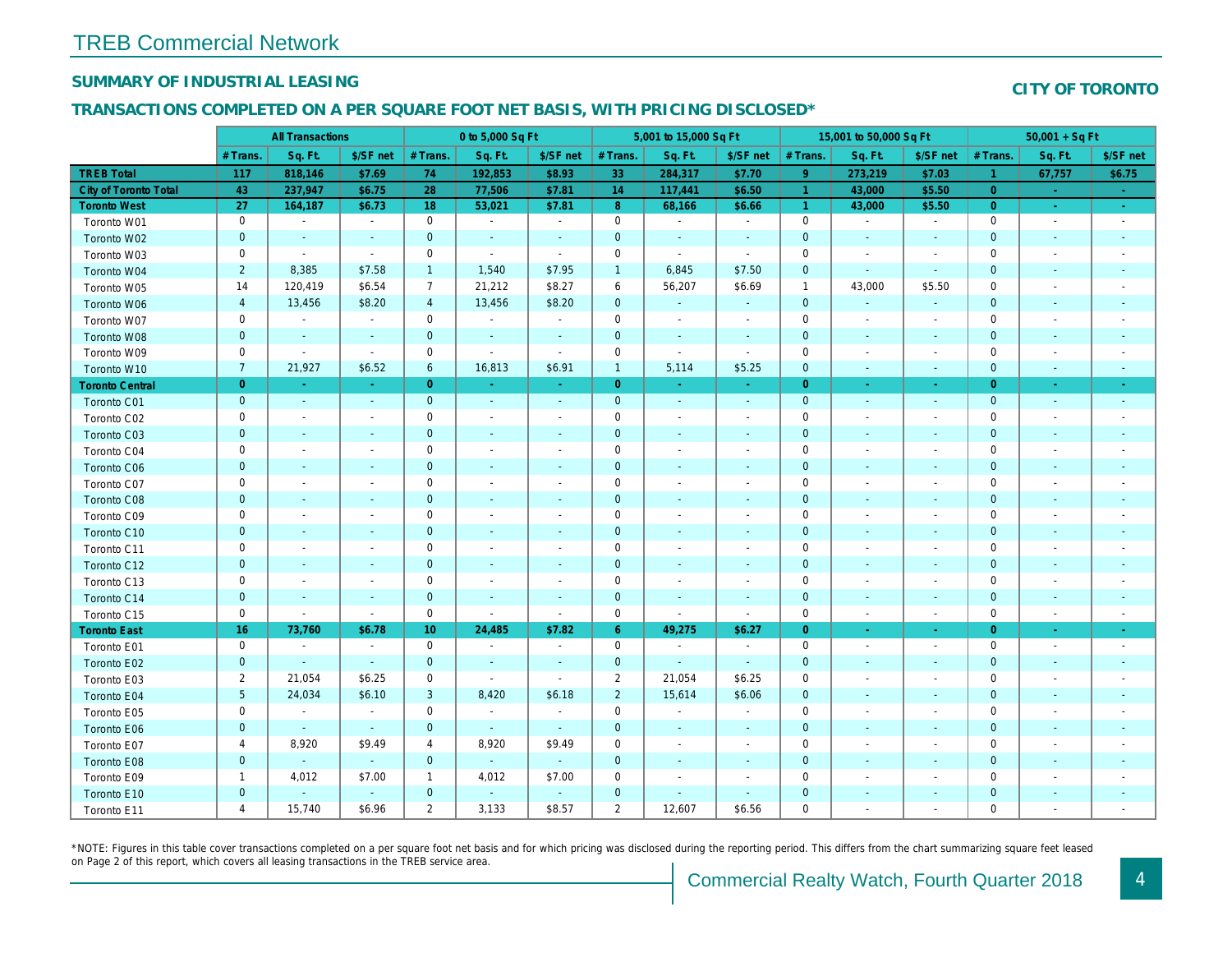## SUMMARY OF COMMERCIAL/RETAIL LEASING

#### TRANSACTIONS COMPLETED ON A PER SQUARE FOOT NET BASIS, WITH PRICING DISCLOSED\*

|                        |                       | <b>All Transactions</b>  |                          |                | 0 to 1,000 Sq Ft |                      |                  | 1,001 to 2,500 Sq Ft |                  |                | 2,001 to 5,000 Sq Ft |                  |
|------------------------|-----------------------|--------------------------|--------------------------|----------------|------------------|----------------------|------------------|----------------------|------------------|----------------|----------------------|------------------|
|                        | # Trans.              | Sq. Ft.                  | \$/SF Net                | # Trans.       | Sq. Ft.          | \$/SF Net            | # Trans.         | Sq. Ft.              | \$/SF Net        | # Trans.       | Sq. Ft.              | \$/SF Ne         |
| <b>TREB Total</b>      | 133                   | 226,419                  | \$24.59                  | 48             | 33,537           | \$35.09              | 66               | 106,103              | \$22.28          | 15             | 52,792               | \$22.04          |
| <b>Halton Region</b>   | $\overline{7}$        | 8,074                    | \$25.03                  | 5 <sup>1</sup> | 4.223            | \$29.81              | 2 <sup>1</sup>   | 3,851                | \$19.80          | $\overline{0}$ | $\omega$             | $\sim$           |
| <b>Burlington</b>      | $\mathbf{1}$          | 952                      | \$25.15                  | 1              | 952              | \$25.15              | $\mathbf{0}$     | $\omega_{\rm c}$     | $\mathbf{r}$     | $\mathbf{0}$   | $\omega$             | $\blacksquare$   |
| <b>Halton Hills</b>    | 0                     | $\blacksquare$           | $\sim$                   | $\mathbf 0$    | $\mathbf{r}$     | $\ddot{\phantom{1}}$ | $\mathbf 0$      | ä,                   | $\blacksquare$   | $\mathbf 0$    | $\blacksquare$       | $\blacksquare$   |
| <b>Milton</b>          | $\mathbf{0}$          | $\sim$                   | $\omega$                 | $\mathbf{0}$   | $\Delta$         | $\mathbf{r}$         | $\mathbf{0}$     | $\blacksquare$       | $\mathbf{r}$     | $\mathbf{0}$   | $\Delta$             | $\omega$         |
| Oakville               | 6                     | 7,122                    | \$25.02                  | $\overline{4}$ | 3,271            | \$31.16              | $\overline{2}$   | 3,851                | \$19.80          | $\mathbf 0$    | $\blacksquare$       | $\sim$           |
| Peel Region            | 22                    | 41,241                   | \$16.85                  | 7 <sup>1</sup> | 4,592            | \$26.51              | 9 <sup>°</sup>   | 15,006               | \$16.84          | $6^{\circ}$    | 21,643               | \$14.81          |
| <b>Brampton</b>        | 12                    | 24,713                   | \$17.34                  | $\overline{2}$ | 1,489            | \$33.41              | 6                | 9,451                | \$17.85          | $\overline{4}$ | 13,773               | \$15.26          |
| Caledon                | 3                     | 4,955                    | \$16.56                  | 1              | 1,000            | \$20.40              | $\overline{2}$   | 3,955                | \$15.59          | $\mathbf 0$    | $\omega$             | $\blacksquare$   |
| Mississauga            | $\overline{7}$        | 11,573                   | \$15.93                  | $\overline{4}$ | 2,103            | \$24.52              | $\mathbf{1}$     | 1,600                | \$14.00          | $\overline{2}$ | 7,870                | \$14.02          |
| Toronto                | 61                    | 101,798                  | \$27.86                  | 22             | 15,617           | \$43.84              | 29               | 42,559               | \$28.21          | 8 <sup>°</sup> | 27,662               | \$27.00          |
| <b>Toronto West</b>    | 10                    | 18,970                   | \$26.22                  | 3              | 2,267            | \$53.07              | 5                | 7,160                | \$21.14          | $\mathbf{1}$   | 2,583                | \$20.00          |
| <b>Toronto Central</b> | 33                    | 49,446                   | \$34.56                  | 12             | 9,275            | \$50.17              | 17               | 24,549               | \$32.95          | $\overline{4}$ | 15,622               | \$27.82          |
| <b>Toronto East</b>    | 18                    | 33,382                   | \$18.88                  | $\overline{7}$ | 4,075            | \$24.30              | $\overline{7}$   | 10,850               | \$22.16          | 3              | 9,457                | \$27.57          |
| <b>York Region</b>     | 30                    | 54,936                   | \$26.65                  | 12             | 7,306            | \$29.72              | 16               | 29,603               | \$19.84          | $\overline{0}$ | $\sim$               | $\sim$           |
| Aurora                 | 3                     | 2,811                    | \$22.27                  | $\overline{2}$ | 1,511            | \$29.38              | $\mathbf{1}$     | 1,300                | \$14.00          | $\mathbf 0$    | $\blacksquare$       | $\sim$           |
| E. Gwillimbury         | $\mathbf{0}$          | $\blacksquare$           | $\omega$                 | $\mathbf 0$    | $\omega$         | $\omega$             | $\mathbf{0}$     | ä,                   | $\blacksquare$   | $\mathbf{0}$   | $\omega$             | $\blacksquare$   |
| Georgina               | 2                     | 3,378                    | \$10.83                  | $\mathbf{1}$   | 878              | \$12.30              | $\mathbf{1}$     | 2,500                | \$10.32          | $\mathbf 0$    | $\blacksquare$       | $\blacksquare$   |
| King                   | $\overline{0}$        | $\mathbf{r}$             | $\mathbf{r}$             | $\overline{0}$ | $\omega$         | $\blacksquare$       | $\mathbf{0}$     | $\Box$               | $\omega$         | $\mathbf{0}$   | $\Delta$             | $\blacksquare$   |
| Markham                | 9                     | 19,118                   | \$41.64                  | 6              | 2,852            | \$38.49              | $\overline{2}$   | 3,596                | \$25.24          | $\mathbf 0$    | ÷,                   | $\blacksquare$   |
| Newmarket              | 5 <sup>5</sup>        | 12,735                   | \$16.31                  | 1              | 1,000            | \$25.20              | $\mathbf{3}$     | 6,378                | \$18.53          | $\mathbf{0}$   | $\blacksquare$       | $\blacksquare$   |
| Richmond Hill          | $\mathbf{1}$          | 1,200                    | \$21.00                  | $\mathbf 0$    | $\blacksquare$   | $\sim$               | $\mathbf{1}$     | 1,200                | \$21.00          | $\Omega$       | ÷.                   | $\blacksquare$   |
| Vaughan                | 10                    | 15,694                   | \$21.42                  | $\overline{2}$ | 1,065            | \$25.35              | $\boldsymbol{8}$ | 14,629               | \$21.13          | $\mathbf{0}$   | $\blacksquare$       | $\blacksquare$   |
| Whitchurch-Stouffville | 0                     | $\blacksquare$           | $\omega$                 | $\mathbf 0$    | $\omega$         | $\sim$               | $\mathsf{O}$     | $\blacksquare$       | $\sim$           | $\mathbf 0$    | $\blacksquare$       | $\blacksquare$   |
| <b>Durham Region</b>   | 13                    | 20,371                   | \$18.20                  | $\overline{2}$ | 1,800            | \$15.26              | 10 <sub>1</sub>  | 15,084               | \$16.40          | $\mathbf{1}$   | 3,487                | \$27.50          |
| Ajax                   | $\mathbf{2}^{\prime}$ | 3,378                    | \$20.00                  | $\mathbf 0$    | $\sim$           | $\blacksquare$       | $\overline{2}$   | 3,378                | \$20.00          | $\mathbf 0$    | $\blacksquare$       | $\sim$           |
| <b>Brock</b>           | $\overline{2}$        | 2,600                    | \$15.36                  | 1              | 800              | \$14.33              | $\mathbf{1}$     | 1,800                | \$15.82          | $\mathbf{0}$   | $\Delta$             | $\blacksquare$   |
| Clarington             | 3                     | 3,867                    | \$14.15                  | $\mathbf{1}$   | 1,000            | \$16.00              | $\overline{2}$   | 2,867                | \$13.50          | $\mathbf 0$    | $\blacksquare$       | $\blacksquare$   |
| Oshawa                 | $\overline{2}$        | 4,703                    | \$26.85                  | $\mathbf{0}$   | $\mathbf{r}$     |                      | $\mathbf{1}$     | 1,216                | \$25.00          | $\mathbf{1}$   | 3,487                | \$27.50          |
| Pickering              | $\overline{2}$        | 2,788                    | \$12.58                  | 0              | $\blacksquare$   | $\sim$               | $\overline{2}$   | 2,788                | \$12.58          | $\mathbf 0$    | $\blacksquare$       | $\blacksquare$   |
| Scugog                 | $\mathbf{0}$          | $\omega$                 | $\blacksquare$           | $\mathbf 0$    | $\blacksquare$   | $\blacksquare$       | $\mathbf{0}$     | $\blacksquare$       | $\blacksquare$   | $\mathbf{0}$   | $\blacksquare$       | $\blacksquare$   |
| Uxbridge               | $\mathbf 0$           | $\blacksquare$           | $\blacksquare$           | $\mathbf 0$    | $\blacksquare$   | $\blacksquare$       | $\mathbf 0$      | $\blacksquare$       | $\sim$           | $\mathbf 0$    | $\blacksquare$       | $\blacksquare$   |
| Whitby                 | $\overline{2}$        | 3,035                    | \$15.53                  | $\mathbf{0}$   | $\sim$           | $\sim$               | $\overline{2}$   | 3,035                | \$15.53          | $\mathbf{0}$   | $\sim$               | $\sim$           |
| <b>Dufferin County</b> | $\overline{0}$        | $\bullet$                | $\sim$                   | $\overline{0}$ | $\bullet$        | $\sim$               | $\overline{0}$   | $\omega_{\rm c}$     | $\omega_{\rm c}$ | $\overline{0}$ | $\blacksquare$       | $\sim$           |
| Orangeville            | $\mathbf{0}$          | $\omega$                 | $\omega$                 | $\overline{0}$ | $\omega$         | $\omega$ .           | $\mathbf{0}$     | $\omega$             | $\omega$ .       | $\overline{0}$ | $\omega$             | $\sim$           |
| <b>Simcoe County</b>   | $\overline{0}$        | $\sim$                   | a.                       | $\overline{0}$ | $\omega$         | $\omega$             | $\overline{0}$   | $\omega$             | ÷.               | $\overline{0}$ | $\omega$             | $\omega_{\rm c}$ |
| Adjala-Tosorontio      | $\mathbf{0}$          | $\omega$                 | $\sim$                   | $\mathbf{0}$   | $\omega$         | $\omega$             | $\mathbf{0}$     | $\mathbf{r}$         | $\mathbf{r}$     | $\mathbf{0}$   | $\Delta$             | $\sim$           |
| <b>Bradford West</b>   | 0                     | $\sim$                   | $\sim$                   | 0              | $\blacksquare$   | $\sim$               | $\mathsf 0$      | $\blacksquare$       | $\blacksquare$   | $\mathbf 0$    | $\blacksquare$       | $\blacksquare$   |
| Essa                   | $\mathbf 0$           | $\blacksquare$           | $\sim$                   | $\overline{0}$ | $\blacksquare$   | $\blacksquare$       | $\pmb{0}$        | $\omega$             | $\blacksquare$   | $\mathbf{0}$   | $\blacksquare$       | ٠                |
| Innisfil               | 0                     | $\overline{\phantom{a}}$ | $\overline{\phantom{a}}$ | 0              | $\sim$           | $\blacksquare$       | $\mathbf 0$      | $\blacksquare$       | $\blacksquare$   | $\mathbf 0$    | $\blacksquare$       | $\blacksquare$   |
| New Tecumseth          | $\Omega$              |                          |                          | $\Omega$       | ä,               | ä,                   | $\mathbf{0}$     | ä,                   | ä,               | $\Omega$       | $\Delta$             | $\omega$         |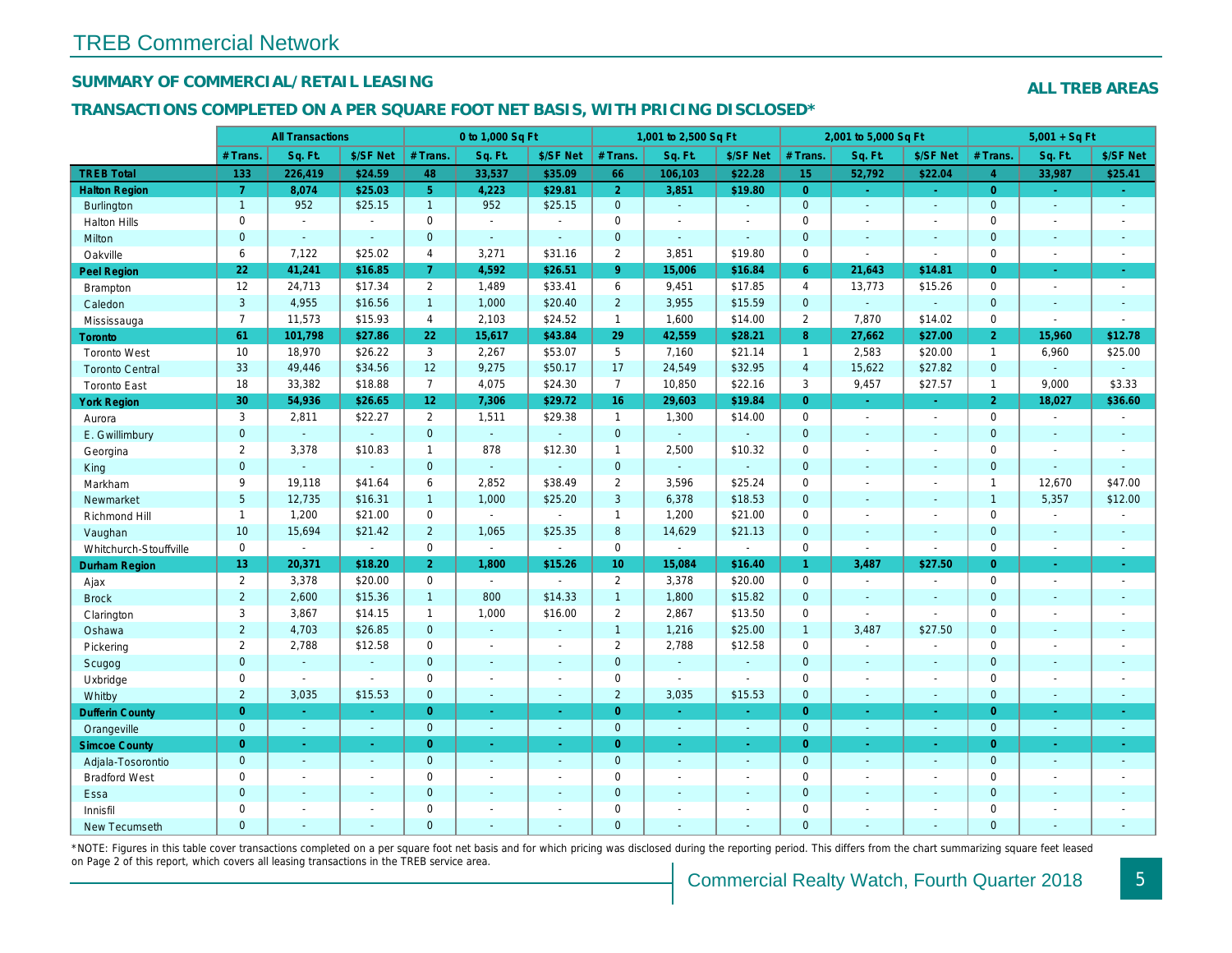## SUMMARY OF COMMERCIAL/RETAIL LEASING

## TRANSACTIONS COMPLETED ON A PER SQUARE FOOT NET BASIS, WITH PRICING DISCLOSED\*

|                              |                 | <b>All Transactions</b>     |                |                 | 0 to 1,000 Sq Ft |                          |                 | 1,001 to 2,500 Sq Ft |                |                | 2,001 to 5,000 Sq Ft |                          |
|------------------------------|-----------------|-----------------------------|----------------|-----------------|------------------|--------------------------|-----------------|----------------------|----------------|----------------|----------------------|--------------------------|
|                              | # Trans.        | Sq. Ft.                     | \$/SF Net      | # Trans.        | Sq. Ft.          | \$/SF Net                | # Trans.        | Sq. Ft.              | \$/SF Net      | # Trans.       | Sq. Ft.              | \$/SF Ne                 |
| <b>TREB Total</b>            | 133             | 226,419                     | \$24.59        | 48              | 33,537           | \$35.09                  | 66              | 106,103              | \$22.28        | 15             | 52,792               | \$22.04                  |
| <b>City of Toronto Total</b> | 61              | 101,798                     | \$27.86        | 22              | 15,617           | \$43.84                  | 29              | 42,559               | \$28.21        | 8              | 27,662               | \$27.00                  |
| <b>Toronto West</b>          | 10 <sub>1</sub> | 18,970                      | \$26.22        | 3               | 2,267            | \$53.07                  | 5 <sup>5</sup>  | 7,160                | \$21.14        | $\overline{1}$ | 2,583                | \$20.00                  |
| Toronto W01                  | $\overline{2}$  | 1,347                       | \$53.67        | $\overline{2}$  | 1,347            | \$53.67                  | $\mathbf 0$     | $\blacksquare$       | $\blacksquare$ | $\mathbf 0$    | $\blacksquare$       | $\sim$                   |
| Toronto W02                  | $\overline{2}$  | 3,000                       | \$30.80        | $\mathbf{0}$    | $\sim$           | $\blacksquare$           | $\overline{2}$  | 3,000                | \$30.80        | $\mathbf{0}$   | $\sim$               | $\sim$                   |
| Toronto W03                  | 0               | $\blacksquare$              | $\sim$         | $\mathbf 0$     | $\sim$           | $\blacksquare$           | $\mathbf 0$     | $\blacksquare$       | $\sim$         | $\mathbf 0$    | $\blacksquare$       | $\sim$                   |
| Toronto W04                  | 3               | 5,013                       | \$25.30        | $\mathbf{1}$    | 920              | \$52.17                  | $\mathbf{1}$    | 1,510                | \$18.00        | $\overline{1}$ | 2,583                | \$20.00                  |
| Toronto W05                  | $\mathbf{1}$    | 6,960                       | \$25.00        | $\mathbf 0$     | $\sim$           | $\blacksquare$           | $\mathbf 0$     | $\blacksquare$       | $\blacksquare$ | $\mathbf 0$    | $\blacksquare$       | $\blacksquare$           |
| Toronto W06                  | $\mathbf{0}$    | $\omega$                    | $\sim$         | $\mathbf{0}$    | $\sim$           | $\sim$                   | $\mathbf 0$     | $\sim$               | $\sim$         | $\mathbf{0}$   | $\sim$               | $\sim$                   |
| Toronto W07                  | $\mathbf{1}$    | 1,250                       | \$8.64         | $\mathbf 0$     | $\blacksquare$   | $\blacksquare$           | $\mathbf{1}$    | 1,250                | \$8.64         | $\mathbf 0$    | $\blacksquare$       | $\overline{\phantom{a}}$ |
| Toronto W08                  | $\mathbf{1}$    | 1,400                       | \$15.00        | $\mathbf{0}$    | $\blacksquare$   | $\blacksquare$           | $\mathbf{1}$    | 1,400                | \$15.00        | $\mathbf{0}$   | $\blacksquare$       | $\blacksquare$           |
| Toronto W09                  | 0               | $\blacksquare$              | $\sim$         | $\mathbf 0$     | $\blacksquare$   | $\blacksquare$           | $\mathbf 0$     | $\blacksquare$       | $\sim$         | $\mathbf 0$    | $\blacksquare$       | $\blacksquare$           |
| Toronto W10                  | $\mathbf{0}$    | $\sim$                      | $\sim$         | $\mathbf{0}$    | $\blacksquare$   | $\blacksquare$           | $\mathbf 0$     | $\blacksquare$       | $\sim$         | $\mathbf{0}$   | $\blacksquare$       | $\blacksquare$           |
| <b>Toronto Central</b>       | 33              | 49,446                      | \$34.56        | 12 <sub>1</sub> | 9,275            | \$50.17                  | 17              | 24,549               | \$32.95        | $\overline{4}$ | 15,622               | \$27.82                  |
| Toronto C01                  | 9               | 9,233                       | \$38.47        | $\overline{4}$  | 3,100            | \$40.06                  | $5\phantom{.0}$ | 6,133                | \$37.66        | $\overline{0}$ | $\omega$             | $\blacksquare$           |
| Toronto C02                  | 5               | 12,436                      | \$30.67        | $\mathbf{1}$    | 850              | \$40.00                  | $\overline{2}$  | 3,100                | \$43.39        | $\overline{2}$ | 8,486                | \$25.08                  |
| Toronto C03                  | $\mathbf{3}$    | 6,491                       | \$18.47        | $\mathbf{0}$    | $\omega$         | $\blacksquare$           | $\overline{2}$  | 3,155                | \$27.95        | $\mathbf{1}$   | 3,336                | \$9.50                   |
| Toronto C04                  | 5               | 5,023                       | \$32.17        | $\overline{2}$  | 1,215            | \$27.33                  | 3               | 3,808                | \$33.72        | 0              | $\blacksquare$       | $\blacksquare$           |
| Toronto C06                  | $\mathbf{1}$    | 3,800                       | \$50.00        | $\mathbf{0}$    | $\omega$         | $\blacksquare$           | $\mathbf 0$     | $\blacksquare$       | $\omega$       | $\mathbf{1}$   | 3,800                | \$50.00                  |
| Toronto C07                  | $\mathbf 0$     | $\mathcal{L}_{\mathcal{A}}$ | $\sim$         | $\mathbf 0$     | $\blacksquare$   | $\mathbf{r}$             | $\mathbf 0$     | $\mathbf{r}$         | $\sim$         | $\mathbf 0$    | $\blacksquare$       | $\sim$                   |
| Toronto C08                  | 3               | 3,080                       | \$64.87        | $\overline{2}$  | 1,880            | \$90.96                  | $\mathbf{1}$    | 1,200                | \$24.00        | $\mathbf 0$    | $\blacksquare$       | $\sim$                   |
| Toronto C09                  | $\mathbf{1}$    | 2,430                       | \$20.00        | 0               | $\sim$           | $\blacksquare$           | $\mathbf{1}$    | 2,430                | \$20.00        | 0              | $\blacksquare$       | $\blacksquare$           |
| Toronto C10                  | $\mathbf{1}$    | 530                         | \$31.13        | $\mathbf{1}$    | 530              | \$31.13                  | $\mathbf 0$     | $\omega$             | $\omega$       | $\mathbf 0$    | $\blacksquare$       | $\blacksquare$           |
| Toronto C11                  | 3               | 3,600                       | \$41.40        | $\mathbf{1}$    | 700              | \$46.29                  | $\overline{2}$  | 2,900                | \$40.22        | 0              | $\blacksquare$       | $\blacksquare$           |
| Toronto C12                  | $\mathbf{0}$    | $\sim$                      | $\sim$         | $\mathbf{0}$    | $\omega$         | $\blacksquare$           | $\mathbf 0$     | $\blacksquare$       | $\blacksquare$ | $\mathbf{0}$   | $\sim$               | $\sim$                   |
| Toronto C13                  | 0               | $\blacksquare$              | $\blacksquare$ | $\mathbf 0$     | $\sim$           | $\sim$                   | $\mathbf 0$     | $\blacksquare$       | $\blacksquare$ | $\mathbf 0$    | $\sim$               | $\overline{\phantom{a}}$ |
| Toronto C14                  | $\mathbf{1}$    | 1,000                       | \$54.00        | $\mathbf{1}$    | 1,000            | \$54.00                  | $\mathbf 0$     | $\omega$             | $\blacksquare$ | $\mathbf{0}$   | $\blacksquare$       | $\blacksquare$           |
| Toronto C15                  | $\mathbf{1}$    | 1,823                       | \$18.00        | 0               | $\omega$         | $\sim$                   | $\mathbf{1}$    | 1,823                | \$18.00        | $\mathbf 0$    | $\blacksquare$       | $\blacksquare$           |
| <b>Toronto East</b>          | 18              | 33,382                      | \$18.88        | $\mathbf{7}$    | 4,075            | \$24.30                  | $\mathbf{7}$    | 10,850               | \$22.16        | 3              | 9,457                | \$27.57                  |
| Toronto E01                  | $\overline{4}$  | 6,635                       | \$39.31        | $\mathbf{0}$    | $\sim$           | $\sim$                   | 3               | 3,928                | \$28.50        | $\overline{1}$ | 2,707                | \$55.00                  |
| Toronto E02                  | $\overline{2}$  | 1,242                       | \$28.08        | $\overline{2}$  | 1,242            | \$28.08                  | $\mathbf{0}$    | $\omega$             | $\omega$ .     | $\overline{0}$ | $\omega$             | $\omega$                 |
| Toronto E03                  | $\overline{4}$  | 7,924                       | \$17.49        | $\mathbf{1}$    | 1,000            | \$16.80                  | $\overline{2}$  | 3,324                | \$13.91        | $\mathbf{1}$   | 3,600                | \$21.00                  |
| Toronto E04                  | $\mathbf{0}$    | $\blacksquare$              | $\omega$       | $\mathbf{0}$    | $\omega$         | $\blacksquare$           | $\mathbf 0$     | $\blacksquare$       | $\blacksquare$ | $\mathbf{0}$   | $\blacksquare$       |                          |
| Toronto E05                  | $\overline{2}$  | 5,650                       | \$17.47        | 0               | $\blacksquare$   | $\overline{\phantom{a}}$ | $\mathbf{1}$    | 2,500                | \$25.00        | $\overline{1}$ | 3,150                | \$11.50                  |
| Toronto E06                  | $\pmb{0}$       | $\omega$                    | $\omega$       | $\mathbf{0}$    | $\omega$         | $\blacksquare$           | $\mathbf 0$     | $\blacksquare$       | $\blacksquare$ | $\mathbf{0}$   | $\blacksquare$       | $\blacksquare$           |
| Toronto E07                  | 3               | 9,601                       | \$6.31         | $\overline{2}$  | 601              | \$50.92                  | $\mathbf 0$     | $\blacksquare$       | $\sim$         | $\mathbf 0$    | $\blacksquare$       | $\blacksquare$           |
| Toronto E08                  | $\mathbf{0}$    | $\blacksquare$              | $\omega$       | $\overline{0}$  | $\omega$         | $\blacksquare$           | $\mathbf 0$     | $\blacksquare$       | $\blacksquare$ | $\mathbf{0}$   | $\blacksquare$       | $\blacksquare$           |
| Toronto E09                  | $\mathbf{1}$    | 735                         | \$12.00        | $\mathbf{1}$    | 735              | \$12.00                  | $\mathbf 0$     | $\blacksquare$       | $\blacksquare$ | 0              | $\blacksquare$       | $\blacksquare$           |
| Toronto E10                  | $\overline{2}$  | 1,595                       | \$17.38        | $\mathbf{1}$    | 497              | \$16.00                  | $\mathbf{1}$    | 1,098                | \$18.00        | $\mathbf 0$    | $\blacksquare$       | $\blacksquare$           |
| Toronto E11                  | 0               | $\blacksquare$              | $\sim$         | 0               | $\mathbf{r}$     | $\blacksquare$           | $\mathbf 0$     | $\omega$             | $\blacksquare$ | $\mathbf 0$    | $\blacksquare$       | $\blacksquare$           |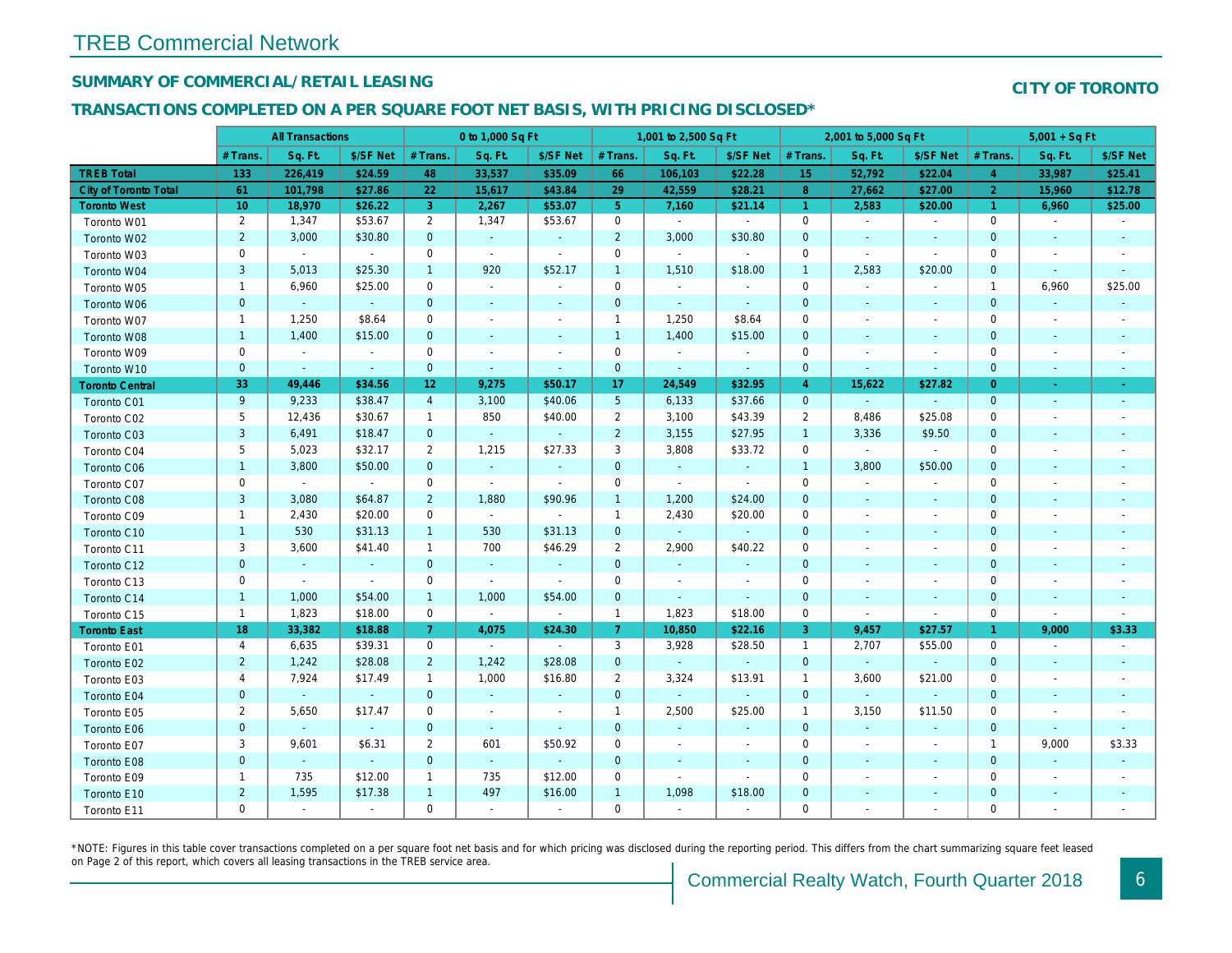## SUMMARY OF OFFICE LEASING

#### TRANSACTIONS COMPLETED ON A PER SQUARE FOOT NET BASIS, WITH PRICING DISCLOSED\*

|                        |                | <b>All Transactions</b> |                          |                | 0 to 1,000 Sq Ft |                       |                 | 1,001 to 2,500 Sq Ft |                          |                | 2,001 to 5,000 Sq Ft |                  |
|------------------------|----------------|-------------------------|--------------------------|----------------|------------------|-----------------------|-----------------|----------------------|--------------------------|----------------|----------------------|------------------|
|                        | # Trans.       | Sq. Ft.                 | \$/SF Net                | # Trans.       | Sq. Ft.          | \$/SF Net             | # Trans.        | Sq. Ft.              | \$/SF Net                | # Trans.       | Sq. Ft.              | \$/SF Ne         |
| <b>TREB Total</b>      | 127            | 230,071                 | \$19.64                  | 51             | 31,875           | \$24.53               | 53              | 80,556               | \$19.87                  | 15             | 50,453               | \$14.17          |
| <b>Halton Region</b>   | 12             | 16,989                  | \$17.37                  | $\overline{4}$ | 3,303            | \$18.26               | 6 <sup>°</sup>  | 8,492                | \$19.97                  | $\overline{2}$ | 5,194                | \$12.55          |
| <b>Burlington</b>      | $\overline{4}$ | 6,491                   | \$11.60                  | $\mathbf{1}$   | 716              | \$20.11               | $\overline{2}$  | 3,235                | \$10.98                  | $\overline{1}$ | 2,540                | \$10.00          |
| <b>Halton Hills</b>    | 0              | $\blacksquare$          | $\sim$                   | 0              | $\sim$           | $\omega$              | $\mathbf 0$     | $\blacksquare$       | $\sim$                   | $\mathbf 0$    | $\blacksquare$       | $\blacksquare$   |
| Milton                 | $\overline{2}$ | 2,455                   | \$27.19                  | $\mathbf{1}$   | 950              | \$20.84               | $\overline{1}$  | 1,505                | \$31.19                  | $\mathbf{0}$   | $\sim$               | $\sim$           |
| Oakville               | 6              | 8,043                   | \$19.03                  | $\overline{2}$ | 1,637            | \$15.96               | 3               | 3,752                | \$23.23                  | $\mathbf{1}$   | 2,654                | \$15.00          |
| <b>Peel Region</b>     | 25             | 43,010                  | \$16.66                  | 14             | 9,986            | \$19.55               | $\overline{7}$  | 10,607               | \$13.00                  | 3              | 11,197               | \$10.93          |
| <b>Brampton</b>        | $\overline{7}$ | 18,923                  | \$21.12                  | $\overline{4}$ | 2,708            | \$26.00               | $\mathbf{1}$    | 1,495                | \$13.00                  | $\mathbf{1}$   | 3,500                | \$14.00          |
| Caledon                | 1              | 1,175                   | \$10.21                  | $\overline{0}$ | $\omega$         | $\blacksquare$        | $\overline{1}$  | 1,175                | \$10.21                  | $\mathbf{0}$   | $\omega$             | $\blacksquare$   |
| Mississauga            | 17             | 22,912                  | \$13.30                  | 10             | 7,278            | \$17.15               | $5\phantom{.0}$ | 7,937                | \$13.41                  | $\overline{2}$ | 7,697                | \$9.54           |
| Toronto                | 46             | 98,978                  | \$25.10                  | 16             | 9,555            | \$32.51               | 21              | 31,967               | \$26.85                  | 5 <sup>5</sup> | 18,169               | \$19.63          |
| <b>Toronto West</b>    | 10             | 19,718                  | \$13.14                  | $\mathbf{1}$   | 750              | \$12.00               | 6               | 7,599                | \$13.94                  | 3              | 11,369               | \$12.68          |
| <b>Toronto Central</b> | 33             | 66,304                  | \$28.33                  | 13             | 8,136            | \$35.16               | 15              | 24,368               | \$30.88                  | $\overline{2}$ | 6,800                | \$31.25          |
| <b>Toronto East</b>    | 3              | 12,956                  | \$26.81                  | $\overline{2}$ | 669              | \$23.32               | $\mathbf 0$     | $\omega$             | $\overline{a}$           | $\mathbf 0$    | $\omega$             | $\blacksquare$   |
| <b>York Region</b>     | 34             | 53,939                  | \$14.74                  | 11             | 6,520            | \$25.91               | 18              | 28,220               | \$14.78                  | $\overline{4}$ | 13,333               | \$11.07          |
| Aurora                 | $\overline{2}$ | 2,110                   | \$18.35                  | $\mathbf{1}$   | 660              | \$23.64               | $\mathbf{1}$    | 1,450                | \$15.95                  | $\mathbf 0$    | $\blacksquare$       | $\blacksquare$   |
| E. Gwillimbury         | $\mathbf 0$    | $\omega$                | $\blacksquare$           | $\overline{0}$ | $\omega$         | $\blacksquare$        | $\mathbf{0}$    | $\omega$             | $\blacksquare$           | $\mathbf{0}$   | $\blacksquare$       | $\blacksquare$   |
| Georgina               | 0              | $\sim$                  |                          | $\mathbf 0$    | $\blacksquare$   | $\blacksquare$        | $\mathbf 0$     | $\sim$               | $\blacksquare$           | $\Omega$       | $\sim$               | $\blacksquare$   |
| King                   | $\overline{0}$ | $\mathbf{r}$            | $\Delta$                 | $\overline{0}$ | $\omega$         | $\omega$              | $\mathbf{0}$    | $\blacksquare$       | $\blacksquare$           | $\mathbf{0}$   | $\sim$               | $\blacksquare$   |
| Markham                | $\overline{7}$ | 8,593                   | \$15.64                  | 3              | 1,677            | \$27.51               | $\overline{4}$  | 6,916                | \$12.76                  | $\mathbf 0$    | ÷,                   | $\blacksquare$   |
| Newmarket              | $\overline{2}$ | 540                     | \$27.67                  | $\overline{2}$ | 540              | \$27.67               | $\mathbf{0}$    | $\blacksquare$       | $\blacksquare$           | $\overline{0}$ | $\blacksquare$       | $\blacksquare$   |
| Richmond Hill          | 11             | 13,999                  | \$16.96                  | 5              | 3,643            | \$25.33               | 5               | 7,357                | \$14.43                  | $\overline{1}$ | 2,999                | \$13.00          |
| Vaughan                | 12             | 28,697                  | \$12.88                  | $\overline{0}$ | $\omega$         | $\omega$              | 8               | 12,497               | \$15.96                  | 3              | 10,334               | \$10.52          |
| Whitchurch-Stouffville | $\mathsf{O}$   | $\blacksquare$          | $\blacksquare$           | $\mathbf 0$    | $\omega$         | $\blacksquare$        | $\mathbf 0$     | $\blacksquare$       | $\blacksquare$           | $\mathbf 0$    | $\blacksquare$       | $\blacksquare$   |
| Durham Region          | 6 <sup>1</sup> | 13,058                  | \$13.52                  | $\overline{4}$ | 2,244            | \$16.10               | $\overline{0}$  | $\omega$             | $\omega_{\rm c}$         | $\overline{0}$ | $\omega$             | $\sigma$         |
| Ajax                   | $\mathbf{1}$   | 700                     | \$11.14                  | $\mathbf{1}$   | 700              | \$11.14               | $\mathbf 0$     | $\blacksquare$       | $\overline{\phantom{a}}$ | $\mathbf 0$    | $\blacksquare$       | $\sim$           |
| <b>Brock</b>           | $\mathbf 0$    | $\omega$                | $\omega$                 | $\overline{0}$ | $\omega$         | $\blacksquare$        | $\mathbf{0}$    | $\sim$               | $\sim$                   | $\mathbf{0}$   | $\blacksquare$       | $\sim$           |
| Clarington             | 0              | $\sim$                  | $\overline{\phantom{a}}$ | $\mathbf 0$    | $\mathbf{r}$     | $\tilde{\phantom{a}}$ | $\mathbf 0$     | $\overline{a}$       | $\overline{a}$           | $\mathbf 0$    | ÷.                   | $\blacksquare$   |
| Oshawa                 | 3              | 1,544                   | \$18.34                  | 3              | 1,544            | \$18.34               | $\mathbf{0}$    | $\blacksquare$       | $\sim$                   | $\mathbf{0}$   | $\sim$               | $\blacksquare$   |
| Pickering              | $\mathbf{1}$   | 5,440                   | \$11.00                  | $\mathbf 0$    | $\blacksquare$   | $\blacksquare$        | $\mathbf 0$     | $\overline{a}$       | $\overline{a}$           | $\mathbf 0$    | $\blacksquare$       | $\blacksquare$   |
| Scugog                 | $\pmb{0}$      | $\blacksquare$          | $\blacksquare$           | $\mathbf{0}$   | $\omega$         | $\blacksquare$        | $\mathbf 0$     | $\blacksquare$       | $\blacksquare$           | $\mathbf{0}$   | $\blacksquare$       | $\blacksquare$   |
| Uxbridge               | 0              | $\blacksquare$          | $\sim$                   | $\mathbf 0$    | $\blacksquare$   | $\blacksquare$        | $\mathbf 0$     | $\blacksquare$       | $\blacksquare$           | $\mathbf 0$    | $\blacksquare$       | $\blacksquare$   |
| Whitby                 | $\mathbf{1}$   | 5,374                   | \$15.00                  | $\mathbf 0$    | $\blacksquare$   | $\omega$              | $\mathbf{0}$    | $\omega$             | $\blacksquare$           | $\mathbf{0}$   | $\sim$               | $\sim$           |
| <b>Dufferin County</b> | $\mathbf{1}$   | 2,560                   | \$8.91                   | $\overline{0}$ | $\omega$         | $\blacksquare$        | $\overline{0}$  | $\omega$             | ÷.                       | $\mathbf{1}$   | 2,560                | \$8.91           |
| Orangeville            | $\overline{1}$ | 2,560                   | \$8.91                   | $\overline{0}$ | $\sim$           | $\omega$              | $\mathbf{0}$    | $\omega$             | $\omega$                 | $\overline{1}$ | 2,560                | \$8.91           |
| <b>Simcoe County</b>   | 3              | 1,537                   | \$18.23                  | 2 <sup>1</sup> | 267              | \$39.78               | $\mathbf{1}$    | 1,270                | \$13.70                  | $\overline{0}$ | $\omega$             | $\omega_{\rm c}$ |
| Adjala-Tosorontio      | $\mathbf{0}$   | $\sim$                  |                          | $\overline{0}$ | $\sim$           | $\blacksquare$        | $\mathbf{0}$    | $\omega$             |                          | $\mathbf{0}$   | $\blacksquare$       | $\sim$           |
| <b>Bradford West</b>   | 0              | $\sim$                  | $\blacksquare$           | $\mathbf 0$    | $\blacksquare$   | $\blacksquare$        | $\mathbf 0$     | $\sim$               | $\blacksquare$           | $\mathbf 0$    | $\blacksquare$       | $\blacksquare$   |
| Essa                   | $\mathbf 0$    | $\blacksquare$          |                          | $\mathbf{0}$   | $\sim$           | $\blacksquare$        | $\mathbf{0}$    | $\blacksquare$       |                          | $\mathbf{0}$   | $\sim$               | $\blacksquare$   |
| Innisfil               | 0              | $\blacksquare$          | $\blacksquare$           | $\mathbf 0$    | $\blacksquare$   | $\blacksquare$        | $\mathbf 0$     | $\blacksquare$       | $\sim$                   | $\mathbf 0$    | $\blacksquare$       | $\blacksquare$   |
| <b>New Tecumseth</b>   | 3              | 1,537                   | \$18.23                  | $\overline{2}$ | 267              | \$39.78               | $\overline{1}$  | 1,270                | \$13.70                  | $\Omega$       |                      |                  |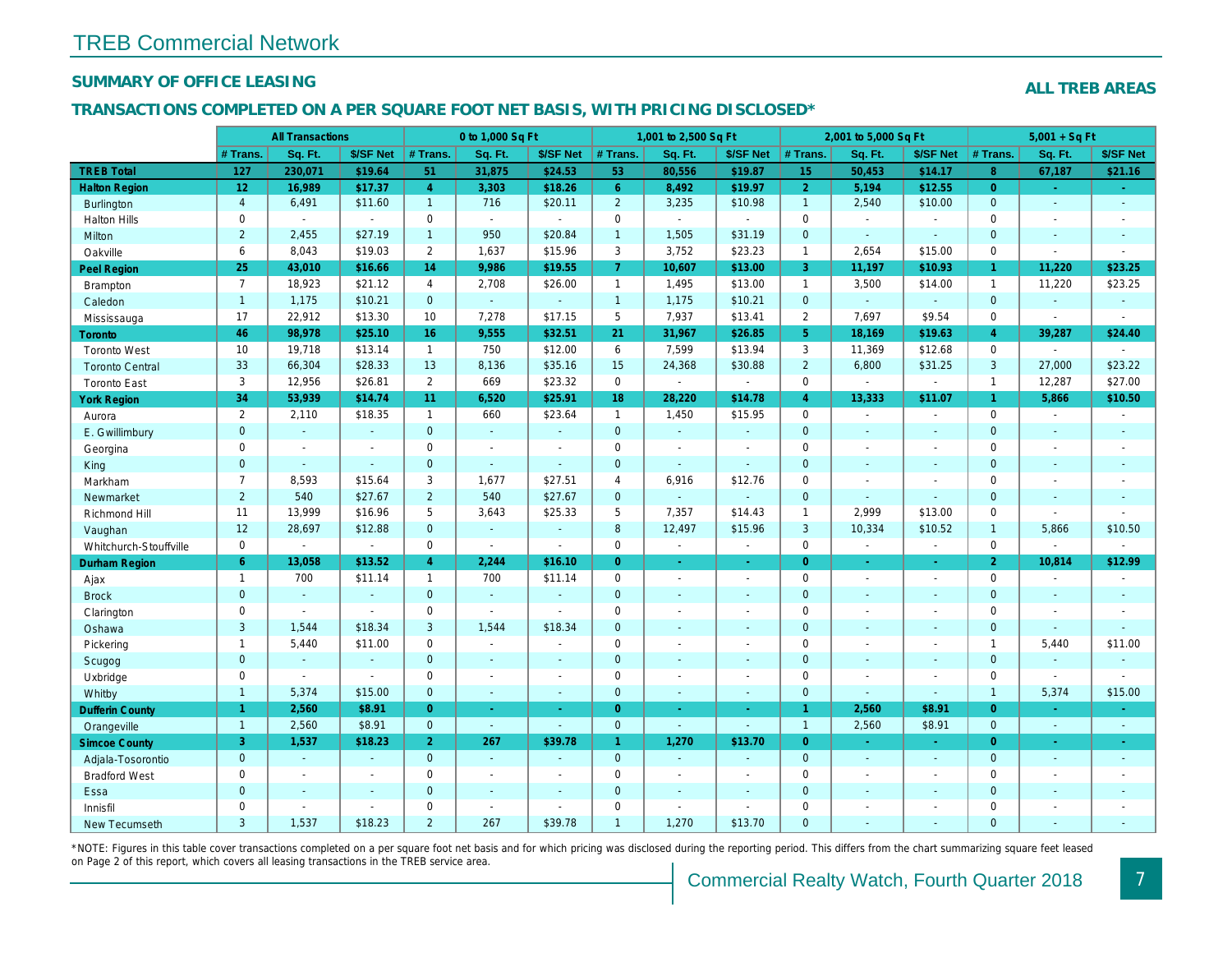### SUMMARY OF OFFICE LEASING

### TRANSACTIONS COMPLETED ON A PER SQUARE FOOT NET BASIS, WITH PRICING DISCLOSED\*

|                              | <b>All Transactions</b> |                | 0 to 1,000 Sq Ft |                |                          |                          | 1,001 to 2,500 Sq Ft |                          |                          | 2,001 to 5,000 Sq Ft |                          |                          |
|------------------------------|-------------------------|----------------|------------------|----------------|--------------------------|--------------------------|----------------------|--------------------------|--------------------------|----------------------|--------------------------|--------------------------|
|                              | # Trans.                | Sq. Ft.        | \$/SF net        | # Trans.       | Sq. Ft.                  | \$/SF net                | # Trans.             | Sq. Ft.                  | \$/SF net                | # Trans.             | Sq. Ft.                  | \$/SF ne                 |
| <b>TREB Total</b>            | 127                     | 230,071        | \$19.64          | 51             | 31,875                   | \$24.53                  | 53                   | 80,556                   | \$19.87                  | 15                   | 50,453                   | \$14.17                  |
| <b>City of Toronto Total</b> | 46                      | 98,978         | \$25.10          | 16             | 9,555                    | \$32.51                  | 21                   | 31,967                   | \$26.85                  | 5 <sup>5</sup>       | 18,169                   | \$19.63                  |
| <b>Toronto West</b>          | 10                      | 19,718         | \$13.14          | $\overline{1}$ | 750                      | \$12.00                  | $6^{\circ}$          | 7,599                    | \$13.94                  | 3                    | 11,369                   | \$12.68                  |
| Toronto W01                  | $\mathbf 0$             | $\sim$         | $\blacksquare$   | $\mathbf 0$    | $\blacksquare$           | $\blacksquare$           | $\mathbf 0$          | $\blacksquare$           | $\blacksquare$           | $\mathbf 0$          | $\sim$                   | $\sim$                   |
| Toronto W02                  | $\pmb{0}$               | $\sim$         | $\blacksquare$   | $\mathbf 0$    | $\blacksquare$           | $\blacksquare$           | $\mathbf 0$          | $\blacksquare$           | $\overline{\phantom{a}}$ | $\mathbf 0$          | $\sim$                   | $\sim$                   |
| Toronto W03                  | 0                       | $\sim$         | $\sim$           | $\mathbf 0$    | $\blacksquare$           | $\blacksquare$           | $\mathbf 0$          | $\blacksquare$           | $\sim$                   | 0                    | $\overline{\phantom{a}}$ | $\overline{\phantom{a}}$ |
| Toronto W04                  | $\mathbf{1}$            | 1,500          | \$15.00          | $\mathbf{0}$   | $\omega$                 | $\blacksquare$           | $\mathbf{1}$         | 1,500                    | \$15.00                  | $\mathbf 0$          | $\blacksquare$           | $\blacksquare$           |
| Toronto W05                  | 4                       | 7,548          | \$10.01          | $\mathbf{1}$   | 750                      | \$12.00                  | $\overline{2}$       | 2,823                    | \$12.66                  | $\overline{1}$       | 3,975                    | \$7.75                   |
| Toronto W06                  | $\mathbf{1}$            | 1,200          | \$14.00          | $\mathbf{0}$   | $\omega$                 | $\blacksquare$           | $\mathbf{1}$         | 1,200                    | \$14.00                  | $\mathbf{0}$         | $\blacksquare$           | $\blacksquare$           |
| Toronto W07                  | 0                       | $\blacksquare$ | $\sim$           | $\mathbf 0$    | $\blacksquare$           | $\blacksquare$           | $\mathbf 0$          | $\blacksquare$           | $\sim$                   | $\mathbf 0$          | $\omega$                 | $\sim$                   |
| Toronto W08                  | $\overline{\mathbf{4}}$ | 9,470          | \$15.23          | $\mathbf{0}$   | $\blacksquare$           | $\blacksquare$           | $\overline{2}$       | 2,076                    | \$14.87                  | $\overline{2}$       | 7,394                    | \$15.34                  |
| Toronto W09                  | 0                       | $\omega$       | $\sim$           | $\mathbf 0$    | $\blacksquare$           | $\blacksquare$           | $\mathbf 0$          | $\blacksquare$           | $\blacksquare$           | $\mathbf 0$          | $\blacksquare$           | $\blacksquare$           |
| Toronto W10                  | $\pmb{0}$               | $\blacksquare$ | $\blacksquare$   | $\mathbf{0}$   | $\blacksquare$           | $\blacksquare$           | $\mathbf 0$          | $\blacksquare$           | $\blacksquare$           | $\mathbf 0$          | $\blacksquare$           | $\sim$                   |
| <b>Toronto Central</b>       | 33                      | 66,304         | \$28.33          | 13             | 8,136                    | \$35.16                  | 15 <sub>1</sub>      | 24,368                   | \$30.88                  | 2 <sup>1</sup>       | 6,800                    | \$31.25                  |
| Toronto C01                  | 5                       | 23,108         | \$30.85          | $\mathbf{1}$   | 908                      | \$29.50                  | $\overline{2}$       | 4,300                    | \$17.30                  | $\overline{1}$       | 3,200                    | \$35.00                  |
| Toronto C02                  | $\overline{c}$          | 9,600          | \$19.84          | $\mathbf 0$    | $\sim$                   | $\blacksquare$           | $\mathbf 0$          | $\omega$                 | $\blacksquare$           | $\overline{1}$       | 3,600                    | \$27.91                  |
| Toronto C03                  | $\mathbf{1}$            | 500            | \$31.82          | $\mathbf{1}$   | 500                      | \$31.82                  | 0                    | $\blacksquare$           | $\blacksquare$           | $\mathbf 0$          | $\blacksquare$           | $\blacksquare$           |
| Toronto C04                  | $\overline{2}$          | 1,700          | \$21.88          | $\mathbf{1}$   | 600                      | \$30.00                  | $\mathbf{1}$         | 1,100                    | \$17.45                  | $\mathbf 0$          | $\overline{\phantom{a}}$ | $\sim$                   |
| <b>Toronto C06</b>           | $\pmb{0}$               | $\omega$       | $\sim$           | $\overline{0}$ | $\omega$                 | $\bullet$                | $\mathbf 0$          | $\blacksquare$           | $\blacksquare$           | $\mathbf 0$          | $\blacksquare$           | $\sim$                   |
| Toronto C07                  | 3                       | 1,333          | \$97.07          | 3              | 1,333                    | \$97.07                  | $\mathsf{O}\xspace$  | $\blacksquare$           | $\blacksquare$           | $\mathbf 0$          |                          | $\blacksquare$           |
| Toronto C08                  | $\mathsf 3$             | 5,664          | \$24.88          | $\mathbf{0}$   | $\omega$                 | $\blacksquare$           | 3                    | 5,664                    | \$24.88                  | $\mathbf 0$          | $\blacksquare$           | $\sim$                   |
| Toronto C09                  | $\mathbf 0$             | $\sim$         | $\sim$           | $\mathbf 0$    | $\blacksquare$           | $\overline{\phantom{a}}$ | $\mathbf 0$          | $\blacksquare$           | $\blacksquare$           | $\mathbf 0$          |                          |                          |
| Toronto C10                  | $\overline{2}$          | 2,257          | \$29.12          | $\mathbf{0}$   | $\omega$                 | $\blacksquare$           | $\overline{2}$       | 2,257                    | \$29.12                  | $\mathbf 0$          | $\blacksquare$           |                          |
| Toronto C11                  | $\mathbf{1}$            | 615            | \$31.22          | $\mathbf{1}$   | 615                      | \$31.22                  | $\mathsf 0$          | $\blacksquare$           | $\sim$                   | $\mathbf 0$          |                          |                          |
| Toronto C12                  | $\mathbf 0$             | $\blacksquare$ | $\blacksquare$   | $\mathbf{0}$   | $\omega$                 | $\blacksquare$           | $\mathbf 0$          | $\blacksquare$           | $\blacksquare$           | $\mathbf 0$          | $\blacksquare$           | $\blacksquare$           |
| Toronto C13                  | 4                       | 5,638          | \$65.63          | $\mathbf{1}$   | 921                      | \$20.85                  | 3                    | 4,717                    | \$74.38                  | $\mathbf 0$          |                          |                          |
| Toronto C14                  | 5                       | 9,848          | \$10.58          | 3              | 2,448                    | \$16.56                  | $\mathbf{1}$         | 1,100                    | \$24.00                  | $\mathbf 0$          | $\blacksquare$           | $\blacksquare$           |
| Toronto C15                  | 5                       | 6,041          | \$15.24          | $\overline{2}$ | 811                      | \$20.97                  | 3                    | 5,230                    | \$14.35                  | $\mathbf 0$          | $\blacksquare$           | $\blacksquare$           |
| <b>Toronto East</b>          | 3                       | 12,956         | \$26.81          | $\overline{2}$ | 669                      | \$23.32                  | $\overline{0}$       | $\sigma$                 | $\bullet$                | $\overline{0}$       | $\blacksquare$           | $\sigma_{\rm c}$         |
| Toronto E01                  | $\mathbf{1}$            | 12,287         | \$27.00          | $\mathbf 0$    | $\sim$                   | $\blacksquare$           | $\mathbf 0$          | $\sim$                   | $\blacksquare$           | $\mathbf 0$          | $\overline{\phantom{a}}$ | $\blacksquare$           |
| Toronto E02                  | $\mathbf 0$             | $\omega$       | $\sim$           | $\mathbf{0}$   | $\sim$                   | $\blacksquare$           | $\mathbf 0$          | $\blacksquare$           | $\blacksquare$           | $\mathbf 0$          | $\blacksquare$           | $\sim$                   |
| Toronto E03                  | $\mathsf 0$             | $\blacksquare$ | $\blacksquare$   | $\mathsf 0$    | ÷,                       | $\blacksquare$           | $\mathsf{O}\xspace$  | $\blacksquare$           | $\blacksquare$           | $\mathbf 0$          | $\overline{\phantom{a}}$ | $\overline{\phantom{a}}$ |
| Toronto E04                  | $\mathbf 0$             | $\blacksquare$ | $\blacksquare$   | $\mathbf{0}$   | $\blacksquare$           | $\blacksquare$           | $\mathbf 0$          | $\blacksquare$           | $\blacksquare$           | $\mathbf 0$          | $\sim$                   | $\sim$                   |
| Toronto E05                  | 0                       | $\blacksquare$ | $\sim$           | $\mathbf 0$    | $\overline{\phantom{a}}$ | $\blacksquare$           | $\mathbf 0$          | $\blacksquare$           | $\blacksquare$           | $\mathbf 0$          | $\sim$                   | $\overline{\phantom{a}}$ |
| Toronto E06                  | $\pmb{0}$               | $\blacksquare$ | $\omega$         | $\mathbf 0$    | $\omega$                 | $\blacksquare$           | $\mathbf 0$          | $\blacksquare$           | $\blacksquare$           | $\mathbf 0$          | $\blacksquare$           | $\sim$                   |
| Toronto E07                  | $\overline{2}$          | 669            | \$23.32          | $\overline{2}$ | 669                      | \$23.32                  | $\mathsf{O}\xspace$  | $\blacksquare$           | $\overline{\phantom{a}}$ | 0                    | $\blacksquare$           | $\overline{\phantom{a}}$ |
| Toronto E08                  | $\pmb{0}$               | $\blacksquare$ | $\blacksquare$   | $\mathbf{0}$   | $\blacksquare$           | $\blacksquare$           | $\mathbf 0$          | $\blacksquare$           | $\blacksquare$           | $\mathbf 0$          | $\overline{\phantom{a}}$ | $\sim$                   |
| Toronto E09                  | 0                       | $\blacksquare$ | $\blacksquare$   | 0              | $\blacksquare$           | $\overline{\phantom{a}}$ | 0                    | $\overline{\phantom{a}}$ | $\blacksquare$           | 0                    | $\overline{\phantom{a}}$ | $\overline{\phantom{a}}$ |
| Toronto E10                  | $\pmb{0}$               | $\blacksquare$ | $\blacksquare$   | $\mathbf 0$    | $\blacksquare$           | $\blacksquare$           | $\mathbf 0$          | $\blacksquare$           | $\blacksquare$           | $\pmb{0}$            | $\blacksquare$           | ٠                        |
| Toronto E11                  | 0                       | $\sim$         | $\blacksquare$   | $\mathbf 0$    | $\blacksquare$           | $\blacksquare$           | 0                    | $\blacksquare$           | $\blacksquare$           | 0                    |                          |                          |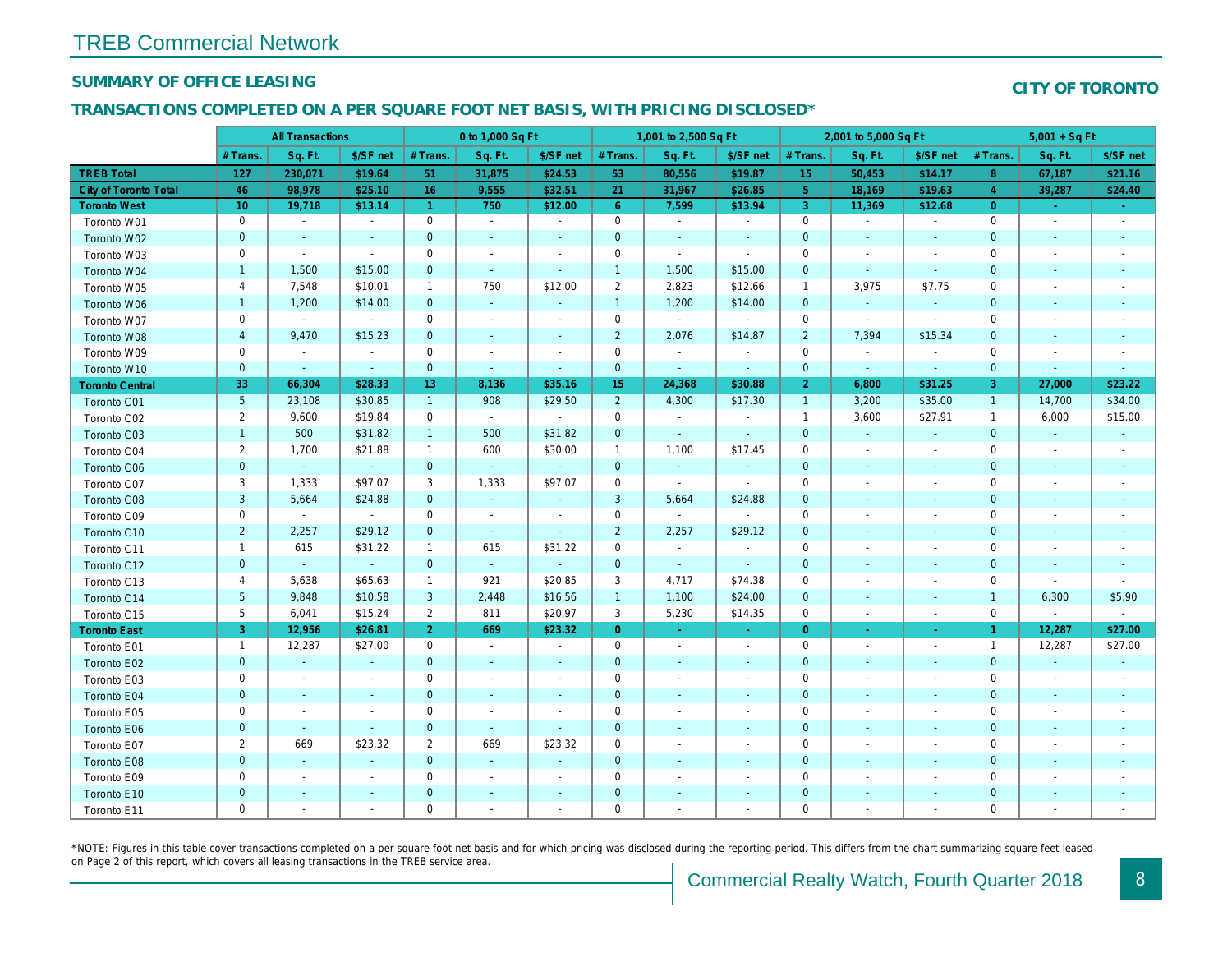## SUMMARY OF INDUSTRIAL SALES

## TRANSACTIONS COMPLETED WITH PRICING DISCLOSED

|                        |                       | <b>All Transactions</b> |                |                | 0 to 5,000 Sq Ft |                |                      | 5,001 to 15,000 Sq Ft    |                  |                | 15,001 to 50,000 Sq Ft |                          |
|------------------------|-----------------------|-------------------------|----------------|----------------|------------------|----------------|----------------------|--------------------------|------------------|----------------|------------------------|--------------------------|
|                        | # Trans.              | Sq. Ft.                 | \$/SF Net      | # Trans.       | Sq. Ft.          | \$/SF Net      | # Trans.             | Sq. Ft.                  | \$/SF Net        | # Trans.       | Sq. Ft.                | \$/SF Ne                 |
| <b>TREB Total</b>      | 74                    | 1,303,602               | \$100.15       | 48             | 97,905           | \$262.16       | 11                   | 95,575                   | \$279.35         | 11             | 313,798                | \$157.86                 |
| <b>Halton Region</b>   | $\overline{7}$        | 233,947                 | \$123.79       | 2 <sup>1</sup> | 3,554            | \$226.51       | $\blacktriangleleft$ | 5,420                    | \$548.89         | $\overline{2}$ | 58,353                 | \$125.6'                 |
| <b>Burlington</b>      | $\overline{2}$        | 81,616                  | \$160.32       | 1              | 2,116            | \$205.58       | $\overline{0}$       | $\omega_{\rm c}$         | $\blacksquare$   | $\overline{0}$ | $\omega$               | $\blacksquare$           |
| <b>Halton Hills</b>    | $\mathbf{1}$          | 26,511                  | \$41.49        | $\mathbf 0$    | $\sim$           |                | $\mathbf 0$          | $\blacksquare$           | $\overline{a}$   | $\mathbf{1}$   | 26,511                 | \$41.49                  |
| Milton                 | $\overline{2}$        | 92,540                  | \$88.34        | $\mathbf{0}$   | $\omega$         | $\blacksquare$ | $\mathbf{1}$         | 5,420                    | \$548.89         | $\mathbf{0}$   | $\omega$               | $\blacksquare$           |
| Oakville               | $\mathbf{2}^{\prime}$ | 33,280                  | \$198.32       | $\mathbf{1}$   | 1,438            | \$257.30       | $\mathsf{O}$         | $\blacksquare$           | $\blacksquare$   | $\mathbf{1}$   | 31,842                 | \$195.65                 |
| Peel Region            | 29                    | 178,375                 | \$279.34       | 19             | 42,971           | \$288.04       | 7 <sup>1</sup>       | 54,218                   | \$273.41         | $\mathbf{3}$   | 81,186                 | \$278.68                 |
| <b>Brampton</b>        | 8                     | 52,444                  | \$388.72       | 5              | 11,811           | \$261.72       | $\overline{2}$       | 15,633                   | \$292.33         | $\mathbf{1}$   | 25,000                 | \$509.00                 |
| Caledon                | 3                     | 6,217                   | \$489.21       | $\mathbf{3}$   | 6,217            | \$489.21       | $\mathbf{0}$         | $\omega_{\rm c}$         | $\blacksquare$   | $\mathbf{0}$   | $\omega$               | $\blacksquare$           |
| Mississauga            | 18                    | 119,714                 | \$220.52       | 11             | 24,943           | \$250.37       | 5                    | 38,585                   | \$265.75         | $\overline{2}$ | 56,186                 | \$176.20                 |
| Toronto                | 14                    | 185,824                 | \$192.25       | 7 <sup>1</sup> | 17,100           | \$201.40       | 3                    | 35,937                   | \$247.66         | $\mathbf{3}$   | 79,817                 | \$176.28                 |
| <b>Toronto West</b>    | 8                     | 78,253                  | \$225.93       | 3              | 5,850            | \$206.84       | 3                    | 35,937                   | \$247.66         | 2              | 36,466                 | \$207.59                 |
| <b>Toronto Central</b> | $\mathbf{0}$          | $\sim$                  | $\omega$       | $\overline{0}$ | $\omega$         | $\blacksquare$ | $\mathbf{0}$         | $\Box$                   | $\blacksquare$   | $\mathbf{0}$   | ÷.                     | $\sim$                   |
| <b>Toronto East</b>    | 6                     | 107,571                 | \$167.74       | 4              | 11,250           | \$198.58       | $\mathbf 0$          | $\blacksquare$           | $\sim$           | $\mathbf{1}$   | 43,351                 | \$149.94                 |
| <b>York Region</b>     | 18                    | 77,866                  | \$158.55       | 16             | 26,985           | \$282.77       | $\overline{0}$       | $\blacksquare$           | ÷.               | $\overline{2}$ | 50,881                 | \$92.67                  |
| Aurora                 | $\overline{1}$        | 1,021                   | \$279.14       | $\mathbf{1}$   | 1,021            | \$279.14       | $\mathsf{O}$         | $\blacksquare$           | $\blacksquare$   | $\mathbf 0$    | $\blacksquare$         | $\sim$                   |
| E. Gwillimbury         | $\mathbf{1}$          | 25,618                  | \$18.15        | $\mathbf 0$    | $\omega$         | ٠              | $\mathbf{0}$         | $\blacksquare$           | $\blacksquare$   | $\overline{1}$ | 25,618                 | \$18.15                  |
| Georgina               | $\mathbf{0}$          | $\blacksquare$          | $\blacksquare$ | $\mathbf 0$    | $\blacksquare$   | $\blacksquare$ | $\mathbf 0$          | $\blacksquare$           | $\blacksquare$   | $\mathbf 0$    | $\blacksquare$         | $\overline{\phantom{a}}$ |
| King                   | $\overline{0}$        | $\sim$                  | $\sim$         | $\mathbf{0}$   | $\mathbf{r}$     | $\blacksquare$ | $\mathbf{0}$         | $\blacksquare$           | $\blacksquare$   | $\mathbf{0}$   | $\omega$               | $\blacksquare$           |
| Markham                | $\overline{2}$        | 4,070                   | \$255.28       | $\mathbf{2}$   | 4,070            | \$255.28       | $\mathbf 0$          | $\overline{\phantom{a}}$ | $\blacksquare$   | $\mathbf 0$    | $\blacksquare$         | $\blacksquare$           |
| Newmarket              | $\mathbf{1}$          | 1,739                   | \$258.77       | $\mathbf{1}$   | 1,739            | \$258.77       | $\mathbf{0}$         | $\sim$                   | $\blacksquare$   | $\mathbf{0}$   | $\sim$                 | $\blacksquare$           |
| Richmond Hill          | 2                     | 2,558                   | \$393.28       | $\overline{2}$ | 2,558            | \$393.28       | $\mathbf 0$          | $\blacksquare$           | $\blacksquare$   | $\mathbf 0$    | $\blacksquare$         | $\blacksquare$           |
| Vaughan                | 8                     | 14,747                  | \$283.99       | 8              | 14,747           | \$283.99       | $\overline{0}$       | ä,                       | $\blacksquare$   | $\mathbf{0}$   | $\omega$               | $\blacksquare$           |
| Whitchurch-Stouffville | 3                     | 28,113                  | \$174.74       | $\overline{2}$ | 2,850            | \$232.46       | $\mathbf 0$          | $\sim$                   | $\blacksquare$   | $\mathbf{1}$   | 25,263                 | \$168.23                 |
| Durham Region          | 6                     | 627,589                 | \$5.90         | $\overline{4}$ | 7,295            | \$193.27       | $\overline{0}$       | $\omega$                 | ÷.               | $\mathbf{1}$   | 43,560                 | \$18.25                  |
| Ajax                   | 0                     | $\sim$                  | $\sim$         | 0              | $\blacksquare$   | $\blacksquare$ | $\mathsf 0$          | $\blacksquare$           | $\blacksquare$   | $\mathbf 0$    | $\blacksquare$         | $\blacksquare$           |
| <b>Brock</b>           | $\mathbf{0}$          | $\sim$                  | $\omega$       | $\mathbf{0}$   | $\mathbf{r}$     | $\blacksquare$ | $\mathbf{0}$         | $\blacksquare$           | $\blacksquare$   | $\mathbf{0}$   | $\blacksquare$         | $\sim$                   |
| Clarington             | $\mathbf{1}$          | 576,734                 | \$2.60         | $\mathbf 0$    | $\blacksquare$   | $\sim$         | $\mathbf 0$          | $\blacksquare$           | $\blacksquare$   | $\mathbf 0$    | $\sim$                 | $\blacksquare$           |
| Oshawa                 | $\mathbf{1}$          | 3,000                   | \$224.96       | 1              | 3,000            | \$224.96       | $\mathbf{0}$         | ÷,                       | ÷,               | $\mathbf{0}$   | $\blacksquare$         | $\blacksquare$           |
| Pickering              | 2                     | 3,245                   | \$166.41       | $\overline{2}$ | 3,245            | \$166.41       | 0                    | $\overline{a}$           | $\overline{a}$   | $\mathbf 0$    | $\blacksquare$         | $\blacksquare$           |
| Scugog                 | $\overline{1}$        | 43,560                  | \$18.25        | $\overline{0}$ | $\omega$         | $\blacksquare$ | $\mathbf{0}$         | $\blacksquare$           | $\omega$         | $\overline{1}$ | 43,560                 | \$18.25                  |
| Uxbridge               | 0                     | $\sim$                  | $\sim$         | $\mathbf 0$    | $\sim$           | $\sim$         | $\mathsf{O}$         | ÷,                       | $\overline{a}$   | $\mathbf 0$    | $\blacksquare$         | $\blacksquare$           |
| Whitby                 | $\mathbf{1}$          | 1,050                   | \$185.71       | $\mathbf{1}$   | 1,050            | \$185.71       | $\overline{0}$       | $\blacksquare$           | $\sim$           | $\mathbf{0}$   | $\blacksquare$         | $\blacksquare$           |
| <b>Dufferin County</b> | $\overline{0}$        | $\sim$                  | $\sim$         | $\overline{0}$ | ÷.               | ×.             | $\overline{0}$       | ÷.                       | $\sim$           | $\overline{0}$ | $\sim$                 | $\sim$                   |
| Orangeville            | $\mathbf{0}$          | $\omega$                | $\omega$       | $\mathbf 0$    | $\omega$         | $\omega$       | $\mathbf{0}$         | $\omega$                 | $\omega_{\rm c}$ | $\mathbf{0}$   | $\omega$               | $\sim$                   |
| <b>Simcoe County</b>   | $\overline{0}$        | $\omega$                | $\sim$         | $\overline{0}$ | $\omega$         | $\omega$       | $\overline{0}$       | ä,                       | $\omega$         | $\overline{0}$ | $\sim$                 | $\sim$                   |
| Adjala-Tosorontio      | $\mathbf{0}$          | $\omega$                | $\sim$         | $\mathbf 0$    | $\omega$         | $\blacksquare$ | $\mathbf{0}$         | $\blacksquare$           | $\blacksquare$   | $\mathbf 0$    | $\Delta$               | $\sim$                   |
| <b>Bradford West</b>   | 0                     | $\sim$                  | $\sim$         | 0              | $\blacksquare$   | $\blacksquare$ | $\mathbf 0$          | $\blacksquare$           | $\blacksquare$   | $\mathbf 0$    | $\blacksquare$         | $\mathbf{r}$             |
| Essa                   | $\mathbf 0$           | $\sim$                  | $\sim$         | $\mathbf 0$    | $\blacksquare$   | $\blacksquare$ | $\mathbf 0$          | ä,                       | ä,               | $\mathbf 0$    | $\blacksquare$         |                          |
| Innisfil               | 0                     | $\sim$                  | $\sim$         | 0              | $\blacksquare$   | $\blacksquare$ | $\mathbf 0$          | $\blacksquare$           | $\blacksquare$   | $\mathbf 0$    | $\blacksquare$         | $\blacksquare$           |
| <b>New Tecumseth</b>   | $\Omega$              |                         |                | $\Omega$       |                  |                | $\mathbf{0}$         |                          |                  | $\Omega$       |                        |                          |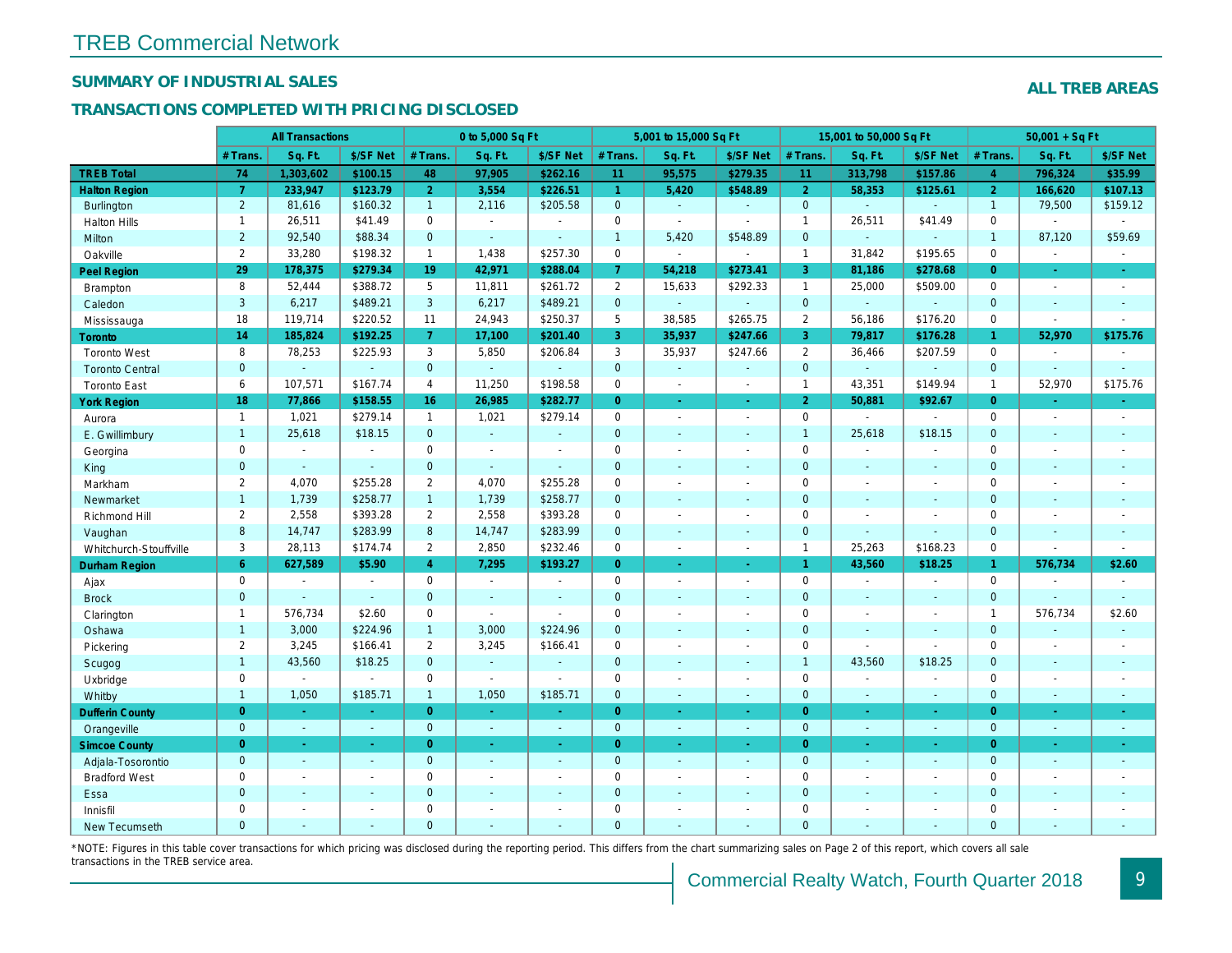## SUMMARY OF INDUSTRIAL SALES - CONDOMINIUM BREAKOUT

#### TRANSACTIONS COMPLETED WITH PRICING DISCLOSED

|                        |                | <b>All Transactions</b> |                |                | 0 to 5,000 Sq Ft |                |                | 5,001 to 15,000 Sq Ft                  |                          |                | 15,001 to 50,000 Sq Ft   |                  |
|------------------------|----------------|-------------------------|----------------|----------------|------------------|----------------|----------------|----------------------------------------|--------------------------|----------------|--------------------------|------------------|
|                        | # Trans.       | Sq. Ft.                 | \$/SF Net      | # Trans.       | Sq. Ft.          | \$/SF Net      | # Trans.       | Sq. Ft.                                | \$/SF Net                | # Trans.       | Sq. Ft.                  | \$/SF Ne         |
| <b>TREB Total</b>      | 45             | 103,668                 | \$243.86       | 42             | 85,868           | \$248.37       | $\overline{3}$ | 17,800                                 | \$222.13                 | $\overline{0}$ | $\sim$                   | $\sim$           |
| <b>Halton Region</b>   | $\overline{2}$ | 3,554                   | \$226.51       | 2 <sup>1</sup> | 3,554            | \$226.51       | $\overline{0}$ | $\frac{1}{2} \mathcal{L}_{\text{max}}$ | $\omega_{\rm{eff}}$      | $\overline{0}$ | $\omega$                 | $\sim$           |
| Burlington             | $\mathbf{1}$   | 2,116                   | \$205.58       | $\mathbf{1}$   | 2,116            | \$205.58       | $\overline{0}$ | $\omega$                               | $\omega$                 | $\mathbf{0}$   | $\omega$                 | $\sim$           |
| <b>Halton Hills</b>    | $\mathbf 0$    | $\blacksquare$          | $\blacksquare$ | $\mathbf 0$    | $\sim$           |                | $\pmb{0}$      | $\overline{a}$                         | $\blacksquare$           | $\mathbf 0$    | L.                       | $\blacksquare$   |
| Milton                 | $\mathbf{0}$   | $\blacksquare$          | $\blacksquare$ | $\mathbf{0}$   | $\sim$           | $\sim$         | $\pmb{0}$      | $\blacksquare$                         | $\blacksquare$           | $\mathbf{0}$   | $\blacksquare$           | $\sim$           |
| Oakville               | $\mathbf{1}$   | 1,438                   | \$257.30       | $\mathbf{1}$   | 1,438            | \$257.30       | 0              | $\overline{\phantom{a}}$               | $\sim$                   | $\mathbf 0$    | $\sim$                   | $\sim$           |
| Peel Region            | 19             | 54,095                  | \$243.12       | 16             | 36,295           | \$253.41       | 3              | 17,800                                 | \$222.13                 | $\overline{0}$ | $\blacksquare$           | $\sim$           |
| Brampton               | 5              | 11,811                  | \$261.72       | 5              | 11,811           | \$261.72       | 0              | $\blacksquare$                         | $\blacksquare$           | $\mathbf 0$    | $\blacksquare$           | $\sim$           |
| Caledon                | $\overline{2}$ | 3,217                   | \$261.55       | $2^{\circ}$    | 3,217            | \$261.55       | $\mathbf{0}$   | $\blacksquare$                         | ä,                       | $\mathbf 0$    | $\blacksquare$           | $\sim$           |
| Mississauga            | 12             | 39,067                  | \$235.98       | 9              | 21,267           | \$247.57       | 3              | 17,800                                 | \$222.13                 | $\mathbf 0$    | $\blacksquare$           | $\sim$           |
| Toronto                | 6 <sup>°</sup> | 15,000                  | \$201.27       | 6 <sup>1</sup> | 15,000           | \$201.27       | $\overline{0}$ | $\blacksquare$                         | ä,                       | $\overline{0}$ | ×.                       | $\omega_{\rm c}$ |
| <b>Toronto West</b>    | $\overline{2}$ | 3,750                   | \$209.33       | $\overline{2}$ | 3,750            | \$209.33       | $\mathbf 0$    | $\blacksquare$                         | $\blacksquare$           | $\mathbf 0$    | $\blacksquare$           | $\sim$           |
| <b>Toronto Central</b> | $\mathbf{0}$   | $\blacksquare$          | $\blacksquare$ | $\mathbf{0}$   | ÷.               | $\blacksquare$ | $\pmb{0}$      | $\blacksquare$                         | $\blacksquare$           | $\mathbf 0$    | $\blacksquare$           | $\blacksquare$   |
| <b>Toronto East</b>    | $\overline{4}$ | 11,250                  | \$198.58       | $\overline{4}$ | 11,250           | \$198.58       | $\pmb{0}$      | $\blacksquare$                         | $\blacksquare$           | $\mathbf 0$    | $\blacksquare$           | $\sim$           |
| <b>York Region</b>     | 14             | 23,724                  | \$290.66       | 14             | 23,724           | \$290.66       | $\overline{0}$ | ÷.                                     | ÷.                       | $\overline{0}$ | ÷.                       | $\sim$           |
| Aurora                 | $\mathbf 0$    | $\blacksquare$          | $\blacksquare$ | $\mathbf 0$    | $\sim$           | $\blacksquare$ | $\mathbf 0$    | $\blacksquare$                         | $\blacksquare$           | $\mathbf 0$    | $\overline{\phantom{a}}$ | $\sim$           |
| E. Gwillimbury         | $\mathbf{0}$   | $\sim$                  | $\sim$         | $\mathbf{0}$   | ÷.               | $\sim$         | $\mathbf 0$    | $\blacksquare$                         | $\blacksquare$           | $\mathbf{0}$   | $\overline{\phantom{a}}$ | $\sim$           |
| Georgina               | $\mathbf 0$    | $\sim$                  | $\sim$         | $\mathbf 0$    | $\sim$           | $\overline{a}$ | $\pmb{0}$      | $\blacksquare$                         | $\overline{a}$           | $\mathbf 0$    | $\blacksquare$           | $\sim$           |
| King                   | $\mathbf{0}$   | $\sim$                  | $\Delta$       | $\mathbf{0}$   | $\omega$         | $\sim$         | $\mathbf 0$    | $\mathbf{r}$                           | $\blacksquare$           | $\mathbf{0}$   | $\blacksquare$           | $\sim$           |
| Markham                | $\overline{2}$ | 4,070                   | \$255.28       | $\overline{2}$ | 4,070            | \$255.28       | $\pmb{0}$      | $\tilde{\phantom{a}}$                  | $\blacksquare$           | $\mathbf 0$    | $\blacksquare$           | $\blacksquare$   |
| Newmarket              | $\overline{1}$ | 1,739                   | \$258.77       | $\mathbf{1}$   | 1,739            | \$258.77       | $\pmb{0}$      | ä,                                     | $\blacksquare$           | $\mathbf{0}$   | $\blacksquare$           | $\blacksquare$   |
| Richmond Hill          | $\overline{2}$ | 2,558                   | \$393.28       | $\overline{2}$ | 2,558            | \$393.28       | $\pmb{0}$      | $\blacksquare$                         | $\blacksquare$           | $\mathbf 0$    | $\blacksquare$           | $\blacksquare$   |
| Vaughan                | $\overline{7}$ | 12,507                  | \$298.87       | $\overline{7}$ | 12,507           | \$298.87       | $\mathbf 0$    | $\omega$                               | $\blacksquare$           | $\mathbf 0$    | $\omega$                 | $\sim$           |
| Whitchurch-Stouffville | $\overline{2}$ | 2,850                   | \$232.46       | $\mathbf{2}$   | 2,850            | \$232.46       | $\mathsf{O}$   | $\blacksquare$                         | $\sim$                   | $\mathbf 0$    | $\overline{a}$           | $\blacksquare$   |
| <b>Durham Region</b>   | 4              | 7,295                   | \$193.27       | $\overline{4}$ | 7,295            | \$193.27       | $\overline{0}$ | $\blacksquare$                         | $\omega$                 | $\overline{0}$ | $\blacksquare$           | ÷                |
| Ajax                   | $\mathbf 0$    | $\blacksquare$          | $\sim$         | $\mathbf 0$    | $\sim$           | $\sim$         | 0              | $\blacksquare$                         | $\blacksquare$           | $\mathbf 0$    | $\blacksquare$           | $\blacksquare$   |
| <b>Brock</b>           | $\mathbf{0}$   | $\blacksquare$          | $\blacksquare$ | $\mathbf{0}$   | $\blacksquare$   | $\blacksquare$ | $\pmb{0}$      | $\blacksquare$                         | $\blacksquare$           | $\mathbf 0$    | $\blacksquare$           | $\blacksquare$   |
| Clarington             | 0              | $\blacksquare$          | $\blacksquare$ | $\mathbf 0$    | $\sim$           |                | $\mathbf 0$    | $\blacksquare$                         | $\blacksquare$           | $\mathbf 0$    | ÷.                       | $\blacksquare$   |
| Oshawa                 | $\mathbf{1}$   | 3,000                   | \$224.96       | $\mathbf{1}$   | 3,000            | \$224.96       | $\mathbf 0$    | $\blacksquare$                         | $\sim$                   | $\mathbf 0$    | $\blacksquare$           | $\sim$           |
| Pickering              | $\overline{2}$ | 3,245                   | \$166.41       | $\overline{2}$ | 3,245            | \$166.41       | $\pmb{0}$      | $\blacksquare$                         | $\blacksquare$           | $\mathsf 0$    | ÷,                       | $\sim$           |
| Scugog                 | $\mathbf{0}$   | $\blacksquare$          | $\sim$         | $\mathbf{0}$   | $\sim$           |                | $\mathbf 0$    | $\mathbf{r}$                           | $\blacksquare$           | $\mathbf 0$    | $\blacksquare$           | $\blacksquare$   |
| Uxbridge               | $\mathbf 0$    | $\blacksquare$          | $\blacksquare$ | $\mathbf 0$    | $\mathbf{r}$     | $\overline{a}$ | $\pmb{0}$      | $\blacksquare$                         | $\blacksquare$           | $\mathbf 0$    | $\blacksquare$           | $\blacksquare$   |
| Whitby                 | $\mathbf{1}$   | 1,050                   | \$185.71       | $\mathbf{1}$   | 1,050            | \$185.71       | $\pmb{0}$      | $\omega$                               | $\blacksquare$           | $\mathbf 0$    | $\blacksquare$           | $\sim$           |
| <b>Dufferin County</b> | $\overline{0}$ | $\sim$                  | $\omega$       | $\overline{0}$ | $\sim$           | $\omega$       | $\overline{0}$ | $\omega$                               | $\omega$                 | $\overline{0}$ | $\omega$                 | $\sim$           |
| Orangeville            | $\overline{0}$ | $\omega$                | $\blacksquare$ | $\overline{0}$ | $\omega$         | $\omega$       | $\mathbf{0}$   | $\omega$                               | $\omega$                 | $\mathbf{0}$   | $\omega$                 | $\sim$           |
| <b>Simcoe County</b>   | $\overline{0}$ | $\bullet$               | $\bullet$      | $\overline{0}$ | $\blacksquare$   | $\bullet$      | $\overline{0}$ | $\blacksquare$                         | $\blacksquare$           | $\overline{0}$ | $\blacksquare$           | $\sigma_{\rm c}$ |
| Adjala-Tosorontio      | $\mathbf{0}$   | $\sim$                  | $\sim$         | $\mathbf{0}$   | $\sim$           | $\sim$         | $\mathbf 0$    | $\blacksquare$                         | $\blacksquare$           | $\mathbf{0}$   | $\blacksquare$           | $\sim$           |
| <b>Bradford West</b>   | $\mathbf 0$    | $\blacksquare$          | $\blacksquare$ | $\mathbf 0$    | $\sim$           | $\blacksquare$ | $\pmb{0}$      | $\blacksquare$                         | $\blacksquare$           | $\mathbf 0$    | $\blacksquare$           | $\blacksquare$   |
| Essa                   | $\mathbf{0}$   | $\sim$                  | $\sim$         | $\mathbf{0}$   | $\sim$           | $\sim$         | $\pmb{0}$      | $\blacksquare$                         | $\blacksquare$           | $\mathbf{0}$   | $\blacksquare$           | $\blacksquare$   |
| Innisfil               | $\mathbf 0$    | $\blacksquare$          | $\blacksquare$ | $\mathbf 0$    | $\sim$           | $\sim$         | $\mathbf 0$    | $\overline{\phantom{a}}$               | $\blacksquare$           | $\mathbf 0$    | $\blacksquare$           | $\blacksquare$   |
| <b>New Tecumseth</b>   | $\Omega$       | $\sim$                  | $\sim$         | $\Omega$       | $\sim$           | $\sim$         | $\overline{0}$ | ÷.                                     | $\overline{\phantom{a}}$ | $\mathbf{0}$   | ÷.                       | $\sim$           |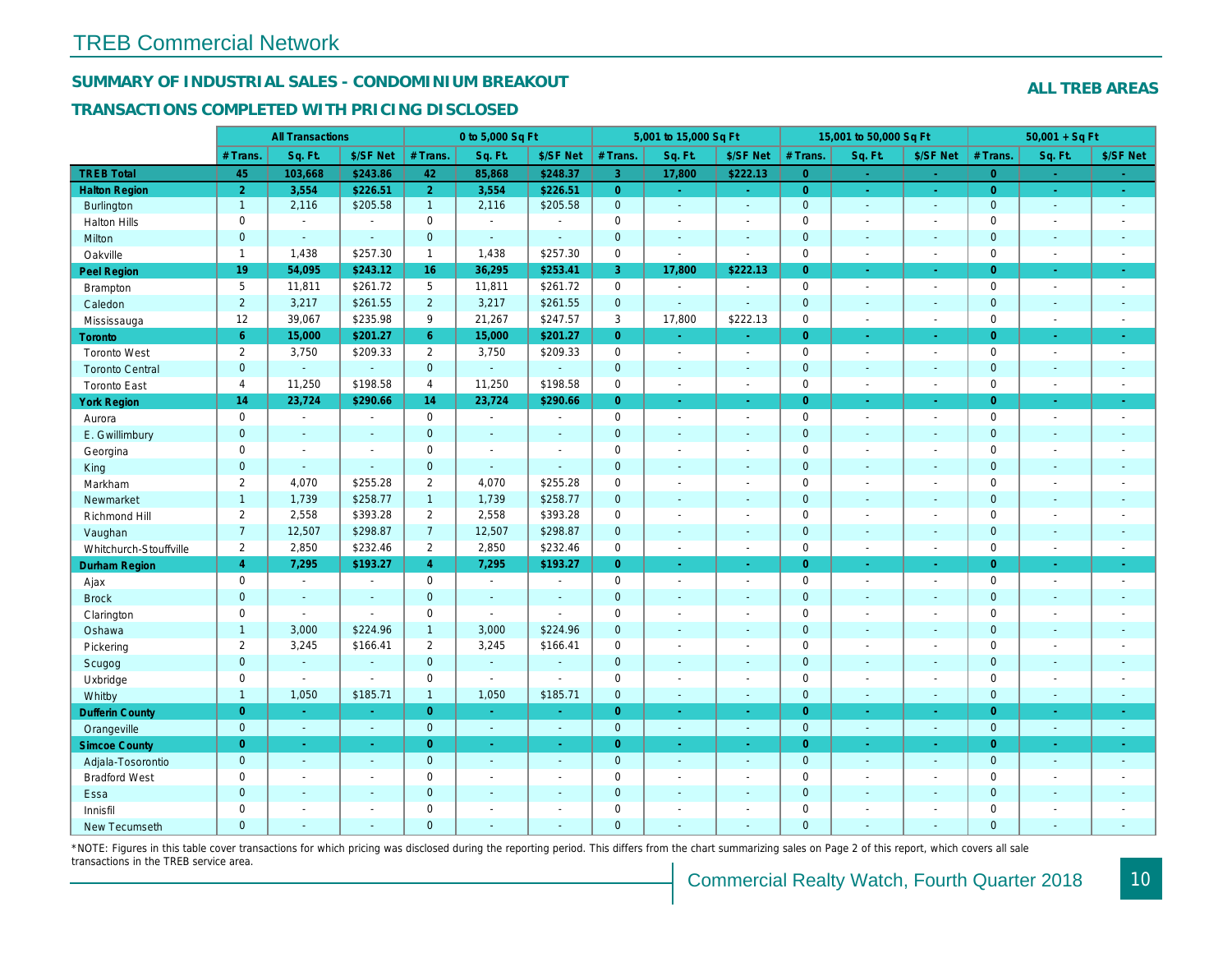## SUMMARY OF INDUSTRIAL SALES - OTHER TYPES BREAKOUT

#### TRANSACTIONS COMPLETED WITH PRICING DISCLOSED

|                        |                 | <b>All Transactions</b> |                          |                | 0 to 5,000 Sq Ft         |                          |                | 5,001 to 15,000 Sq Ft    |                          |                | 15,001 to 50,000 Sq Ft |                          |
|------------------------|-----------------|-------------------------|--------------------------|----------------|--------------------------|--------------------------|----------------|--------------------------|--------------------------|----------------|------------------------|--------------------------|
|                        | # Trans.        | Sq. Ft.                 | \$/SF Net                | # Trans.       | Sq. Ft.                  | \$/SF Net                | # Trans.       | Sq. Ft.                  | \$/SF Net                | # Trans.       | Sq. Ft.                | \$/SF Ne                 |
| <b>TREB Total</b>      | 29              | 1,199,934               | \$87.74                  | 6 <sup>1</sup> | 12,037                   | \$360.55                 | 8 <sup>°</sup> | 77,775                   | \$292.45                 | 11             | 313,798                | \$157.86                 |
| <b>Halton Region</b>   | 5 <sup>5</sup>  | 230,393                 | \$122.20                 | $\overline{0}$ | $\omega$                 | $\sim$                   | $\mathbf{1}$   | 5,420                    | \$548.89                 | $\overline{2}$ | 58,353                 | \$125.6'                 |
| <b>Burlington</b>      | $\mathbf{1}$    | 79,500                  | \$159.12                 | $\overline{0}$ | $\omega$                 | $\omega$                 | $\mathbf{0}$   | $\omega$                 | $\omega$                 | $\mathbf{0}$   | ä,                     | $\omega$                 |
| <b>Halton Hills</b>    | $\overline{1}$  | 26,511                  | \$41.49                  | $\mathbf 0$    | $\sim$                   | $\overline{\phantom{a}}$ | $\mathbf 0$    | $\sim$                   | $\blacksquare$           | $\overline{1}$ | 26,511                 | \$41.49                  |
| Milton                 | 2               | 92,540                  | \$88.34                  | $\overline{0}$ | $\sim$                   | $\blacksquare$           | $\mathbf{1}$   | 5,420                    | \$548.89                 | $\mathbf{0}$   | $\omega$               | $\blacksquare$           |
| Oakville               | $\mathbf{1}$    | 31,842                  | \$195.65                 | 0              | $\blacksquare$           | $\sim$                   | $\mathsf 0$    | $\blacksquare$           | $\sim$                   | $\mathbf{1}$   | 31,842                 | \$195.65                 |
| Peel Region            | 10 <sub>1</sub> | 124,280                 | \$295.10                 | 3              | 6,676                    | \$476.33                 | $\overline{4}$ | 36,418                   | \$298.48                 | 3              | 81,186                 | \$278.68                 |
| <b>Brampton</b>        | 3               | 40,633                  | \$425.64                 | $\mathbf 0$    | $\Delta$                 | $\overline{\phantom{a}}$ | $\overline{2}$ | 15,633                   | \$292.33                 | $\mathbf{1}$   | 25,000                 | \$509.00                 |
| Caledon                | $\overline{1}$  | 3,000                   | \$733.33                 | $\mathbf{1}$   | 3,000                    | \$733.33                 | $\pmb{0}$      | $\omega$                 | $\mathbf{u}$             | $\mathbf{0}$   | ä,                     | $\omega$                 |
| Mississauga            | 6               | 80,647                  | \$213.03                 | $\overline{2}$ | 3,676                    | \$266.59                 | $\overline{2}$ | 20,785                   | \$303.10                 | 2              | 56,186                 | \$176.20                 |
| <b>Toronto</b>         | 8               | 170,824                 | \$191.45                 | $\mathbf{1}$   | 2,100                    | \$202.38                 | 3              | 35,937                   | \$247.66                 | 3              | 79,817                 | \$176.28                 |
| <b>Toronto West</b>    | 6               | 74,503                  | \$226.77                 | $\mathbf{1}$   | 2,100                    | \$202.38                 | 3              | 35,937                   | \$247.66                 | 2              | 36,466                 | \$207.59                 |
| <b>Toronto Central</b> | $\mathbf{0}$    | $\blacksquare$          | $\mathbf{r}$             | $\mathbf{0}$   | $\omega$                 | $\sim$                   | $\mathbf{0}$   | $\omega$                 | $\mathbf{u}$             | $\mathbf{0}$   | ä,                     |                          |
| <b>Toronto East</b>    | $\overline{2}$  | 96,321                  | \$164.14                 | $\mathbf 0$    | $\blacksquare$           | $\sim$                   | $\pmb{0}$      | $\blacksquare$           | $\sim$                   | $\mathbf{1}$   | 43,351                 | \$149.94                 |
| <b>York Region</b>     | $\overline{4}$  | 54,142                  | \$100.66                 | $\overline{2}$ | 3,261                    | \$225.39                 | $\overline{0}$ | $\omega$                 | $\omega$                 | $\overline{2}$ | 50,881                 | \$92.67                  |
| Aurora                 | $\mathbf{1}$    | 1,021                   | \$279.14                 | $\mathbf{1}$   | 1,021                    | \$279.14                 | $\mathbf 0$    | $\sim$                   | $\sim$                   | $\mathbf 0$    | $\blacksquare$         | $\blacksquare$           |
| E. Gwillimbury         | $\overline{1}$  | 25,618                  | \$18.15                  | $\mathbf 0$    | $\omega$                 | $\sim$                   | $\pmb{0}$      | $\sim$                   | $\blacksquare$           | $\overline{1}$ | 25,618                 | \$18.15                  |
| Georgina               | 0               | $\blacksquare$          | $\blacksquare$           | $\mathbf 0$    | $\sim$                   | $\overline{\phantom{a}}$ | $\mathbf 0$    | $\blacksquare$           | $\blacksquare$           | $\mathbf 0$    | $\sim$                 | $\blacksquare$           |
| King                   | $\mathbf{0}$    | $\sim$                  | $\sim$                   | $\overline{0}$ | $\sim$                   | $\sim$                   | $\mathbf 0$    | $\sim$                   | $\sim$                   | $\mathbf{0}$   | $\sim$                 | $\sim$                   |
| Markham                | $\pmb{0}$       | $\sim$                  | $\sim$                   | 0              | $\overline{\phantom{a}}$ | $\overline{\phantom{a}}$ | $\pmb{0}$      | $\blacksquare$           | $\sim$                   | $\mathbf 0$    | $\tilde{\phantom{a}}$  | $\blacksquare$           |
| Newmarket              | $\overline{0}$  | $\blacksquare$          | $\blacksquare$           | $\overline{0}$ | $\sim$                   | $\sim$                   | $\mathbf 0$    | $\sim$                   | $\blacksquare$           | $\overline{0}$ | $\blacksquare$         | $\overline{\phantom{a}}$ |
| Richmond Hill          | $\mathbf 0$     | $\blacksquare$          | $\blacksquare$           | $\mathbf 0$    | $\sim$                   | $\blacksquare$           | $\pmb{0}$      | $\sim$                   | $\blacksquare$           | $\mathbf 0$    | $\sim$                 | $\blacksquare$           |
| Vaughan                | $\overline{1}$  | 2,240                   | \$200.89                 | $\mathbf{1}$   | 2,240                    | \$200.89                 | $\mathbf 0$    | $\sim$                   | $\blacksquare$           | $\mathbf{0}$   | $\omega$               | $\blacksquare$           |
| Whitchurch-Stouffville | $\mathbf{1}$    | 25,263                  | \$168.23                 | $\mathbf 0$    | $\blacksquare$           | $\sim$                   | $\mathbf 0$    | $\blacksquare$           | $\blacksquare$           | $\mathbf{1}$   | 25,263                 | \$168.23                 |
| Durham Region          | $\overline{2}$  | 620,294                 | \$3.70                   | $\overline{0}$ | $\frac{1}{\sqrt{2}}$     | $\frac{1}{\sqrt{2}}$     | $\overline{0}$ | $\blacksquare$           | $\omega$                 | $\mathbf{1}$   | 43,560                 | \$18.25                  |
| Ajax                   | $\mathbf 0$     | $\sim$                  | $\blacksquare$           | $\mathbf 0$    | $\sim$                   | $\overline{\phantom{a}}$ | $\mathbf 0$    | $\overline{\phantom{a}}$ | $\blacksquare$           | $\mathbf 0$    | $\sim$                 | $\blacksquare$           |
| <b>Brock</b>           | $\overline{0}$  | $\blacksquare$          | $\omega$                 | $\overline{0}$ | $\sim$                   | $\blacksquare$           | $\overline{0}$ | $\omega$                 | $\sim$                   | $\mathbf{0}$   | $\blacksquare$         | $\sim$                   |
| Clarington             | $\mathbf{1}$    | 576,734                 | \$2.60                   | $\mathbf 0$    | $\sim$                   |                          | $\mathbf 0$    | $\tilde{\phantom{a}}$    | $\blacksquare$           | $\mathbf 0$    | ÷,                     | $\blacksquare$           |
| Oshawa                 | $\mathbf{0}$    | $\blacksquare$          | $\sim$                   | $\mathbf{0}$   | $\sim$                   | $\sim$                   | $\mathbf 0$    | $\blacksquare$           | $\blacksquare$           | $\mathbf{0}$   | $\blacksquare$         | $\sim$                   |
| Pickering              | $\mathbf 0$     | $\blacksquare$          | $\omega$                 | $\mathbf 0$    | $\sim$                   | $\sim$                   | $\mathbf 0$    | $\blacksquare$           | $\sim$                   | $\mathbf 0$    | $\overline{a}$         | $\overline{a}$           |
| Scugog                 | $\mathbf{1}$    | 43,560                  | \$18.25                  | $\mathbf 0$    | $\sim$                   | $\sim$                   | $\mathbf 0$    | $\sim$                   | $\sim$                   | $\overline{1}$ | 43,560                 | \$18.25                  |
| Uxbridge               | $\mathbf 0$     | $\sim$                  | $\sim$                   | $\mathbf 0$    | $\sim$                   | $\sim$                   | $\mathbf 0$    | $\tilde{\phantom{a}}$    | $\blacksquare$           | $\mathbf 0$    | $\sim$                 | $\blacksquare$           |
| Whitby                 | $\overline{0}$  | $\omega$                | $\omega$                 | $\overline{0}$ | $\sim$                   | $\sim$                   | $\mathbf 0$    | $\sim$                   | $\sim$                   | $\overline{0}$ | $\blacksquare$         | $\blacksquare$           |
| <b>Dufferin County</b> | $\overline{0}$  | $\sim$                  | $\omega$                 | $\overline{0}$ | $\sim$                   | $\sim$                   | $\overline{0}$ | $\sim$                   | $\omega$                 | $\overline{0}$ | $\omega$               | $\sim$                   |
| Orangeville            | $\mathbf{0}$    | $\omega$                | $\omega$                 | $\overline{0}$ | $\omega$                 | $\sim$                   | $\mathbf{0}$   | $\sim$                   | $\blacksquare$           | $\mathbf{0}$   | $\omega$               | $\sim$                   |
| <b>Simcoe County</b>   | $\overline{0}$  | $\omega$                | $\omega$                 | $\overline{0}$ | $\bullet$                | $\blacksquare$           | $\overline{0}$ | $\blacksquare$           | $\omega$                 | $\overline{0}$ | $\blacksquare$         | $\sigma_{\rm c}$         |
| Adjala-Tosorontio      | $\mathbf{0}$    | $\omega$                | $\blacksquare$           | $\overline{0}$ | $\sim$                   | $\sim$                   | $\mathbf{0}$   | $\sim$                   | $\sim$                   | $\mathbf{0}$   | $\blacksquare$         | $\sim$                   |
| <b>Bradford West</b>   | 0               | $\blacksquare$          | $\blacksquare$           | $\mathbf 0$    | $\blacksquare$           | $\blacksquare$           | $\mathbf 0$    | $\blacksquare$           | $\blacksquare$           | $\mathbf 0$    | $\blacksquare$         | $\blacksquare$           |
| Essa                   | $\mathbf{0}$    | $\blacksquare$          | $\blacksquare$           | $\mathbf 0$    | $\sim$                   | $\sim$                   | $\pmb{0}$      | $\blacksquare$           | $\sim$                   | $\mathbf 0$    | ٠                      | $\blacksquare$           |
| Innisfil               | $\mathbf 0$     | $\sim$                  | $\blacksquare$           | $\mathbf 0$    | $\overline{\phantom{a}}$ | $\overline{\phantom{a}}$ | $\mathbf 0$    | $\blacksquare$           | $\blacksquare$           | $\mathbf 0$    | $\blacksquare$         | $\blacksquare$           |
| <b>New Tecumseth</b>   | $\Omega$        | $\sim$                  | $\overline{\phantom{a}}$ | $\Omega$       |                          |                          | $\overline{0}$ | ÷.                       | $\overline{\phantom{a}}$ | $\mathbf{0}$   | ÷.                     | $\sim$                   |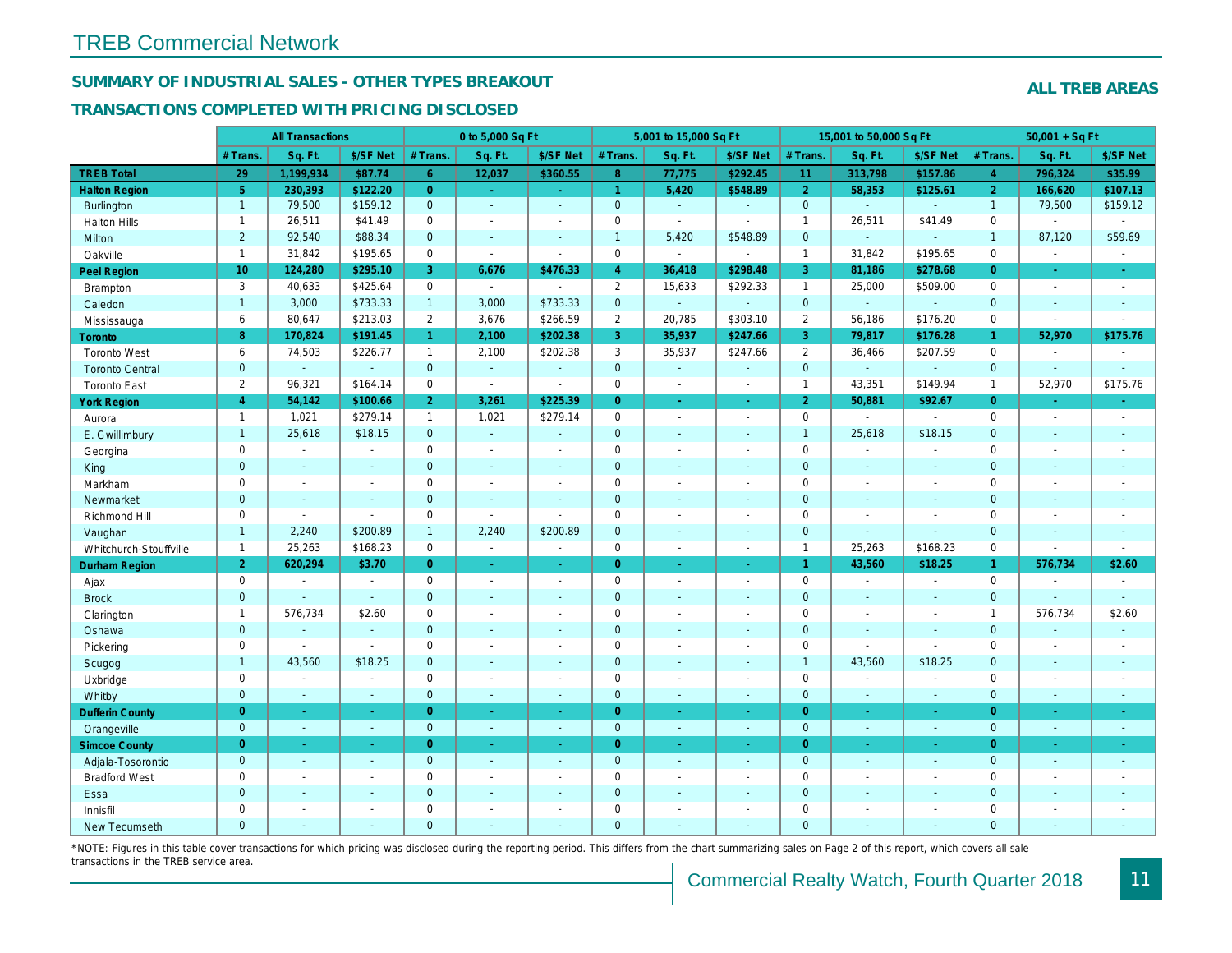## SUMMARY OF INDUSTRIAL SALES

## TRANSACTIONS COMPLETED WITH PRICING DISCLOSED

|                        | <b>All Transactions</b> |                          | 0 to 5,000 Sq Ft         |                |                          |                          | 5,001 to 15,000 Sq Ft |                          |                          | 15,001 to 50,000 Sq Ft |                          |                          |
|------------------------|-------------------------|--------------------------|--------------------------|----------------|--------------------------|--------------------------|-----------------------|--------------------------|--------------------------|------------------------|--------------------------|--------------------------|
|                        | # Trans                 | Sq. Ft.                  | \$/SF Net                | # Trans.       | Sq. Ft.                  | \$/SF Net                | # Trans.              | Sq. Ft.                  | \$/SF Net                | # Trans.               | Sq. Ft.                  | \$/SF Ne                 |
| <b>TREB Total</b>      | 74                      | 1,303,602                | \$100.15                 | 48             | 97,905                   | \$262.16                 | 11                    | 95,575                   | \$279.35                 | 11                     | 313,798                  | \$157.86                 |
| City of Toronto Total  | 14                      | 185,824                  | \$192.25                 | $\overline{7}$ | 17,100                   | \$201.40                 | $\overline{3}$        | 35,937                   | \$247.66                 | $\mathbf{3}$           | 79,817                   | \$176.28                 |
| <b>Toronto West</b>    | 8                       | 78,253                   | \$225.93                 | 3              | 5,850                    | \$206.84                 | 3                     | 35,937                   | \$247.66                 | $\overline{2}$         | 36,466                   | \$207.59                 |
| Toronto W01            | 0                       | $\blacksquare$           | $\blacksquare$           | $\mathbf 0$    | $\sim$                   | $\blacksquare$           | $\mathbf 0$           | $\blacksquare$           | $\blacksquare$           | $\mathbf 0$            | $\blacksquare$           | $\blacksquare$           |
| Toronto W02            | $\mathbf 0$             | $\sim$                   | $\sim$                   | $\mathbf 0$    | $\sim$                   | $\sim$                   | $\mathbf 0$           | $\sim$                   | $\sim$                   | $\mathbf 0$            | $\sim$                   | $\sim$                   |
| Toronto W03            | $\mathbf{1}$            | 9,185                    | \$244.97                 | $\mathbf 0$    | $\sim$                   | $\blacksquare$           | $\mathbf{1}$          | 9,185                    | \$244.97                 | $\mathbf 0$            | $\sim$                   | $\blacksquare$           |
| Toronto W04            | $\mathbf{0}$            | $\omega$                 | $\sim$                   | $\mathbf 0$    | $\sim$                   | $\blacksquare$           | $\mathbf 0$           | $\omega$                 | $\blacksquare$           | $\mathbf 0$            | $\blacksquare$           | $\sim$                   |
| Toronto W05            | $\overline{2}$          | 16,862                   | \$241.67                 | $\mathbf{1}$   | 2,110                    | \$201.42                 | $\mathbf{1}$          | 14,752                   | \$247.42                 | 0                      | $\blacksquare$           | $\overline{\phantom{a}}$ |
| Toronto W06            | $\overline{2}$          | 14,100                   | \$242.91                 | $\mathbf{1}$   | 2,100                    | \$202.38                 | $\mathbf{1}$          | 12,000                   | \$250.00                 | $\mathbf{0}$           | $\blacksquare$           | $\overline{\phantom{a}}$ |
| Toronto W07            | $\mathbf 0$             | $\sim$                   | $\sim$                   | $\mathbf 0$    | $\blacksquare$           | $\overline{\phantom{a}}$ | $\mathbf 0$           | $\blacksquare$           | $\blacksquare$           | $\mathbf 0$            | $\blacksquare$           | $\blacksquare$           |
| Toronto W08            | $\mathbf{1}$            | 17,260                   | \$208.57                 | $\mathbf 0$    | $\blacksquare$           | $\blacksquare$           | $\mathbf 0$           | $\blacksquare$           | $\blacksquare$           | $\overline{1}$         | 17,260                   | \$208.57                 |
| Toronto W09            | $\mathbf 0$             | $\overline{\phantom{a}}$ | $\sim$                   | $\mathbf 0$    | $\blacksquare$           | $\blacksquare$           | $\mathbf 0$           | $\overline{\phantom{a}}$ | $\blacksquare$           | $\mathbf 0$            | $\blacksquare$           | $\blacksquare$           |
| Toronto W10            | $\overline{2}$          | 20,846                   | \$207.71                 | $\mathbf{1}$   | 1,640                    | \$219.51                 | $\mathbf 0$           | $\blacksquare$           | $\sim$                   | $\mathbf{1}$           | 19,206                   | \$206.7'                 |
| <b>Toronto Central</b> | $\overline{0}$          | $\sim$                   | $\sim$                   | $\overline{0}$ | $\sim$                   | Ξ                        | $\overline{0}$        | $\omega$                 | $\omega$                 | $\overline{0}$         | ÷.                       | $\sim$                   |
| Toronto C01            | $\mathbf 0$             | $\blacksquare$           | $\blacksquare$           | $\mathbf{0}$   | $\blacksquare$           | $\blacksquare$           | $\mathbf 0$           | $\blacksquare$           | $\blacksquare$           | $\mathbf 0$            | $\blacksquare$           | $\bullet$                |
| Toronto C02            | 0                       | $\sim$                   |                          | $\mathbf 0$    | $\sim$                   | $\blacksquare$           | $\mathbf 0$           | $\sim$                   | $\sim$                   | $\mathbf 0$            | $\blacksquare$           | $\blacksquare$           |
| Toronto C03            | $\mathbf{0}$            | $\sim$                   | $\sim$                   | $\overline{0}$ | ä,                       | $\blacksquare$           | $\mathbf 0$           | $\blacksquare$           | $\blacksquare$           | $\mathbf{0}$           | $\blacksquare$           | $\blacksquare$           |
| Toronto C04            | 0                       | $\overline{\phantom{a}}$ | $\overline{\phantom{a}}$ | $\mathbf 0$    | $\blacksquare$           | $\blacksquare$           | $\mathbf 0$           | $\blacksquare$           | $\sim$                   | 0                      | $\blacksquare$           | $\blacksquare$           |
| Toronto C06            | $\mathbf{0}$            | $\sim$                   | $\sim$                   | $\mathbf 0$    | $\blacksquare$           | $\blacksquare$           | $\mathbf{0}$          | $\blacksquare$           | $\blacksquare$           | $\mathbf 0$            | $\blacksquare$           | $\blacksquare$           |
| Toronto C07            | 0                       | $\overline{\phantom{a}}$ | $\overline{\phantom{a}}$ | $\mathbf 0$    | $\sim$                   | $\blacksquare$           | $\mathbf 0$           | $\blacksquare$           | $\blacksquare$           | $\mathbf 0$            | $\blacksquare$           | $\blacksquare$           |
| Toronto C08            | $\mathbf{0}$            | $\sim$                   | $\sim$                   | $\mathbf 0$    | $\blacksquare$           | $\blacksquare$           | $\mathbf 0$           | $\sim$                   | $\omega$                 | $\mathbf{0}$           | $\sim$                   | $\blacksquare$           |
| Toronto C09            | 0                       | $\overline{\phantom{a}}$ | $\overline{\phantom{a}}$ | 0              | $\blacksquare$           | $\blacksquare$           | 0                     | $\overline{\phantom{a}}$ | $\blacksquare$           | 0                      | $\blacksquare$           | $\blacksquare$           |
| Toronto C10            | $\mathbf{0}$            | $\sim$                   | $\sim$                   | $\mathbf 0$    | $\sim$                   | $\blacksquare$           | $\mathbf 0$           | $\sim$                   | $\sim$                   | $\mathbf 0$            | $\sim$                   | $\sim$                   |
| Toronto C11            | 0                       | $\blacksquare$           | $\overline{\phantom{a}}$ | $\mathbf 0$    | $\blacksquare$           | $\overline{\phantom{a}}$ | $\mathbf 0$           | $\blacksquare$           | $\overline{\phantom{a}}$ | $\mathbf 0$            | $\blacksquare$           | $\blacksquare$           |
| Toronto C12            | $\mathbf{0}$            | $\sim$                   | $\sim$                   | $\mathbf 0$    | $\blacksquare$           | $\sim$                   | $\mathbf 0$           | $\sim$                   | $\sim$                   | $\mathbf{0}$           | $\blacksquare$           | $\sim$                   |
| Toronto C13            | 0                       | $\overline{\phantom{a}}$ | $\overline{\phantom{a}}$ | $\mathbf 0$    | $\overline{\phantom{a}}$ | $\overline{\phantom{a}}$ | $\mathbf 0$           | $\overline{\phantom{a}}$ | $\overline{\phantom{a}}$ | 0                      | $\overline{\phantom{a}}$ | $\overline{\phantom{a}}$ |
| Toronto C14            | $\mathbf 0$             | $\overline{\phantom{a}}$ | $\sim$                   | $\mathbf 0$    | $\blacksquare$           | $\blacksquare$           | $\mathbf 0$           | $\blacksquare$           | $\sim$                   | $\mathbf{0}$           | $\blacksquare$           | $\blacksquare$           |
| Toronto C15            | 0                       | $\blacksquare$           | $\blacksquare$           | $\mathbf 0$    | $\blacksquare$           | $\blacksquare$           | $\mathbf 0$           | $\blacksquare$           | $\blacksquare$           | $\mathbf 0$            | $\omega$                 | $\blacksquare$           |
| <b>Toronto East</b>    | $6^{\circ}$             | 107,571                  | \$167.74                 | $\overline{4}$ | 11,250                   | \$198.58                 | $\overline{0}$        | $\blacksquare$           | $\omega$                 | $\overline{1}$         | 43,351                   | \$149.94                 |
| Toronto E01            | 0                       | $\blacksquare$           | $\sim$                   | $\mathbf 0$    | $\blacksquare$           | $\blacksquare$           | $\mathbf 0$           | $\blacksquare$           | $\blacksquare$           | $\mathbf 0$            | $\blacksquare$           | $\sim$                   |
| Toronto E02            | $\pmb{0}$               |                          |                          | $\mathbf 0$    | $\sim$                   | $\blacksquare$           | $\mathbf 0$           |                          | ٠                        | $\mathbf{0}$           | $\sim$                   | $\blacksquare$           |
| Toronto E03            | 0                       | $\overline{\phantom{a}}$ | $\overline{\phantom{a}}$ | $\mathbf 0$    | $\blacksquare$           | $\blacksquare$           | $\pmb{0}$             | $\blacksquare$           | $\blacksquare$           | 0                      | $\blacksquare$           | $\blacksquare$           |
| Toronto E04            | $\mathbf 0$             | $\sim$                   | $\sim$                   | $\mathbf 0$    | $\blacksquare$           | $\blacksquare$           | $\mathbf 0$           | $\blacksquare$           | $\blacksquare$           | $\mathbf 0$            | $\blacksquare$           | $\sim$                   |
| Toronto E05            | 0                       | $\sim$                   | $\sim$                   | $\mathbf 0$    | $\tilde{\phantom{a}}$    | $\sim$                   | $\mathbf 0$           | $\sim$                   | $\sim$                   | $\mathbf 0$            | $\blacksquare$           | $\blacksquare$           |
| Toronto E06            | $\mathbf{0}$            | $\overline{\phantom{a}}$ | $\sim$                   | $\mathbf 0$    | $\sim$                   | $\omega$                 | $\mathbf 0$           | $\blacksquare$           | $\blacksquare$           | $\mathbf 0$            | $\sim$                   | $\sim$                   |
| Toronto E07            | 4                       | 11,250                   | \$198.58                 | 4              | 11,250                   | \$198.58                 | 0                     | $\blacksquare$           | $\overline{\phantom{a}}$ | 0                      | $\blacksquare$           | $\overline{\phantom{a}}$ |
| Toronto E08            | $\mathbf{0}$            | $\sim$                   |                          | $\mathbf{0}$   | $\blacksquare$           | $\blacksquare$           | $\mathbf 0$           | $\sim$                   | $\sim$                   | $\mathbf 0$            | $\blacksquare$           |                          |
| Toronto E09            | 0                       | $\overline{\phantom{a}}$ | $\sim$                   | $\mathbf 0$    | ä,                       | $\blacksquare$           | $\mathbf 0$           |                          | $\blacksquare$           | $\mathbf 0$            |                          | $\blacksquare$           |
| Toronto E10            | $\mathbf{0}$            |                          | $\sim$                   | $\mathbf 0$    | $\frac{1}{2}$            | $\blacksquare$           | $\mathbf 0$           |                          | $\blacksquare$           | $\mathbf 0$            | $\blacksquare$           |                          |
| Toronto E11            | $\overline{2}$          | 96,321                   | \$164.14                 | 0              | ä,                       | ٠                        | $\mathbf 0$           | $\blacksquare$           | $\blacksquare$           | $\overline{1}$         | 43,351                   | \$149.94                 |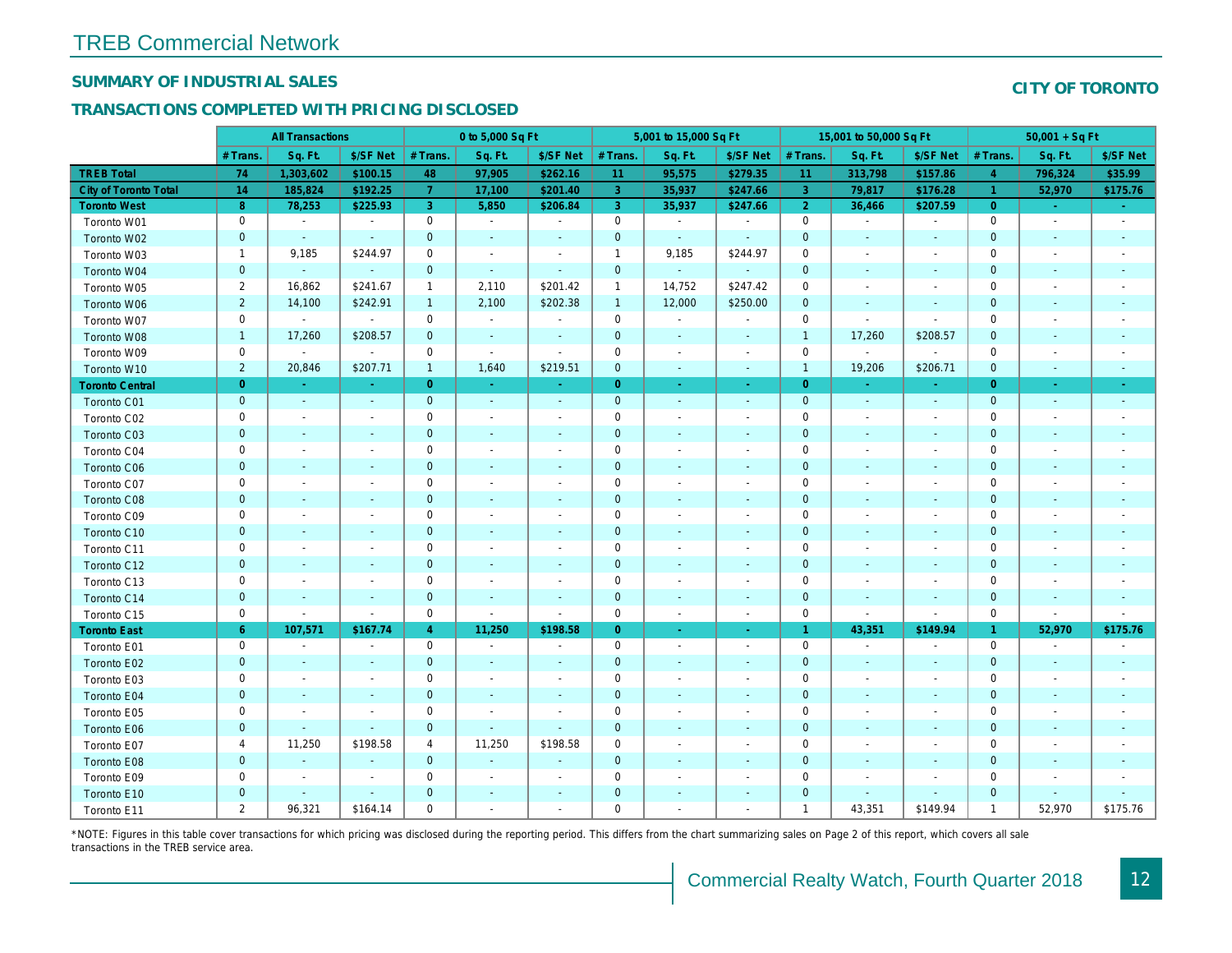## SUMMARY OF INDUSTRIAL SALES - CONDOMINIUM BREAKOUT

#### TRANSACTIONS COMPLETED WITH PRICING DISCLOSED

|                        | <b>All Transactions</b> |                          | 0 to 5,000 Sq Ft         |                |                |                          | 5,001 to 15,000 Sq Ft |                              |                          | 15,001 to 50,000 Sq Ft |                          |                  |
|------------------------|-------------------------|--------------------------|--------------------------|----------------|----------------|--------------------------|-----------------------|------------------------------|--------------------------|------------------------|--------------------------|------------------|
|                        | # Trans.                | Sq. Ft.                  | \$/SF Net                | # Trans.       | Sq. Ft.        | \$/SF Net                | # Trans.              | Sq. Ft.                      | \$/SF Net                | # Trans.               | Sq. Ft.                  | \$/SF Ne         |
| <b>TREB Total</b>      | 45                      | 103,668                  | \$243.86                 | 42             | 85,868         | \$248.37                 | 3 <sup>°</sup>        | 17,800                       | \$222.13                 | $\overline{0}$         | $\sim$                   | $\sim$           |
| City of Toronto Total  | $6^{\circ}$             | 15,000                   | \$201.27                 | $6\phantom{1}$ | 15,000         | \$201.27                 | $\overline{0}$        | $\sim$                       | $\sim$                   | $\overline{0}$         | $\sim$                   | $\omega_{\rm c}$ |
| <b>Toronto West</b>    | $\overline{2}$          | 3,750                    | \$209.33                 | 2 <sup>1</sup> | 3,750          | \$209.33                 | $\overline{0}$        | $\sim$                       | $\sim$                   | $\overline{0}$         | $\sim$                   | $\sim$ $\sim$    |
| Toronto W01            | 0                       | $\sim$                   | $\overline{\phantom{a}}$ | $\mathbf 0$    | $\sim$         | $\overline{\phantom{a}}$ | $\mathbf 0$           | $\sim$                       | $\blacksquare$           | $\mathbf 0$            | $\blacksquare$           | $\sim$           |
| Toronto W02            | $\mathbf{0}$            | $\blacksquare$           | $\overline{\phantom{a}}$ | $\mathbf 0$    | $\sim$         | $\blacksquare$           | $\mathbf 0$           | $\blacksquare$               | $\blacksquare$           | $\mathbf 0$            | $\blacksquare$           | $\blacksquare$   |
| Toronto W03            | 0                       | $\blacksquare$           | $\blacksquare$           | $\mathbf 0$    | $\blacksquare$ | $\blacksquare$           | $\mathbf 0$           | $\blacksquare$               | $\blacksquare$           | $\mathbf 0$            | $\blacksquare$           | $\blacksquare$   |
| Toronto W04            | $\mathbf 0$             | $\sim$                   | $\sim$                   | $\mathbf{0}$   | $\blacksquare$ | $\blacksquare$           | $\mathbf 0$           | $\blacksquare$               | $\blacksquare$           | $\mathbf 0$            | $\blacksquare$           | $\blacksquare$   |
| Toronto W05            | $\mathbf{1}$            | 2,110                    | \$201.42                 | $\mathbf{1}$   | 2,110          | \$201.42                 | 0                     | $\blacksquare$               | $\blacksquare$           | $\mathbf 0$            | $\blacksquare$           | $\blacksquare$   |
| Toronto W06            | $\mathbf{0}$            | $\sim$                   |                          | $\mathbf 0$    | $\blacksquare$ |                          | $\mathbf 0$           | ä,                           |                          | $\mathbf 0$            | $\sim$                   |                  |
| Toronto W07            | 0                       | $\sim$                   | $\overline{\phantom{a}}$ | $\mathsf 0$    | $\blacksquare$ | $\blacksquare$           | $\mathbf 0$           | $\blacksquare$               | $\blacksquare$           | $\mathbf 0$            | $\blacksquare$           | $\blacksquare$   |
| Toronto W08            | $\mathbf 0$             | $\blacksquare$           | $\blacksquare$           | $\pmb{0}$      | $\blacksquare$ | $\blacksquare$           | $\mathbf 0$           | $\blacksquare$               | $\blacksquare$           | $\mathbf 0$            | $\blacksquare$           | ٠                |
| Toronto W09            | 0                       | $\sim$                   | $\sim$                   | $\mathbf 0$    | $\blacksquare$ | $\blacksquare$           | $\mathbf 0$           | $\overline{\phantom{a}}$     | $\blacksquare$           | 0                      | $\blacksquare$           | $\blacksquare$   |
| Toronto W10            | $\mathbf{1}$            | 1,640                    | \$219.51                 | $\mathbf{1}$   | 1,640          | \$219.51                 | $\mathbf 0$           | $\omega$                     | $\omega$                 | $\mathbf 0$            | $\blacksquare$           | $\sim$           |
| <b>Toronto Central</b> | $\overline{0}$          | $\sim$                   | a.                       | $\overline{0}$ | $\sim$         | $\sim$                   | $\overline{0}$        | $\omega$                     | ÷                        | $\overline{0}$         | $\bullet$                | $\sim$           |
| Toronto C01            | $\mathbf 0$             | $\sim$                   | $\sim$                   | $\pmb{0}$      | $\sim$         | $\blacksquare$           | $\mathbf 0$           | $\omega$                     | $\blacksquare$           | $\mathbf 0$            | $\omega$                 | $\blacksquare$   |
| Toronto C02            | 0                       | $\overline{\phantom{a}}$ | $\sim$                   | $\mathbf 0$    | $\sim$         | $\blacksquare$           | $\mathbf 0$           | $\overline{a}$               | $\blacksquare$           | $\mathbf 0$            | ÷,                       | $\blacksquare$   |
| Toronto C03            | $\mathbf 0$             | $\sim$                   | $\sim$                   | $\mathbf 0$    | $\blacksquare$ | $\blacksquare$           | $\mathbf 0$           | $\blacksquare$               | $\blacksquare$           | $\mathbf{0}$           | $\blacksquare$           | $\blacksquare$   |
| Toronto C04            | 0                       | $\overline{\phantom{a}}$ | $\overline{\phantom{a}}$ | $\mathbf 0$    | $\blacksquare$ | $\blacksquare$           | $\mathbf 0$           | $\overline{a}$               | $\overline{a}$           | $\mathbf 0$            | $\overline{\phantom{a}}$ | $\blacksquare$   |
| Toronto C06            | $\mathbf 0$             | $\sim$                   | $\blacksquare$           | $\pmb{0}$      | $\sim$         | $\blacksquare$           | $\mathbf 0$           | $\blacksquare$               | $\blacksquare$           | $\mathbf 0$            | $\blacksquare$           | $\blacksquare$   |
| Toronto C07            | 0                       | $\sim$                   | $\sim$                   | $\mathsf 0$    | $\sim$         | $\blacksquare$           | $\mathsf 0$           | $\blacksquare$               | $\blacksquare$           | $\mathbf 0$            | ÷,                       | $\blacksquare$   |
| Toronto C08            | $\mathbf 0$             | $\blacksquare$           | $\blacksquare$           | $\mathbf 0$    | $\blacksquare$ | $\blacksquare$           | $\mathbf 0$           | $\blacksquare$               | $\blacksquare$           | $\mathbf{0}$           | $\blacksquare$           | $\blacksquare$   |
| Toronto C09            | 0                       | $\overline{\phantom{a}}$ |                          | $\mathbf 0$    | $\blacksquare$ |                          | $\mathbf 0$           | $\overline{a}$               | $\overline{a}$           | $\mathbf 0$            | $\overline{\phantom{a}}$ |                  |
| Toronto C10            | $\mathbf 0$             | $\sim$                   | $\sim$                   | $\mathbf 0$    | $\blacksquare$ | $\blacksquare$           | $\mathbf 0$           | $\blacksquare$               | $\blacksquare$           | $\mathbf{0}$           | $\blacksquare$           | $\sim$           |
| Toronto C11            | 0                       | $\blacksquare$           | $\sim$                   | $\mathsf 0$    | $\blacksquare$ | $\blacksquare$           | $\mathsf{O}\xspace$   | $\overline{a}$               | $\overline{a}$           | $\mathbf 0$            | $\blacksquare$           | $\blacksquare$   |
| Toronto C12            | $\mathbf 0$             | $\sim$                   | $\blacksquare$           | $\mathbf 0$    | $\blacksquare$ | $\blacksquare$           | $\mathbf 0$           | $\blacksquare$               | $\blacksquare$           | $\mathbf 0$            | $\blacksquare$           | $\blacksquare$   |
| Toronto C13            | 0                       | $\overline{\phantom{a}}$ | $\overline{\phantom{a}}$ | $\mathbf 0$    | $\blacksquare$ | $\overline{\phantom{a}}$ | $\mathbf 0$           | $\blacksquare$               | $\overline{a}$           | 0                      | $\blacksquare$           | $\blacksquare$   |
| Toronto C14            | $\mathbf 0$             | $\sim$                   | $\sim$                   | $\mathbf 0$    | $\omega$       | $\sim$                   | $\mathbf 0$           | $\sim$                       | $\sim$                   | $\mathbf 0$            | $\blacksquare$           | $\sim$           |
| Toronto C15            | 0                       | $\blacksquare$           | $\blacksquare$           | $\mathsf 0$    | $\blacksquare$ | $\sim$                   | $\mathbf 0$           | $\blacksquare$               | $\blacksquare$           | $\mathbf 0$            | $\blacksquare$           | $\sim$           |
| <b>Toronto East</b>    | $\overline{4}$          | 11,250                   | \$198.58                 | $\overline{4}$ | 11,250         | \$198.58                 | $\overline{0}$        | $\omega$                     | ÷                        | $\overline{0}$         | $\bullet$                | $\sigma_{\rm c}$ |
| Toronto E01            | 0                       | $\sim$                   | $\overline{\phantom{a}}$ | $\mathbf 0$    | $\sim$         | $\overline{\phantom{a}}$ | $\mathbf 0$           | $\sim$                       | $\blacksquare$           | $\mathbf 0$            | $\blacksquare$           | $\sim$           |
| Toronto E02            | $\mathbf 0$             | $\sim$                   | $\sim$                   | $\mathbf 0$    | $\sim$         | $\sim$                   | $\mathbf 0$           | $\blacksquare$               | $\blacksquare$           | $\mathbf{0}$           | $\sim$                   | $\sim$           |
| Toronto E03            | 0                       | $\overline{\phantom{a}}$ | $\overline{\phantom{a}}$ | $\mathbf 0$    | $\blacksquare$ | $\overline{\phantom{a}}$ | $\mathbf 0$           | $\blacksquare$               | $\overline{\phantom{a}}$ | $\mathbf 0$            | $\blacksquare$           | $\blacksquare$   |
| Toronto E04            | $\mathbf 0$             | $\blacksquare$           | $\sim$                   | $\mathbf 0$    | $\blacksquare$ | $\blacksquare$           | $\mathbf 0$           | $\blacksquare$               | $\blacksquare$           | $\mathbf{0}$           | $\blacksquare$           | $\blacksquare$   |
| Toronto E05            | 0                       | $\overline{\phantom{a}}$ | $\blacksquare$           | $\mathbf 0$    | $\blacksquare$ | $\blacksquare$           | $\mathbf 0$           | $\blacksquare$               | $\blacksquare$           | $\mathbf 0$            | $\blacksquare$           | $\blacksquare$   |
| Toronto E06            | $\mathbf 0$             | $\blacksquare$           | $\sim$                   | $\mathbf 0$    | $\blacksquare$ | $\blacksquare$           | $\mathbf 0$           | $\overline{\phantom{a}}$     | $\sim$                   | $\mathbf 0$            | $\blacksquare$           | $\blacksquare$   |
| Toronto E07            | 4                       | 11,250                   | \$198.58                 | 4              | 11,250         | \$198.58                 | $\mathbf 0$           | $\overline{\phantom{a}}$     | $\blacksquare$           | $\mathbf 0$            | $\blacksquare$           | $\blacksquare$   |
| Toronto E08            | $\mathbf 0$             | $\blacksquare$           | $\sim$                   | $\mathbf 0$    | $\blacksquare$ | $\blacksquare$           | $\mathbf 0$           | $\sim$                       | $\blacksquare$           | $\mathbf{0}$           | $\sim$                   |                  |
| Toronto E09            | 0                       | $\blacksquare$           | $\blacksquare$           | $\mathbf 0$    | $\blacksquare$ | $\blacksquare$           | $\mathsf{O}\xspace$   | $\blacksquare$               | $\blacksquare$           | $\mathbf 0$            | $\blacksquare$           | $\blacksquare$   |
| Toronto E10            | $\mathbf 0$             | $\sim$                   |                          | $\pmb{0}$      | $\blacksquare$ | $\blacksquare$           | $\pmb{0}$             | $\qquad \qquad \blacksquare$ | $\blacksquare$           | $\mathbf 0$            | $\blacksquare$           |                  |
| Toronto E11            | 0                       | $\blacksquare$           | $\overline{\phantom{a}}$ | $\mathbf 0$    | $\sim$         | $\blacksquare$           | $\mathbf 0$           | $\blacksquare$               | $\blacksquare$           | $\mathbf 0$            | $\blacksquare$           | $\sim$           |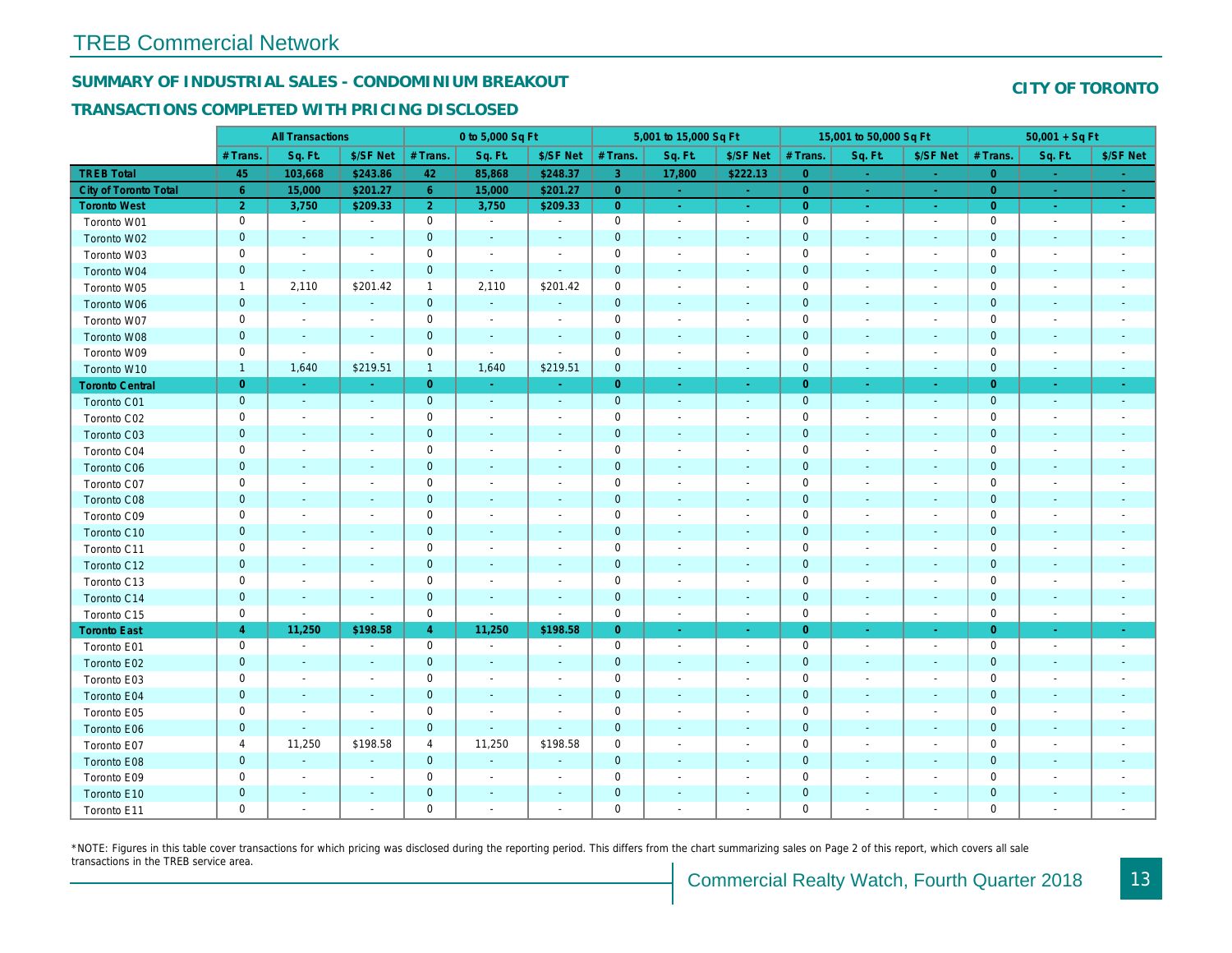# SUMMARY OF INDUSTRIAL SALES - OTHER TYPES BREAKOUT

### TRANSACTIONS COMPLETED WITH PRICING DISCLOSED

|                              |                | <b>All Transactions</b>  |                          |                      | 0 to 5,000 Sq Ft         |                          |                     | 5,001 to 15,000 Sq Ft    |                          |                | 15,001 to 50,000 Sq Ft   |                          |
|------------------------------|----------------|--------------------------|--------------------------|----------------------|--------------------------|--------------------------|---------------------|--------------------------|--------------------------|----------------|--------------------------|--------------------------|
|                              | # Trans.       | Sq. Ft.                  | \$/SF Net                | # Trans.             | Sq. Ft.                  | \$/SF Net                | # Trans.            | Sq. Ft.                  | \$/SF Net                | # Trans.       | Sq. Ft.                  | \$/SF Ne                 |
| <b>TREB Total</b>            | 29             | 1,199,934                | \$87.74                  | 6                    | 12,037                   | \$360.55                 | 8                   | 77,775                   | \$292.45                 | 11             | 313,798                  | \$157.8                  |
| <b>City of Toronto Total</b> | 8              | 170,824                  | \$191.45                 | $\blacktriangleleft$ | 2,100                    | \$202.38                 | 3 <sup>°</sup>      | 35,937                   | \$247.66                 | $\mathbf{3}$   | 79,817                   | \$176.28                 |
| <b>Toronto West</b>          | 6 <sup>°</sup> | 74,503                   | \$226.77                 | $\blacktriangleleft$ | 2,100                    | \$202.38                 | 3                   | 35,937                   | \$247.66                 | $\overline{2}$ | 36,466                   | \$207.59                 |
| Toronto W01                  | 0              | $\sim$                   | $\blacksquare$           | $\mathbf 0$          | $\sim$                   | $\blacksquare$           | $\mathsf{O}\xspace$ | $\blacksquare$           | $\blacksquare$           | $\mathbf 0$    | $\blacksquare$           | $\sim$                   |
| Toronto W02                  | $\mathbf 0$    | $\sim$                   | $\sim$                   | $\pmb{0}$            | $\sim$                   | $\blacksquare$           | $\mathbf 0$         | $\blacksquare$           | $\sim$                   | $\mathbf 0$    | $\blacksquare$           | $\blacksquare$           |
| Toronto W03                  | $\mathbf{1}$   | 9,185                    | \$244.97                 | 0                    | $\blacksquare$           | $\overline{\phantom{a}}$ | $\mathbf{1}$        | 9,185                    | \$244.97                 | 0              | $\blacksquare$           | $\blacksquare$           |
| Toronto W04                  | $\mathbf{0}$   | $\sim$                   | $\sim$                   | $\mathbf 0$          | $\mathbf{r}$             | $\sim$                   | $\mathbf 0$         | ¥.                       | $\blacksquare$           | $\mathbf 0$    | $\blacksquare$           | $\overline{\phantom{a}}$ |
| Toronto W05                  | $\mathbf{1}$   | 14,752                   | \$247.42                 | $\mathbf 0$          | $\blacksquare$           | $\blacksquare$           | $\mathbf{1}$        | 14,752                   | \$247.42                 | $\mathbf 0$    | $\sim$                   | $\overline{\phantom{a}}$ |
| Toronto W06                  | $\overline{2}$ | 14,100                   | \$242.91                 | $\mathbf{1}$         | 2,100                    | \$202.38                 | $\mathbf{1}$        | 12,000                   | \$250.00                 | $\mathbf 0$    | $\blacksquare$           | $\blacksquare$           |
| Toronto W07                  | 0              | $\sim$                   | $\sim$                   | 0                    | $\blacksquare$           | $\blacksquare$           | $\mathbf 0$         | $\blacksquare$           | $\blacksquare$           | 0              | $\blacksquare$           | $\mathbf{r}$             |
| Toronto W08                  | $\mathbf{1}$   | 17,260                   | \$208.57                 | $\mathbf 0$          | $\sim$                   | $\sim$                   | $\mathbf 0$         | $\blacksquare$           | $\blacksquare$           | $\mathbf{1}$   | 17,260                   | \$208.57                 |
| Toronto W09                  | 0              | $\blacksquare$           | $\blacksquare$           | $\mathbf 0$          | $\blacksquare$           | $\blacksquare$           | $\mathbf 0$         | $\overline{a}$           | $\blacksquare$           | $\mathbf 0$    | $\blacksquare$           | $\blacksquare$           |
| Toronto W10                  | $\mathbf{1}$   | 19,206                   | \$206.71                 | $\mathbf 0$          | $\blacksquare$           | $\blacksquare$           | $\mathbf 0$         | $\blacksquare$           | $\blacksquare$           | $\mathbf{1}$   | 19,206                   | \$206.7'                 |
| <b>Toronto Central</b>       | $\overline{0}$ | $\sim$                   | $\sim$                   | $\overline{0}$       | $\sim$                   | $\blacksquare$           | $\overline{0}$      | $\blacksquare$           | $\blacksquare$           | $\overline{0}$ | $\sim$                   | $\sim$                   |
| Toronto C01                  | $\mathbf 0$    | $\sim$                   | $\sim$                   | $\mathbf{0}$         | $\sim$                   | $\sim$                   | $\mathbf 0$         | $\sim$                   | $\sim$                   | $\mathbf{0}$   | $\sim$                   | $\sim$                   |
| Toronto C02                  | 0              | $\sim$                   | $\sim$                   | $\mathbf 0$          | $\blacksquare$           | $\blacksquare$           | $\mathsf{O}\xspace$ | $\overline{a}$           | $\blacksquare$           | $\mathbf 0$    | ÷,                       | $\blacksquare$           |
| Toronto C03                  | $\mathbf 0$    | $\blacksquare$           | $\blacksquare$           | $\mathbf 0$          | ٠                        | $\blacksquare$           | $\mathbf 0$         | $\blacksquare$           | $\blacksquare$           | $\mathbf 0$    | $\blacksquare$           |                          |
| Toronto C04                  | 0              | $\overline{\phantom{a}}$ |                          | $\mathbf 0$          | $\blacksquare$           |                          | $\mathbf 0$         | $\overline{a}$           | $\overline{a}$           | $\mathbf 0$    | $\overline{\phantom{a}}$ | $\blacksquare$           |
| Toronto C06                  | $\pmb{0}$      | $\blacksquare$           | $\blacksquare$           | $\mathbf 0$          | $\blacksquare$           | $\blacksquare$           | $\mathbf 0$         | $\blacksquare$           | $\blacksquare$           | $\mathbf 0$    | $\blacksquare$           | ٠                        |
| Toronto C07                  | 0              | $\blacksquare$           | $\sim$                   | $\mathsf 0$          | $\sim$                   | $\blacksquare$           | $\mathbf 0$         | $\overline{a}$           | $\overline{a}$           | $\mathbf 0$    | ÷,                       | $\blacksquare$           |
| Toronto C08                  | $\mathbf{0}$   | $\blacksquare$           | $\sim$                   | $\mathbf 0$          | $\blacksquare$           | $\blacksquare$           | $\mathbf 0$         | $\blacksquare$           | $\blacksquare$           | $\mathbf 0$    | $\blacksquare$           | $\blacksquare$           |
| Toronto C09                  | 0              | $\overline{\phantom{a}}$ | $\overline{\phantom{a}}$ | $\mathbf 0$          | $\sim$                   | $\blacksquare$           | $\mathbf 0$         | $\overline{a}$           | $\blacksquare$           | $\mathbf 0$    | $\blacksquare$           | $\blacksquare$           |
| Toronto C10                  | $\mathbf 0$    | $\sim$                   | $\sim$                   | $\mathbf 0$          | $\blacksquare$           | $\blacksquare$           | $\mathbf 0$         | $\blacksquare$           | $\blacksquare$           | $\mathbf 0$    | $\blacksquare$           | $\blacksquare$           |
| Toronto C11                  | 0              | $\overline{\phantom{a}}$ | $\overline{\phantom{a}}$ | $\mathsf 0$          | $\sim$                   | $\blacksquare$           | $\mathbf 0$         | $\overline{a}$           | $\blacksquare$           | $\mathbf 0$    | $\blacksquare$           | $\overline{\phantom{a}}$ |
| Toronto C12                  | $\mathbf{0}$   | $\sim$                   | $\sim$                   | $\mathbf 0$          | $\sim$                   | $\blacksquare$           | $\mathbf 0$         | $\blacksquare$           | $\blacksquare$           | $\mathbf{0}$   | $\sim$                   | $\blacksquare$           |
| Toronto C13                  | 0              | $\overline{\phantom{a}}$ | $\overline{\phantom{a}}$ | $\mathbf 0$          | $\sim$                   | $\overline{\phantom{a}}$ | $\mathbf 0$         | $\blacksquare$           | $\blacksquare$           | 0              | $\blacksquare$           | $\overline{\phantom{a}}$ |
| Toronto C14                  | $\mathbf 0$    | $\sim$                   | $\sim$                   | $\mathbf 0$          | $\sim$                   | $\sim$                   | $\mathbf 0$         | $\blacksquare$           | $\blacksquare$           | $\mathbf 0$    | $\blacksquare$           | $\sim$                   |
| Toronto C15                  | 0              | $\blacksquare$           | $\blacksquare$           | $\mathbf 0$          | $\blacksquare$           | $\blacksquare$           | $\mathbf 0$         | $\blacksquare$           | $\blacksquare$           | $\mathbf 0$    | $\blacksquare$           | $\sim$                   |
| <b>Toronto East</b>          | $\overline{2}$ | 96,321                   | \$164.14                 | $\overline{0}$       | $\omega$                 | $\omega$                 | $\overline{0}$      | $\blacksquare$           | ÷                        | $\overline{1}$ | 43,351                   | \$149.9                  |
| Toronto E01                  | 0              | $\blacksquare$           | $\overline{\phantom{a}}$ | $\mathbf 0$          | $\blacksquare$           | $\sim$                   | $\mathbf 0$         | $\blacksquare$           | $\blacksquare$           | $\mathbf 0$    | $\blacksquare$           | $\blacksquare$           |
| Toronto E02                  | $\mathbf 0$    | $\blacksquare$           | $\sim$                   | $\mathbf 0$          | $\sim$                   | $\blacksquare$           | $\mathbf 0$         | $\blacksquare$           | $\overline{\phantom{a}}$ | $\mathbf 0$    | $\blacksquare$           | $\sim$                   |
| Toronto E03                  | 0              | $\overline{\phantom{a}}$ | $\overline{\phantom{a}}$ | $\mathbf 0$          | $\overline{\phantom{a}}$ | $\overline{\phantom{a}}$ | $\mathbf 0$         | $\blacksquare$           | $\blacksquare$           | $\mathbf 0$    | $\blacksquare$           | $\blacksquare$           |
| Toronto E04                  | $\mathbf 0$    | $\sim$                   | $\sim$                   | $\mathbf 0$          | $\sim$                   | $\blacksquare$           | $\mathbf 0$         | $\blacksquare$           | $\omega$                 | $\mathbf{0}$   | $\omega$                 | $\blacksquare$           |
| Toronto E05                  | 0              | $\overline{\phantom{a}}$ |                          | $\mathbf 0$          | $\blacksquare$           | $\blacksquare$           | $\mathbf 0$         | $\blacksquare$           | $\blacksquare$           | $\mathbf 0$    | $\overline{\phantom{a}}$ | $\blacksquare$           |
| Toronto E06                  | $\mathbf 0$    |                          |                          | $\mathbf 0$          | $\blacksquare$           |                          | $\pmb{0}$           | $\overline{\phantom{a}}$ | ä,                       | $\mathbf 0$    | $\blacksquare$           |                          |
| Toronto E07                  | 0              | $\blacksquare$           | $\overline{\phantom{a}}$ | $\mathbf 0$          | $\blacksquare$           | $\overline{\phantom{a}}$ | $\mathbf 0$         | $\overline{\phantom{a}}$ | $\blacksquare$           | 0              | $\overline{\phantom{a}}$ | $\overline{\phantom{a}}$ |
| Toronto E08                  | $\mathbf 0$    | $\sim$                   | $\sim$                   | $\mathbf 0$          | $\sim$                   | $\blacksquare$           | $\pmb{0}$           | ÷,                       | $\blacksquare$           | $\mathbf 0$    | $\sim$                   |                          |
| Toronto E09                  | 0              | $\blacksquare$           | $\overline{\phantom{a}}$ | $\mathbf 0$          | $\blacksquare$           | $\blacksquare$           | $\mathbf 0$         | $\blacksquare$           | $\blacksquare$           | $\mathbf 0$    | $\sim$                   | $\blacksquare$           |
| Toronto E10                  | $\mathbf 0$    | $\sim$                   | $\sim$                   | $\mathbf 0$          | $\blacksquare$           | $\blacksquare$           | $\mathbf 0$         | $\blacksquare$           | $\blacksquare$           | $\mathbf 0$    | $\blacksquare$           |                          |
| Toronto E11                  | $\overline{2}$ | 96,321                   | \$164.14                 | $\mathbf 0$          | $\blacksquare$           | $\blacksquare$           | $\mathbf 0$         | $\blacksquare$           | $\blacksquare$           | -1             | 43,351                   | \$149.94                 |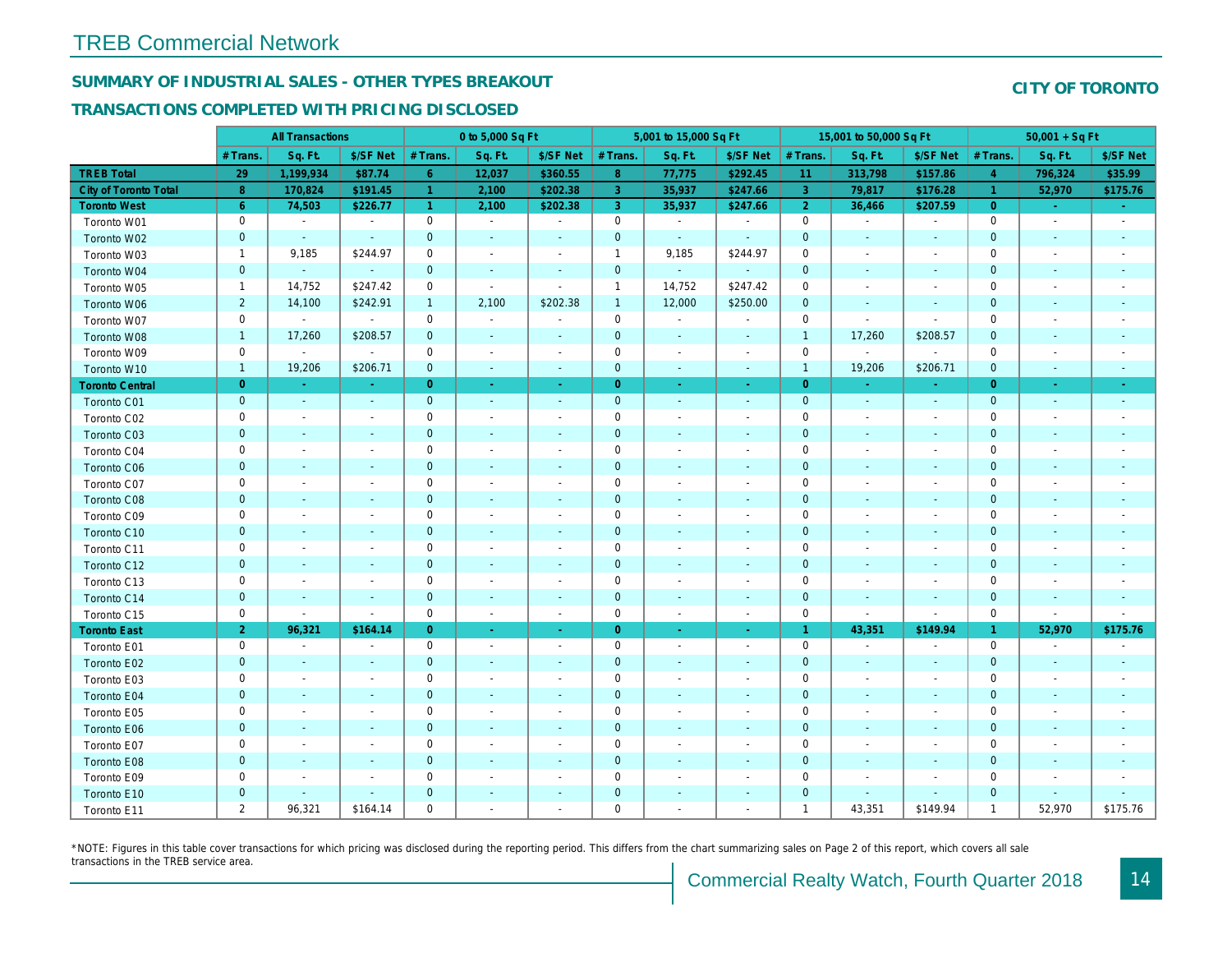## SUMMARY OF COMMERCIAL/RETAIL SALES

### TRANSACTIONS COMPLETED WITH PRICING DISCLOSED

|                        |                 | <b>All Transactions</b> |                |                | 0 to 1,000 Sq Ft |                          |                 | 1,001 to 2,500 Sq Ft |                |                      | 2,001 to 5,000 Sq Ft |                          |
|------------------------|-----------------|-------------------------|----------------|----------------|------------------|--------------------------|-----------------|----------------------|----------------|----------------------|----------------------|--------------------------|
|                        | # Trans         | Sq. Ft.                 | \$/SF Net      | # Trans.       | Sq. Ft.          | \$/SF Net                | # Trans.        | Sq. Ft.              | \$/SF Net      | # Trans.             | Sq. Ft.              | \$/SF Ne                 |
| <b>TREB Total</b>      | 75              | 641,615                 | \$103.41       | 20             | 12,592           | \$514.67                 | 36              | 56,140               | \$453.61       | $\overline{7}$       | 25,473               | \$310.42                 |
| <b>Halton Region</b>   | $6^{\circ}$     | 8,488                   | \$411.17       | 2 <sup>1</sup> | 1,402            | \$206.85                 | 3               | 3,806                | \$525.49       | $\blacktriangleleft$ | 3,280                | \$365.85                 |
| <b>Burlington</b>      | 3               | 4,828                   | \$468.62       | $\mathbf{1}$   | 442              | \$559.95                 | $\mathbf{1}$    | 1,106                | \$736.89       | $\mathbf{1}$         | 3,280                | \$365.85                 |
| <b>Halton Hills</b>    | $\mathbf 0$     | $\sim$                  | $\sim$         | $\Omega$       | $\sim$           |                          | $\mathbf 0$     | $\blacksquare$       | $\sim$         | $\Omega$             | $\blacksquare$       | $\blacksquare$           |
| Milton                 | $\mathbf{1}$    | 1,600                   | \$531.25       | $\mathbf{0}$   | $\omega$         | $\sim$                   | $\mathbf{1}$    | 1,600                | \$531.25       | $\mathbf{0}$         | $\blacksquare$       | $\blacksquare$           |
| Oakville               | $\overline{2}$  | 2,060                   | \$183.25       | $\mathbf{1}$   | 960              | \$44.27                  | $\mathbf{1}$    | 1,100                | \$304.55       | $\mathbf 0$          | $\sim$               | $\blacksquare$           |
| <b>Peel Region</b>     | 12 <sub>2</sub> | 40,730                  | \$215.95       | 2 <sup>1</sup> | 1,280            | \$661.72                 | 7 <sup>1</sup>  | 10,467               | \$439.37       | $\overline{2}$       | 7,036                | \$287.8'                 |
| <b>Brampton</b>        | 6               | 28,713                  | \$158.53       | $\mathbf{0}$   | $\sim$           | $\overline{\phantom{a}}$ | 5               | 6,766                | \$476.95       | $\mathbf 0$          | $\sim$               | $\blacksquare$           |
| Caledon                | $\mathbf{0}$    | $\omega$                | $\omega$       | $\mathbf{0}$   | $\sim$           | $\sim$                   | $\mathbf{0}$    | $\omega_{\rm c}$     | $\omega$       | $\mathbf 0$          | $\omega$             | $\omega$                 |
| Mississauga            | 6               | 12,017                  | \$353.15       | $\overline{2}$ | 1.280            | \$661.72                 | $\overline{2}$  | 3,701                | \$370.66       | $\overline{2}$       | 7.036                | \$287.8'                 |
| Toronto                | 26              | 72,750                  | \$393.69       | 8              | 5,659            | \$506.08                 | 13              | 21,699               | \$560.89       | $\mathbf{1}$         | 2,900                | \$167.59                 |
| <b>Toronto West</b>    | $\overline{7}$  | 18,717                  | \$384.73       | $\mathbf{1}$   | 805              | \$913.04                 | $\overline{4}$  | 7,620                | \$515.73       | $\mathbf{1}$         | 2,900                | \$167.59                 |
| <b>Toronto Central</b> | $\overline{7}$  | 13,187                  | \$750.51       | 3              | 2,230            | \$596.86                 | 3               | 4,957                | \$987.69       | $\mathbf{0}$         | $\omega$             | $\omega$                 |
| <b>Toronto East</b>    | 12              | 40,846                  | \$282.59       | 4              | 2,624            | \$304.08                 | 6               | 9,122                | \$366.68       | $\mathbf 0$          | $\blacksquare$       | $\blacksquare$           |
| <b>York Region</b>     | 22              | 86,530                  | \$197.28       | 8              | 4,251            | \$583.35                 | 12 <sub>2</sub> | 18,011               | \$352.06       | $\mathbf{1}$         | 3,720                | \$416.67                 |
| Aurora                 | $\mathbf 0$     | $\sim$                  | $\sim$         | $\Omega$       | $\sim$           | $\blacksquare$           | $\mathbf 0$     | $\blacksquare$       | $\blacksquare$ | $\Omega$             | $\blacksquare$       | $\sim$                   |
| E. Gwillimbury         | $\mathbf{0}$    | $\blacksquare$          | $\blacksquare$ | $\mathbf{0}$   | $\sim$           |                          | $\mathbf 0$     | $\blacksquare$       | $\blacksquare$ | $\mathbf 0$          | $\blacksquare$       | $\blacksquare$           |
| Georgina               | $\mathbf 0$     | $\blacksquare$          | $\blacksquare$ | $\mathbf 0$    | $\sim$           | $\sim$                   | $\mathbf 0$     | $\blacksquare$       | $\blacksquare$ | $\mathbf 0$          | $\blacksquare$       | $\blacksquare$           |
| King                   | $\mathbf{1}$    | 1,365                   | \$396.14       | $\mathbf{0}$   | $\sim$           | $\sim$                   | $\mathbf{1}$    | 1,365                | \$396.14       | $\mathbf{0}$         | $\blacksquare$       | $\sim$                   |
| Markham                | 6               | 4,463                   | \$464.22       | $\overline{4}$ | 1,253            | \$634.32                 | $\overline{2}$  | 3,210                | \$397.82       | $\mathbf 0$          | $\blacksquare$       | $\blacksquare$           |
| Newmarket              | $\overline{2}$  | 3,224                   | \$268.46       | $\mathbf{0}$   | $\omega$         |                          | $\overline{2}$  | 3,224                | \$268.46       | $\mathbf{0}$         | $\blacksquare$       | $\blacksquare$           |
| Richmond Hill          | 6               | 5,413                   | \$495.07       | 4              | 2,998            | \$562.04                 | $\overline{2}$  | 2,415                | \$411.93       | $\mathbf 0$          | $\sim$               | $\sim$                   |
| Vaughan                | $\overline{7}$  | 72,065                  | \$151.43       | $\mathbf{0}$   | $\omega$         | $\sim$                   | $5\phantom{.0}$ | 7,797                | \$341.54       | $\overline{1}$       | 3,720                | \$416.67                 |
| Whitchurch-Stouffville | $\mathbf 0$     | $\blacksquare$          | $\mathbf{r}$   | $\mathbf 0$    | $\sim$           | $\sim$                   | 0               | $\blacksquare$       | $\sim$         | $\mathbf 0$          | $\sim$               | $\blacksquare$           |
| <b>Durham Region</b>   | $\overline{7}$  | 74,409                  | \$77.59        | $\Omega$       | $\omega$         | $\omega_{\rm c}$         | $\mathbf{1}$    | 2,157                | \$164.58       | $\mathbf{1}$         | 3,537                | \$246.32                 |
| Ajax                   | $\mathsf 0$     |                         | $\blacksquare$ | $\mathbf 0$    | $\sim$           | $\blacksquare$           | $\pmb{0}$       | $\blacksquare$       | $\sim$         | $\mathbf 0$          | $\sim$               | $\blacksquare$           |
| <b>Brock</b>           | $\mathbf{1}$    | 16,000                  | \$22.81        | $\mathbf{0}$   | $\Delta$         | $\sim$                   | $\mathbf 0$     | $\omega$             | ä,             | $\mathbf 0$          | $\omega$             | $\blacksquare$           |
| Clarington             | 4               | 29,989                  | \$142.16       | $\mathbf 0$    | $\blacksquare$   |                          | $\mathbf{1}$    | 2,157                | \$164.58       | $\mathbf{1}$         | 3,537                | \$246.32                 |
| Oshawa                 | $\overline{0}$  | $\blacksquare$          | $\omega$       | $\overline{0}$ | $\blacksquare$   | $\blacksquare$           | $\mathbf 0$     | $\blacksquare$       | $\blacksquare$ | $\mathbf{0}$         | ä,                   | $\blacksquare$           |
| Pickering              | $\mathbf{0}$    | $\blacksquare$          | $\blacksquare$ | $\mathbf 0$    | $\sim$           |                          | $\mathbf 0$     | $\blacksquare$       | $\blacksquare$ | $\mathbf 0$          | $\blacksquare$       | $\blacksquare$           |
| Scugog                 | $\mathbf{1}$    | 22,322                  | \$25.09        | $\mathbf{0}$   | $\Delta$         | $\sim$                   | $\mathbf 0$     | $\omega$             | $\blacksquare$ | $\mathbf{0}$         | $\omega$             | $\blacksquare$           |
| Uxbridge               | $\mathbf 0$     | $\blacksquare$          | $\blacksquare$ | $\mathbf 0$    | $\overline{a}$   |                          | $\pmb{0}$       | $\overline{a}$       | $\blacksquare$ | $\mathbf 0$          | $\overline{a}$       | $\overline{\phantom{a}}$ |
| Whitby                 | $\mathbf{1}$    | 6,098                   | \$95.93        | $\mathbf{0}$   | $\sim$           | $\sim$                   | $\mathbf 0$     | $\blacksquare$       | $\blacksquare$ | $\mathbf{0}$         | $\blacksquare$       | $\sim$                   |
| <b>Dufferin County</b> | $\overline{0}$  | $\sim$                  | $\sim$         | $\overline{0}$ | a.               | $\sim$                   | $\overline{0}$  | $\omega$             | ×.             | $\overline{0}$       | ÷.                   | $\sim$                   |
| Orangeville            | $\mathbf{0}$    | $\omega$                | $\omega$       | $\mathbf 0$    | $\omega$         | $\omega$                 | $\mathbf{0}$    | $\omega$             | ¥.             | $\mathbf{0}$         | $\omega$             | $\omega_{\rm c}$         |
| <b>Simcoe County</b>   | $\overline{2}$  | 358,707                 | \$7.19         | $\overline{0}$ | $\omega$         | $\omega$                 | $\overline{0}$  | ä,                   | $\omega$       | $\mathbf{1}$         | 5,000                | \$355.0                  |
| Adjala-Tosorontio      | $\overline{1}$  | 5,000                   | \$355.00       | $\mathbf{0}$   | $\sim$           | $\sim$                   | $\mathbf 0$     | $\omega$             | $\blacksquare$ | $\overline{1}$       | 5,000                | \$355.00                 |
| <b>Bradford West</b>   | $\mathbf 0$     | $\sim$                  | $\blacksquare$ | $\Omega$       | $\sim$           | $\sim$                   | $\pmb{0}$       | $\blacksquare$       | $\blacksquare$ | $\mathbf 0$          | $\blacksquare$       | $\blacksquare$           |
| Essa                   | $\mathbf{0}$    | $\sim$                  | $\blacksquare$ | $\mathbf{0}$   |                  |                          | $\mathbf 0$     | $\blacksquare$       | $\blacksquare$ | $\mathbf 0$          | $\blacksquare$       | $\blacksquare$           |
| Innisfil               | $\mathbf 0$     | $\blacksquare$          | $\omega$       | $\mathbf 0$    | $\sim$           | $\blacksquare$           | $\mathbf 0$     | $\blacksquare$       | $\blacksquare$ | $\mathbf 0$          | $\blacksquare$       | $\blacksquare$           |
| <b>New Tecumseth</b>   | $\overline{1}$  | 353,707                 | \$2.28         | $\Omega$       |                  |                          | $\Omega$        |                      |                | $\Omega$             |                      |                          |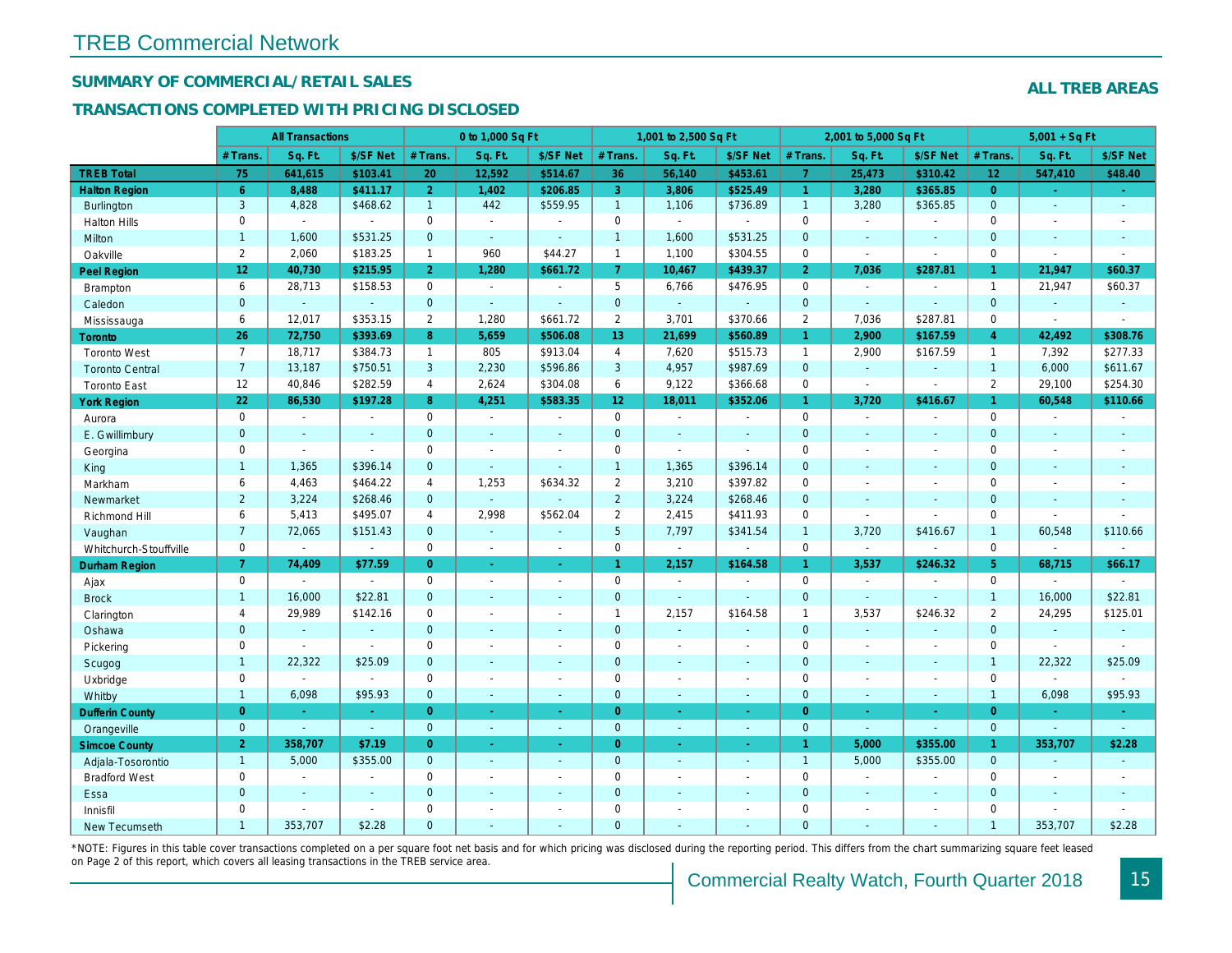#### SUMMARY OF COMMERCIAL/RETAIL SALES - CONDOMINIUM BREAKOUT

#### TRANSACTIONS COMPLETED WITH PRICING DISCLOSED

|                        |                | <b>All Transactions</b>  |                          |                      | 0 to 1,000 Sq Ft            |                          |                     | 1,001 to 2,500 Sq Ft     |                      |                      | 2,001 to 5,000 Sq Ft     |                  |
|------------------------|----------------|--------------------------|--------------------------|----------------------|-----------------------------|--------------------------|---------------------|--------------------------|----------------------|----------------------|--------------------------|------------------|
|                        | # Trans.       | Sq. Ft.                  | \$/SF Net                | # Trans.             | Sq. Ft.                     | \$/SF Net                | # Trans.            | Sq. Ft.                  | \$/SF Net            | # Trans.             | Sq. Ft.                  | \$/SF Ne         |
| <b>TREB Total</b>      | 19             | 19,517                   | \$414.22                 | 10                   | 5,190                       | \$452.76                 | 8 <sup>°</sup>      | 11,291                   | \$394.96             | $\blacktriangleleft$ | 3,036                    | \$419.9          |
| <b>Halton Region</b>   | $\mathbf{1}$   | 1,100                    | \$304.55                 | $\overline{0}$       | $\sim$ .                    | $\sim$                   | $\mathbf{1}$        | 1,100                    | \$304.55             | $\overline{0}$       | $\bullet$                | $\sim$           |
| Burlington             | $\mathbf{0}$   | $\omega$                 | $\blacksquare$           | $\mathbf 0$          | $\omega$                    | $\blacksquare$           | $\mathbf{0}$        | $\omega_{\rm c}$         | $\omega$             | $\mathbf 0$          | $\blacksquare$           | $\sim$           |
| <b>Halton Hills</b>    | 0              | $\sim$                   | $\sim$                   | $\mathbf 0$          | $\sim$                      | $\blacksquare$           | $\mathbf 0$         | ä,                       | $\ddot{\phantom{1}}$ | $\mathbf 0$          | ÷.                       | $\blacksquare$   |
| Milton                 | $\mathbf{0}$   | $\sim$                   | $\sim$                   | $\mathbf{0}$         | $\Delta$                    | $\mathbf{r}$             | $\mathbf{0}$        | ¥.                       | $\mathbf{r}$         | $\mathbf{0}$         | $\omega$                 | $\sim$           |
| Oakville               | $\mathbf{1}$   | 1,100                    | \$304.55                 | 0                    | $\blacksquare$              | $\sim$                   | $\mathbf{1}$        | 1,100                    | \$304.55             | $\mathbf 0$          | $\blacksquare$           | $\blacksquare$   |
| Peel Region            | 3              | 5,115                    | \$427.73                 | $\blacktriangleleft$ | 870                         | \$458.62                 | $\mathbf{1}$        | 1,209                    | \$425.00             | $\mathbf{1}$         | 3,036                    | \$419.96         |
| <b>Brampton</b>        | 0              | $\sim$                   | $\sim$                   | $\mathbf 0$          | $\sim$                      | $\overline{a}$           | $\mathbf 0$         | $\blacksquare$           | $\blacksquare$       | $\mathbf 0$          | $\blacksquare$           |                  |
| Caledon                | $\mathbf 0$    | $\blacksquare$           | $\omega$                 | $\pmb{0}$            | $\omega$                    | $\blacksquare$           | $\pmb{0}$           | $\omega$                 | $\omega$             | $\mathbf 0$          | $\omega$                 | $\blacksquare$   |
| Mississauga            | 3              | 5,115                    | \$427.73                 | $\mathbf{1}$         | 870                         | \$458.62                 | $\mathbf{1}$        | 1,209                    | \$425.00             | $\mathbf{1}$         | 3,036                    | \$419.96         |
| Toronto                | 6 <sup>1</sup> | 6,009                    | \$413.70                 | $\overline{4}$       | 2,459                       | \$360.31                 | 2 <sup>1</sup>      | 3,550                    | \$450.68             | $\overline{0}$       | $\omega$                 | ÷                |
| <b>Toronto West</b>    | $\overline{2}$ | 3,550                    | \$450.68                 | $\Omega$             | $\sim$                      | $\blacksquare$           | $\overline{2}$      | 3,550                    | \$450.68             | $\Omega$             | $\blacksquare$           | $\sim$           |
| <b>Toronto Central</b> | $\overline{2}$ | 1,340                    | \$392.54                 | $\overline{2}$       | 1,340                       | \$392.54                 | $\mathbf{0}$        | $\blacksquare$           | $\blacksquare$       | $\mathbf 0$          | $\blacksquare$           | $\blacksquare$   |
| <b>Toronto East</b>    | $\overline{2}$ | 1,119                    | \$321.72                 | 2                    | 1,119                       | \$321.72                 | $\mathsf{O}$        | $\overline{\phantom{a}}$ | $\blacksquare$       | $\mathbf 0$          | $\overline{\phantom{a}}$ | $\blacksquare$   |
| <b>York Region</b>     | 9 <sup>°</sup> | 7,293                    | \$421.71                 | 5 <sup>5</sup>       | 1,861                       | \$572.17                 | $\overline{4}$      | 5,432                    | \$370.16             | $\overline{0}$       | ÷.                       | $\sim$           |
| Aurora                 | 0              | $\blacksquare$           | $\blacksquare$           | $\mathsf 0$          | $\mathcal{L}_{\mathcal{A}}$ | $\blacksquare$           | $\mathsf{O}$        | $\blacksquare$           | $\blacksquare$       | $\mathbf 0$          | $\blacksquare$           | $\sim$           |
| E. Gwillimbury         | $\mathbf{0}$   | $\sim$                   | $\sim$                   | $\mathbf 0$          | $\mathbf{r}$                | $\sim$                   | $\mathbf{0}$        | $\blacksquare$           | $\sim$               | $\mathbf{0}$         | $\sim$                   | $\sim$           |
| Georgina               | 0              | $\overline{\phantom{a}}$ | $\blacksquare$           | 0                    | $\sim$                      | $\overline{\phantom{a}}$ | $\mathbf 0$         | $\blacksquare$           | $\blacksquare$       | $\mathbf 0$          | $\blacksquare$           | $\blacksquare$   |
| King                   | $\mathbf{1}$   | 1,365                    | \$396.14                 | $\mathbf{0}$         | $\Delta$                    | $\sim$                   | $\overline{1}$      | 1,365                    | \$396.14             | $\mathbf{0}$         | $\omega$                 | $\sim$           |
| Markham                | $\overline{4}$ | 1,253                    | \$634.32                 | 4                    | 1,253                       | \$634.32                 | $\mathsf{O}\xspace$ | $\blacksquare$           | $\overline{a}$       | $\mathbf 0$          | $\overline{\phantom{a}}$ | $\blacksquare$   |
| Newmarket              | $\mathbf{1}$   | 1,750                    | \$242.86                 | $\overline{0}$       | $\omega$                    |                          | $\mathbf{1}$        | 1,750                    | \$242.86             | $\mathbf{0}$         | $\omega$                 | $\sim$           |
| Richmond Hill          | $\overline{1}$ | 608                      | \$444.08                 | $\mathbf{1}$         | 608                         | \$444.08                 | $\mathbf 0$         | $\blacksquare$           | $\overline{a}$       | $\mathbf 0$          | $\blacksquare$           | $\blacksquare$   |
| Vaughan                | $\overline{2}$ | 2,317                    | \$451.01                 | $\overline{0}$       | $\omega$                    | $\sim$                   | $\overline{2}$      | 2,317                    | \$451.01             | $\mathbf{0}$         | $\mathbf{r}$             | $\sim$           |
| Whitchurch-Stouffville | 0              | $\blacksquare$           | $\blacksquare$           | $\mathbf 0$          | $\blacksquare$              | $\overline{\phantom{a}}$ | $\mathsf{O}\xspace$ | $\blacksquare$           | $\blacksquare$       | $\mathbf 0$          | $\blacksquare$           | $\blacksquare$   |
| <b>Durham Region</b>   | $\overline{0}$ | $\bullet$                | $\bullet$                | $\overline{0}$       | $\bullet$                   | $\sim$                   | $\overline{0}$      | $\frac{1}{\sqrt{2}}$     | ÷                    | $\overline{0}$       | $\blacksquare$           | $\sigma_{\rm c}$ |
| Ajax                   | 0              | $\blacksquare$           | $\sim$                   | $\mathbf 0$          | $\blacksquare$              | $\sim$                   | $\mathbf 0$         | $\sim$                   | $\blacksquare$       | $\mathbf 0$          | $\blacksquare$           | $\sim$           |
| <b>Brock</b>           | $\mathbf 0$    | $\omega$                 | $\blacksquare$           | $\mathbf 0$          | $\omega$                    | $\omega$                 | $\mathbf{0}$        | $\omega$                 | $\omega$             | $\mathbf 0$          | $\omega$                 | $\omega$         |
| Clarington             | 0              | $\blacksquare$           | $\sim$                   | $\mathsf 0$          | $\sim$                      | $\blacksquare$           | $\mathbf 0$         | $\overline{a}$           | $\overline{a}$       | $\mathbf 0$          | ÷,                       | $\blacksquare$   |
| Oshawa                 | $\mathbf{0}$   | $\sim$                   | $\sim$                   | $\mathbf{0}$         | $\blacksquare$              | $\blacksquare$           | $\mathbf{0}$        | $\blacksquare$           | $\blacksquare$       | $\mathbf{0}$         | $\blacksquare$           | $\blacksquare$   |
| Pickering              | 0              | $\sim$                   | $\overline{\phantom{a}}$ | $\mathbf 0$          | $\blacksquare$              | $\blacksquare$           | $\mathbf 0$         | $\blacksquare$           | $\blacksquare$       | $\mathbf 0$          | $\sim$                   | $\blacksquare$   |
| Scugog                 | $\mathbf 0$    | $\sim$                   | $\blacksquare$           | $\mathbf 0$          | $\omega$                    | $\blacksquare$           | $\mathbf 0$         | $\blacksquare$           | $\blacksquare$       | $\mathbf{0}$         | $\blacksquare$           | $\blacksquare$   |
| Uxbridge               | 0              | $\overline{\phantom{a}}$ | $\sim$                   | $\mathsf 0$          | $\blacksquare$              | $\sim$                   | $\mathsf{O}$        | ä,                       | $\blacksquare$       | $\mathbf 0$          | $\sim$                   | $\blacksquare$   |
| Whitby                 | $\mathbf{0}$   | $\sim$                   | $\sim$                   | $\mathbf{0}$         | $\mathbf{r}$                | $\sim$                   | $\mathbf{0}$        | $\blacksquare$           | $\omega$             | $\mathbf{0}$         | $\blacksquare$           | $\sim$           |
| <b>Dufferin County</b> | $\overline{0}$ | $\sim$                   | $\sim$                   | $\overline{0}$       | ÷.                          | $\bullet$                | $\overline{0}$      | $\blacksquare$           | ÷.                   | $\overline{0}$       | $\sim$                   | $\sim$           |
| Orangeville            | $\mathbf{0}$   | $\omega$                 | $\omega$                 | $\mathbf{0}$         | $\omega$                    | $\omega$                 | $\overline{0}$      | $\omega$                 | $\blacksquare$       | $\mathbf{0}$         | $\omega$                 | $\sim$           |
| <b>Simcoe County</b>   | $\overline{0}$ | $\omega$                 | $\sim$                   | $\overline{0}$       | $\omega$                    | $\omega$                 | $\overline{0}$      | $\omega$                 | ÷.                   | $\overline{0}$       | $\omega$                 | $\omega_{\rm c}$ |
| Adjala-Tosorontio      | $\mathbf{0}$   | $\omega$                 | $\sim$                   | $\mathbf 0$          | $\mathbf{r}$                | $\sim$                   | $\mathbf{0}$        | $\omega$                 | $\blacksquare$       | $\mathbf 0$          | $\Delta$                 | $\sim$           |
| <b>Bradford West</b>   | 0              | $\blacksquare$           | $\blacksquare$           | $\mathsf 0$          | $\sim$                      | $\sim$                   | $\mathsf{O}\xspace$ | $\blacksquare$           | $\blacksquare$       | $\mathbf 0$          | $\blacksquare$           | $\blacksquare$   |
| Essa                   | $\mathbf{0}$   | $\sim$                   | $\sim$                   | $\mathbf 0$          | $\blacksquare$              | $\blacksquare$           | $\mathbf 0$         | ÷,                       | ä,                   | $\mathbf{0}$         | $\blacksquare$           | $\blacksquare$   |
| Innisfil               | 0              | $\sim$                   | $\sim$                   | $\mathbf 0$          | $\blacksquare$              | $\blacksquare$           | $\mathbf 0$         | $\blacksquare$           | $\blacksquare$       | $\mathbf 0$          | $\sim$                   | $\blacksquare$   |
| <b>New Tecumseth</b>   | $\Omega$       |                          |                          | $\Omega$             |                             |                          | $\mathbf{0}$        |                          |                      | $\Omega$             |                          |                  |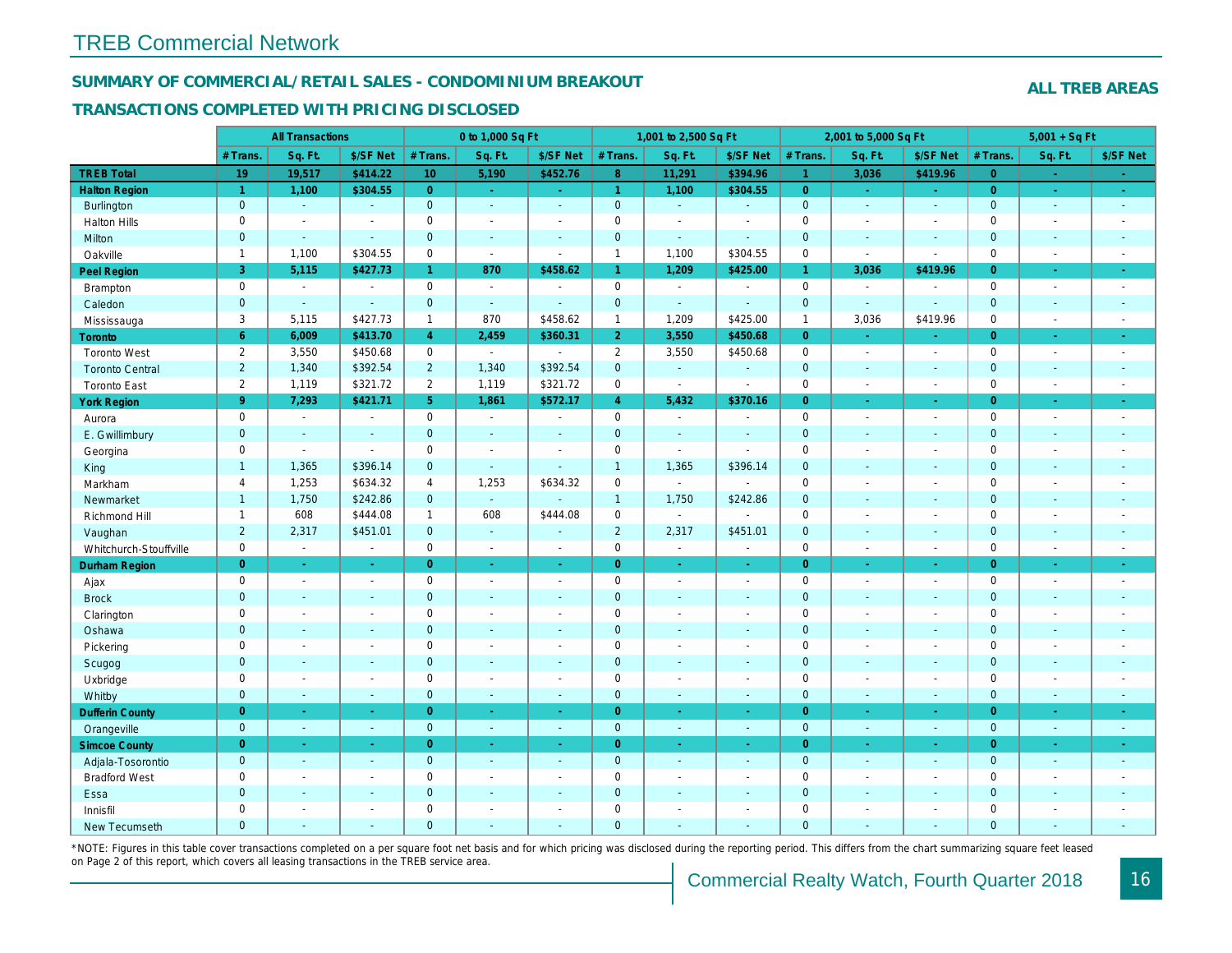### SUMMARY OF COMMERCIAL/RETAIL SALES - OTHER TYPES BREAKOUT

#### TRANSACTIONS COMPLETED WITH PRICING DISCLOSED

|                        |                | <b>All Transactions</b> |                |                | 0 to 1,000 Sq Ft |                          |                     | 1,001 to 2,500 Sq Ft |                |                | 2,001 to 5,000 Sq Ft |                |
|------------------------|----------------|-------------------------|----------------|----------------|------------------|--------------------------|---------------------|----------------------|----------------|----------------|----------------------|----------------|
|                        | # Trans.       | Sq. Ft.                 | \$/SF Net      | # Trans.       | Sq. Ft.          | \$/SF Net                | # Trans.            | Sq. Ft.              | \$/SF Net      | # Trans.       | Sq. Ft.              | \$/SF Ne       |
| <b>TREB Total</b>      | 56             | 622,098                 | \$93.66        | 10             | 7,402            | \$558.08                 | 28                  | 44,849               | \$468.38       | $6^{\circ}$    | 22,437               | \$295.59       |
| <b>Halton Region</b>   | 5 <sup>5</sup> | 7,388                   | \$427.04       | $\overline{2}$ | 1,402            | \$206.85                 | 2 <sup>1</sup>      | 2,706                | \$615.30       | $\mathbf{1}$   | 3,280                | \$365.8        |
| <b>Burlington</b>      | 3              | 4,828                   | \$468.62       | $\mathbf{1}$   | 442              | \$559.95                 | $\mathbf{1}$        | 1,106                | \$736.89       | $\overline{1}$ | 3,280                | \$365.85       |
| <b>Halton Hills</b>    | 0              | $\blacksquare$          | $\blacksquare$ | $\mathbf 0$    | $\sim$           |                          | $\mathbf 0$         | $\blacksquare$       | $\overline{a}$ | $\mathbf 0$    | $\sim$               | $\blacksquare$ |
| Milton                 | $\mathbf{1}$   | 1,600                   | \$531.25       | $\mathbf{0}$   | $\omega$         | $\blacksquare$           | $\overline{1}$      | 1,600                | \$531.25       | $\mathbf{0}$   | $\omega$             | $\sim$         |
| Oakville               | $\mathbf{1}$   | 960                     | \$44.27        | $\mathbf{1}$   | 960              | \$44.27                  | $\mathbf 0$         | $\blacksquare$       | $\overline{a}$ | $\mathbf 0$    | $\sim$               | $\blacksquare$ |
| <b>Peel Region</b>     | 9 <sup>°</sup> | 35,615                  | \$185.54       | $\mathbf{1}$   | 410              | \$1,092.68               | $6^{\circ}$         | 9,258                | \$441.24       | $\mathbf{1}$   | 4,000                | \$187.50       |
| <b>Brampton</b>        | 6              | 28,713                  | \$158.53       | $\mathbf 0$    | $\sim$           |                          | 5                   | 6,766                | \$476.95       | $\Omega$       | $\sim$               | $\blacksquare$ |
| Caledon                | $\mathbf{0}$   | $\omega$                | $\blacksquare$ | $\mathbf{0}$   | $\omega$         | $\blacksquare$           | $\mathbf{0}$        | $\omega$             | $\omega$       | $\mathbf{0}$   | $\omega$             | $\blacksquare$ |
| Mississauga            | 3              | 6,902                   | \$297.88       | $\mathbf{1}$   | 410              | \$1,092.68               | $\mathbf{1}$        | 2,492                | \$344.30       | $\mathbf{1}$   | 4.000                | \$187.50       |
| Toronto                | 20             | 66,741                  | \$391.89       | $\overline{4}$ | 3,200            | \$618.09                 | 11 <sub>1</sub>     | 18,149               | \$582.45       | $\mathbf{1}$   | 2,900                | \$167.59       |
| <b>Toronto West</b>    | 5              | 15,167                  | \$369.29       | $\mathbf{1}$   | 805              | \$913.04                 | $\overline{2}$      | 4,070                | \$572.48       | $\overline{1}$ | 2,900                | \$167.59       |
| <b>Toronto Central</b> | 5 <sup>5</sup> | 11,847                  | \$791.00       | 1              | 890              | \$904.49                 | $\mathbf{3}$        | 4,957                | \$987.69       | $\mathbf{0}$   | $\omega$             | $\blacksquare$ |
| <b>Toronto East</b>    | 10             | 39,727                  | \$281.49       | $\overline{2}$ | 1,505            | \$290.96                 | 6                   | 9,122                | \$366.68       | $\mathbf 0$    | $\sim$               | $\blacksquare$ |
| <b>York Region</b>     | 13             | 79,237                  | \$176.62       | 3              | 2,390            | \$592.05                 | 8                   | 12,579               | \$344.25       | $\mathbf{1}$   | 3,720                | \$416.67       |
| Aurora                 | 0              | $\blacksquare$          | $\blacksquare$ | 0              | $\blacksquare$   | $\blacksquare$           | $\mathbf 0$         | $\blacksquare$       | $\blacksquare$ | $\mathbf 0$    | $\blacksquare$       | $\blacksquare$ |
| E. Gwillimbury         | $\mathbf 0$    | $\sim$                  | $\sim$         | $\mathbf{0}$   | $\blacksquare$   | $\blacksquare$           | $\mathbf{0}$        | $\blacksquare$       | ä,             | $\mathbf{0}$   | $\blacksquare$       | $\blacksquare$ |
| Georgina               | 0              | $\sim$                  | $\sim$         | 0              | $\blacksquare$   | $\blacksquare$           | $\mathbf 0$         | $\blacksquare$       | $\blacksquare$ | $\mathbf 0$    | $\blacksquare$       | $\blacksquare$ |
| King                   | $\mathbf{0}$   |                         | $\sim$         | $\mathbf{0}$   | $\blacksquare$   | $\blacksquare$           | $\mathbf 0$         | $\blacksquare$       | ä,             | $\mathbf{0}$   | $\sim$               | $\blacksquare$ |
| Markham                | $\overline{2}$ | 3,210                   | \$397.82       | $\mathbf 0$    | $\sim$           | $\overline{\phantom{a}}$ | $\overline{2}$      | 3,210                | \$397.82       | $\mathbf 0$    | $\blacksquare$       | $\blacksquare$ |
| Newmarket              | $\mathbf{1}$   | 1,474                   | \$298.85       | $\mathbf 0$    | $\mathbf{r}$     | $\blacksquare$           | $\mathbf{1}$        | 1,474                | \$298.85       | $\mathbf{0}$   | $\blacksquare$       | $\blacksquare$ |
| Richmond Hill          | 5              | 4,805                   | \$501.52       | 3              | 2,390            | \$592.05                 | $\overline{2}$      | 2,415                | \$411.93       | $\mathbf 0$    | $\blacksquare$       | $\blacksquare$ |
| Vaughan                | 5 <sup>5</sup> | 69,748                  | \$141.48       | $\overline{0}$ | $\omega$         | $\sim$                   | $\mathbf{3}$        | 5,480                | \$295.26       | $\overline{1}$ | 3,720                | \$416.67       |
| Whitchurch-Stouffville | 0              | $\blacksquare$          | $\blacksquare$ | 0              | $\blacksquare$   | $\blacksquare$           | $\mathbf 0$         | $\blacksquare$       | $\blacksquare$ | $\mathbf 0$    | $\blacksquare$       | $\blacksquare$ |
| Durham Region          | $\mathbf{7}$   | 74,409                  | \$77.59        | $\overline{0}$ | $\omega$         | $\omega$                 | $\mathbf{1}$        | 2,157                | \$164.58       | $\mathbf{1}$   | 3,537                | \$246.32       |
| Ajax                   | 0              |                         | $\omega$       | 0              | $\overline{a}$   | $\overline{a}$           | $\mathsf{O}\xspace$ | $\blacksquare$       | $\overline{a}$ | $\mathbf 0$    | $\blacksquare$       | $\blacksquare$ |
| <b>Brock</b>           | $\mathbf{1}$   | 16,000                  | \$22.81        | $\mathbf{0}$   | $\blacksquare$   | $\blacksquare$           | $\mathbf{0}$        | $\omega$             | $\blacksquare$ | $\mathbf{0}$   | $\omega$             | $\blacksquare$ |
| Clarington             | $\overline{4}$ | 29,989                  | \$142.16       | 0              | $\blacksquare$   |                          | $\mathbf{1}$        | 2,157                | \$164.58       | $\overline{1}$ | 3,537                | \$246.32       |
| Oshawa                 | $\mathbf 0$    | $\blacksquare$          | $\blacksquare$ | $\overline{0}$ | $\blacksquare$   | $\frac{1}{2}$            | $\mathbf{0}$        | $\blacksquare$       | ÷,             | $\mathbf{0}$   | $\blacksquare$       | $\bullet$      |
| Pickering              | 0              | $\sim$                  | $\blacksquare$ | $\mathbf 0$    | $\sim$           | $\ddot{\phantom{1}}$     | $\mathbf 0$         | $\blacksquare$       | $\blacksquare$ | $\mathbf 0$    | $\blacksquare$       | $\blacksquare$ |
| Scugog                 | $\mathbf{1}$   | 22,322                  | \$25.09        | $\mathbf 0$    | $\mathbf{r}$     | $\sim$                   | $\pmb{0}$           | $\blacksquare$       | $\omega$       | $\mathbf{0}$   | $\Delta$             | $\blacksquare$ |
| Uxbridge               | 0              | $\blacksquare$          | $\sim$         | 0              | $\blacksquare$   | $\ddot{\phantom{1}}$     | $\mathbf 0$         | $\blacksquare$       | $\blacksquare$ | $\mathbf 0$    | $\sim$               | $\blacksquare$ |
| Whitby                 | $\mathbf{1}$   | 6,098                   | \$95.93        | $\mathbf{0}$   | $\mathbf{r}$     | $\sim$                   | $\mathbf{0}$        | $\blacksquare$       | $\omega$       | $\mathbf{0}$   | $\blacksquare$       | $\sim$         |
| <b>Dufferin County</b> | $\overline{0}$ | $\sim$                  | $\sim$         | $\overline{0}$ | $\omega$         | $\sim$                   | $\overline{0}$      | ä,                   | $\blacksquare$ | $\overline{0}$ | $\omega$             | $\sim$         |
| Orangeville            | $\mathbf{0}$   | $\omega$                | $\omega$       | $\overline{0}$ | $\omega$         | $\omega$                 | $\overline{0}$      | $\omega$             | ¥.             | $\mathbf{0}$   | $\omega$             | $\blacksquare$ |
| <b>Simcoe County</b>   | $\overline{2}$ | 358,707                 | \$7.19         | $\Omega$       | $\omega$         | $\omega$                 | $\overline{0}$      | $\omega$             | ÷.             | $\mathbf{1}$   | 5,000                | \$355.0        |
| Adjala-Tosorontio      | $\mathbf{1}$   | 5,000                   | \$355.00       | $\mathbf 0$    | $\sim$           | $\blacksquare$           | $\mathbf{0}$        | $\blacksquare$       | ä,             | $\overline{1}$ | 5,000                | \$355.00       |
| <b>Bradford West</b>   | 0              | $\sim$                  | $\sim$         | 0              | $\blacksquare$   | $\sim$                   | $\mathsf 0$         | $\blacksquare$       | $\blacksquare$ | $\mathbf 0$    | $\blacksquare$       | $\blacksquare$ |
| Essa                   | $\mathbf{0}$   |                         | $\blacksquare$ | $\mathbf 0$    | $\omega$         | ä,                       | $\pmb{0}$           | ÷,                   | ÷,             | $\mathbf{0}$   | $\blacksquare$       | $\blacksquare$ |
| Innisfil               | $\mathbf{0}$   |                         | $\blacksquare$ | $\mathbf 0$    | $\blacksquare$   | $\blacksquare$           | $\mathbf 0$         | $\blacksquare$       | $\blacksquare$ | $\mathbf 0$    | $\blacksquare$       | $\blacksquare$ |
| <b>New Tecumseth</b>   | $\mathbf{1}$   | 353.707                 | \$2.28         | $\mathbf{0}$   | ÷                | ÷                        | $\mathbf{0}$        | ä,                   | $\overline{a}$ | $\Omega$       | $\sim$               | $\sim$         |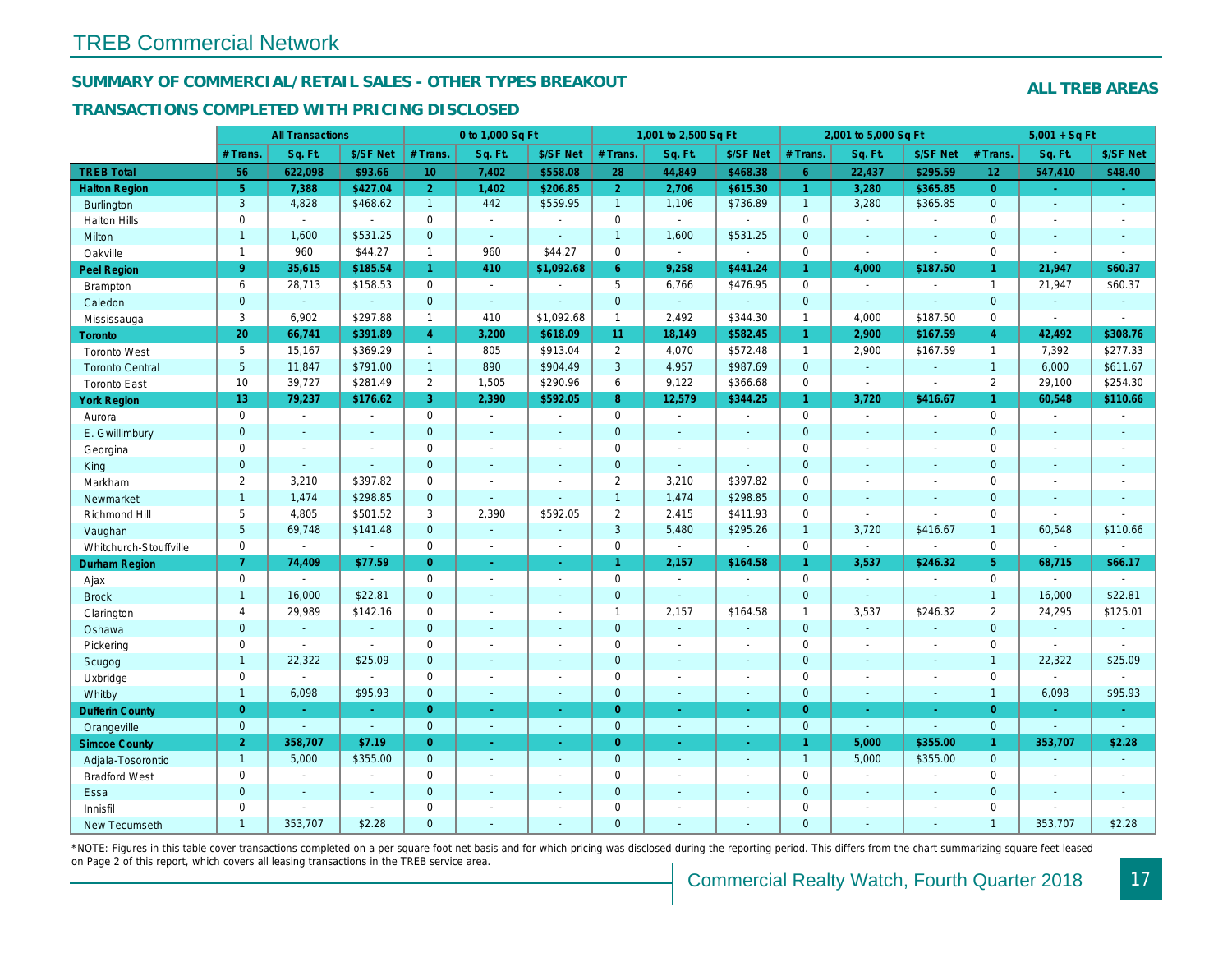## SUMMARY OF COMMERCIAL/RETAIL SALES

### TRANSACTIONS COMPLETED WITH PRICING DISCLOSED

|                              |                 | <b>All Transactions</b> |                |                      | 0 to 1,000 Sq Ft         |                          |                | 1,001 to 2,500 Sq Ft     |                          |                | 2,001 to 5,000 Sq Ft     |                          |
|------------------------------|-----------------|-------------------------|----------------|----------------------|--------------------------|--------------------------|----------------|--------------------------|--------------------------|----------------|--------------------------|--------------------------|
|                              | # Trans         | Sq. Ft.                 | \$/SF Net      | # Trans.             | Sq. Ft.                  | \$/SF Net                | # Trans.       | Sq. Ft.                  | \$/SF Net                | # Trans.       | Sq. Ft.                  | \$/SF Ne                 |
| <b>TREB Total</b>            | 75              | 641,615                 | \$103.41       | 20                   | 12,592                   | \$514.67                 | 36             | 56,140                   | \$453.61                 | $\overline{7}$ | 25,473                   | \$310.42                 |
| <b>City of Toronto Total</b> | 26              | 72,750                  | \$393.69       | 8                    | 5,659                    | \$506.08                 | 13             | 21,699                   | \$560.89                 | 1              | 2,900                    | \$167.59                 |
| <b>Toronto West</b>          | $\mathbf{7}$    | 18,717                  | \$384.73       | $\blacktriangleleft$ | 805                      | \$913.04                 | $\overline{4}$ | 7,620                    | \$515.73                 | $\sim$         | 2,900                    | \$167.59                 |
| Toronto W01                  | $\mathbf{1}$    | 1,870                   | \$534.76       | $\mathbf 0$          | $\sim$                   | $\blacksquare$           | $\mathbf{1}$   | 1,870                    | \$534.76                 | $\mathbf 0$    | $\sim$                   | $\blacksquare$           |
| Toronto W02                  | $\overline{2}$  | 4,050                   | \$580.22       | $\mathbf{0}$         | $\sim$                   | ٠                        | $\overline{2}$ | 4,050                    | \$580.22                 | $\mathbf 0$    | $\sim$                   | $\sim$                   |
| Toronto W03                  | $\mathbf{1}$    | 2,900                   | \$167.59       | $\mathbf 0$          | $\blacksquare$           | $\overline{\phantom{a}}$ | $\mathbf 0$    | $\blacksquare$           | $\sim$                   | $\overline{1}$ | 2,900                    | \$167.59                 |
| Toronto W04                  | $\mathbf{0}$    | $\omega$                | $\omega$       | $\overline{0}$       | $\blacksquare$           | $\blacksquare$           | $\mathbf 0$    | $\omega$                 | $\omega$                 | $\mathbf{0}$   | $\omega$                 | $\blacksquare$           |
| Toronto W05                  | $\mathbf{1}$    | 1,700                   | \$341.18       | $\mathbf 0$          | $\blacksquare$           | $\sim$                   | $\mathbf{1}$   | 1,700                    | \$341.18                 | 0              | $\blacksquare$           | $\blacksquare$           |
| Toronto W06                  | $\overline{2}$  | 8,197                   | \$339.76       | $\mathbf{1}$         | 805                      | \$913.04                 | $\mathbf 0$    | $\blacksquare$           | ٠                        | $\mathbf 0$    | $\blacksquare$           | $\blacksquare$           |
| Toronto W07                  | 0               | $\sim$                  | $\blacksquare$ | $\mathbf 0$          | $\sim$                   | $\blacksquare$           | $\mathbf 0$    | $\blacksquare$           | $\blacksquare$           | 0              | $\blacksquare$           | $\blacksquare$           |
| Toronto W08                  | $\mathbf{0}$    | $\sim$                  | $\sim$         | $\mathbf{0}$         | $\sim$                   | $\sim$                   | $\mathbf{0}$   | $\sim$                   | $\sim$                   | $\mathbf 0$    | $\sim$                   | $\overline{\phantom{a}}$ |
| Toronto W09                  | 0               | $\sim$                  | $\sim$         | $\mathbf 0$          | $\sim$                   | $\sim$                   | $\mathbf 0$    | $\sim$                   | $\blacksquare$           | $\mathbf 0$    | $\blacksquare$           | $\blacksquare$           |
| Toronto W10                  | $\mathbf{0}$    | $\blacksquare$          | $\sim$         | $\mathbf 0$          | $\omega$                 | $\blacksquare$           | $\mathbf 0$    | $\blacksquare$           | $\omega$                 | $\mathbf 0$    | $\blacksquare$           | ٠.                       |
| <b>Toronto Central</b>       | 7 <sup>1</sup>  | 13,187                  | \$750.51       | 3                    | 2,230                    | \$596.86                 | 3              | 4,957                    | \$987.69                 | $\overline{0}$ | $\bullet$                | $\sim$                   |
| <b>Toronto C01</b>           | 3               | 3,710                   | \$940.97       | $\mathbf{1}$         | 533                      | \$572.23                 | $\overline{2}$ | 3,177                    | \$1,002.83               | $\overline{0}$ | $\blacksquare$           | $\blacksquare$           |
| Toronto C02                  | 0               | $\blacksquare$          | $\sim$         | $\mathbf 0$          | $\mathbf{r}$             | $\sim$                   | $\mathbf 0$    | $\mathbf{r}$             | $\sim$                   | $\mathbf 0$    | ÷.                       | $\blacksquare$           |
| Toronto C03                  | $\mathbf{0}$    | $\sim$                  | $\sim$         | $\mathbf{0}$         | $\blacksquare$           | $\blacksquare$           | $\mathbf 0$    | $\blacksquare$           | $\blacksquare$           | $\mathbf 0$    | $\sim$                   | $\blacksquare$           |
| Toronto C04                  | $\mathbf{1}$    | 6,000                   | \$611.67       | $\mathbf 0$          | $\blacksquare$           | $\blacksquare$           | $\mathbf 0$    | $\blacksquare$           | $\blacksquare$           | 0              | $\blacksquare$           | $\overline{\phantom{a}}$ |
| <b>Toronto C06</b>           | $\mathbf 0$     | $\blacksquare$          | $\blacksquare$ | $\mathbf 0$          | $\blacksquare$           | $\blacksquare$           | $\mathbf 0$    | $\blacksquare$           | $\blacksquare$           | $\mathbf 0$    | $\blacksquare$           | $\blacksquare$           |
| Toronto C07                  | $\mathbf 0$     | $\blacksquare$          |                | $\mathbf 0$          | $\blacksquare$           | $\blacksquare$           | $\mathbf 0$    | ä,                       | ä,                       | $\mathbf 0$    | J.                       | $\blacksquare$           |
| Toronto C08                  | $\mathbf{0}$    | $\sim$                  | $\sim$         | $\mathbf{0}$         | $\blacksquare$           | $\blacksquare$           | $\mathbf 0$    | ٠                        | $\blacksquare$           | $\mathbf{0}$   | $\blacksquare$           | $\blacksquare$           |
| Toronto C09                  | $\mathbf{1}$    | 890                     | \$904.49       | $\mathbf{1}$         | 890                      | \$904.49                 | $\mathbf 0$    | $\sim$                   | $\sim$                   | $\mathbf 0$    | $\blacksquare$           | $\overline{\phantom{a}}$ |
| Toronto C10                  | $\mathbf{1}$    | 1,780                   | \$960.67       | $\mathbf{0}$         | $\blacksquare$           | $\blacksquare$           | $\mathbf{1}$   | 1,780                    | \$960.67                 | $\mathbf 0$    | $\blacksquare$           | $\blacksquare$           |
| Toronto C11                  | $\mathbf 0$     | $\blacksquare$          | $\sim$         | $\mathbf 0$          | $\sim$                   | $\overline{\phantom{a}}$ | $\mathbf 0$    | $\blacksquare$           | $\sim$                   | $\mathbf 0$    | J.                       |                          |
| Toronto C12                  | $\mathbf{0}$    | $\sim$                  | $\blacksquare$ | $\overline{0}$       | $\blacksquare$           | $\blacksquare$           | $\mathbf 0$    | $\blacksquare$           | $\blacksquare$           | $\mathbf{0}$   | $\blacksquare$           | ٠                        |
| Toronto C13                  | $\mathbf{1}$    | 807                     | \$273.85       | $\mathbf{1}$         | 807                      | \$273.85                 | $\mathbf 0$    | $\overline{\phantom{a}}$ | $\overline{\phantom{a}}$ | 0              | $\overline{\phantom{a}}$ | $\blacksquare$           |
| Toronto C14                  | $\pmb{0}$       | $\sim$                  | $\sim$         | $\mathbf{0}$         | $\mathcal{L}$            | $\blacksquare$           | $\mathbf 0$    | $\blacksquare$           | $\blacksquare$           | $\mathbf 0$    | $\blacksquare$           | $\sim$                   |
| Toronto C15                  | 0               | $\blacksquare$          | $\sim$         | $\mathbf 0$          | $\mathbf{r}$             | $\blacksquare$           | $\mathbf 0$    | $\blacksquare$           | $\blacksquare$           | $\mathbf 0$    | $\blacksquare$           | $\sim$                   |
| <b>Toronto East</b>          | 12 <sub>2</sub> | 40,846                  | \$282.59       | $\overline{4}$       | 2,624                    | \$304.08                 | 6 <sup>°</sup> | 9,122                    | \$366.68                 | $\overline{0}$ | $\sim$                   | $\omega$                 |
| Toronto E01                  | 0               | $\sim$                  | $\sim$         | 0                    | $\sim$                   | $\blacksquare$           | $\mathbf 0$    | $\sim$                   | $\blacksquare$           | $\mathbf 0$    | $\blacksquare$           | $\sim$                   |
| Toronto E02                  | $\mathbf{1}$    | 6,500                   | \$323.08       | $\mathbf{0}$         | $\sim$                   | $\overline{\phantom{a}}$ | $\mathbf 0$    | $\omega$                 | $\blacksquare$           | $\mathbf 0$    | $\sim$                   | $\sim$                   |
| Toronto E03                  | $\mathbf{1}$    | 1,750                   | \$488.57       | 0                    | $\sim$                   | $\blacksquare$           | $\mathbf{1}$   | 1,750                    | \$488.57                 | $\mathbf 0$    | $\blacksquare$           | $\blacksquare$           |
| Toronto E04                  | $\mathbf{3}$    | 24,453                  | \$252.36       | $\mathbf{1}$         | 753                      | \$398.41                 | $\mathbf{1}$   | 1,100                    | \$519.09                 | $\mathbf{0}$   | $\sim$                   | $\sim$                   |
| Toronto E05                  | 0               | $\sim$                  | $\sim$         | $\mathbf 0$          | $\sim$                   | $\blacksquare$           | $\mathbf 0$    | $\blacksquare$           | $\blacksquare$           | $\mathbf 0$    | $\blacksquare$           | $\blacksquare$           |
| Toronto E06                  | $\mathbf{1}$    | 2,114                   | \$607.85       | $\mathbf{0}$         | $\sim$                   | $\blacksquare$           | $\mathbf{1}$   | 2,114                    | \$607.85                 | $\mathbf 0$    | $\sim$                   | $\sim$                   |
| Toronto E07                  | 5               | 5,500                   | \$160.35       | 2                    | 1,342                    | \$184.80                 | 3              | 4,158                    | \$152.45                 | 0              | $\overline{\phantom{a}}$ | $\overline{\phantom{a}}$ |
| Toronto E08                  | $\mathbf{0}$    | $\omega$                | $\sim$         | $\mathbf{0}$         | $\sim$                   | $\blacksquare$           | $\mathbf 0$    | $\omega$                 | $\blacksquare$           | $\mathbf{0}$   | $\sim$                   |                          |
| Toronto E09                  | 0               | $\blacksquare$          | $\blacksquare$ | $\mathbf 0$          | $\overline{\phantom{a}}$ | $\overline{\phantom{a}}$ | $\mathbf 0$    | $\blacksquare$           | $\blacksquare$           | $\mathbf 0$    | $\blacksquare$           | $\blacksquare$           |
| Toronto E10                  | $\mathbf 0$     |                         | $\sim$         | $\mathbf 0$          | $\blacksquare$           | $\blacksquare$           | $\mathbf 0$    | ÷,                       | ٠                        | $\mathbf{0}$   |                          |                          |
| Toronto E11                  | $\mathbf{1}$    | 529                     | \$472.40       | $\mathbf{1}$         | 529                      | \$472.40                 | $\mathbf 0$    | $\blacksquare$           | $\blacksquare$           | $\mathbf 0$    | $\blacksquare$           | $\blacksquare$           |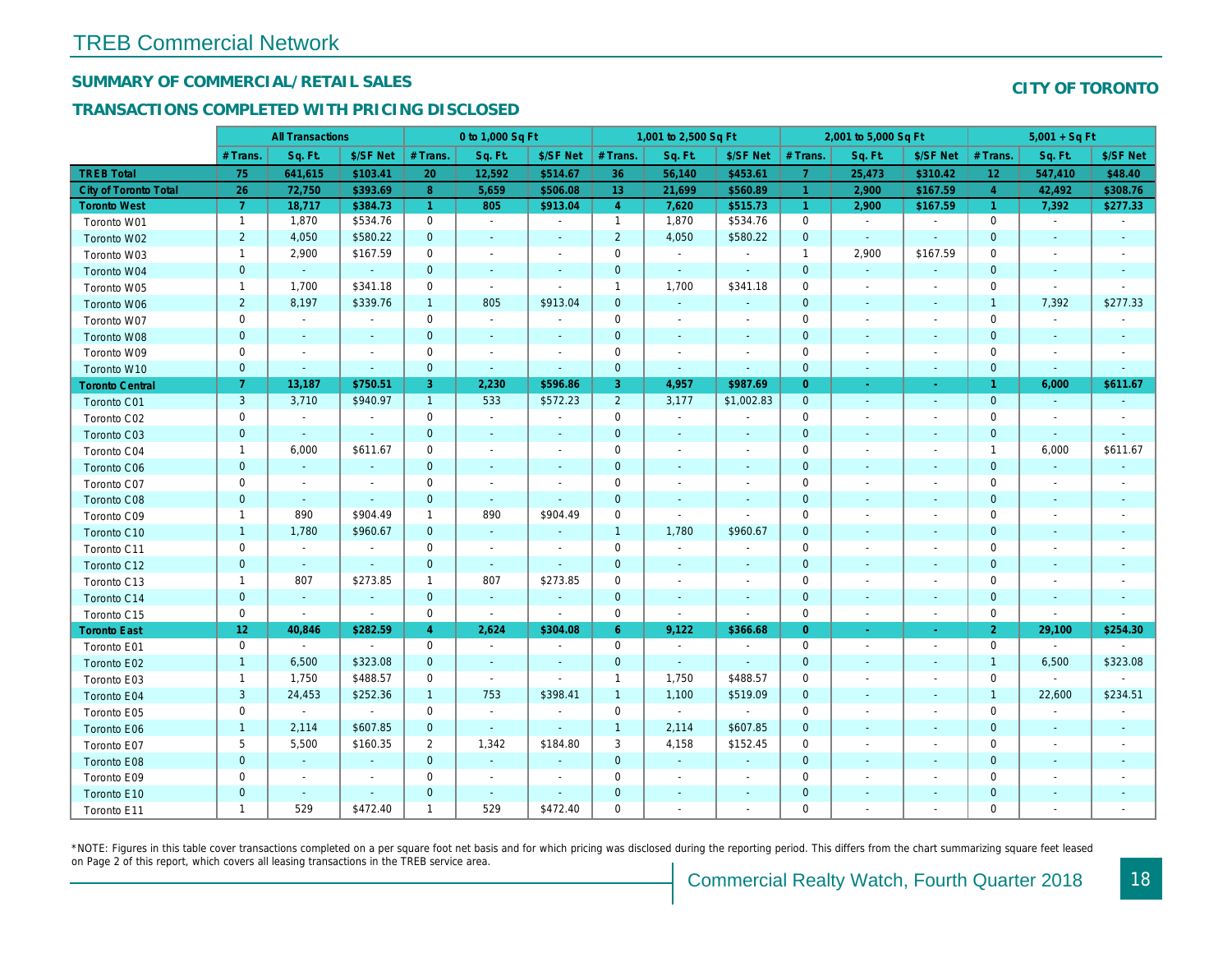#### SUMMARY OF COMMERCIAL/RETAIL SALES - CONDOMINIUM BREAKOUT

#### TRANSACTIONS COMPLETED WITH PRICING DISCLOSED

|                              |                | <b>All Transactions</b>  |                          |                | 0 to 1,000 Sq Ft      |                          |                | 1,001 to 2,500 Sq Ft     |                          |                | 2,001 to 5,000 Sq Ft     |                          |
|------------------------------|----------------|--------------------------|--------------------------|----------------|-----------------------|--------------------------|----------------|--------------------------|--------------------------|----------------|--------------------------|--------------------------|
|                              | # Trans.       | Sq. Ft.                  | \$/SF Net                | # Trans.       | Sq. Ft.               | \$/SF Net                | # Trans.       | Sq. Ft.                  | \$/SF Net                | # Trans.       | Sq. Ft.                  | \$/SF Ne                 |
| <b>TREB Total</b>            | 19             | 19,517                   | \$414.22                 | 10             | 5,190                 | \$452.76                 | 8 <sup>°</sup> | 11,291                   | \$394.96                 | $\vert$ 1      | 3,036                    | \$419.9                  |
| <b>City of Toronto Total</b> | 6 <sup>°</sup> | 6,009                    | \$413.70                 | $\overline{4}$ | 2,459                 | \$360.31                 | 2 <sup>1</sup> | 3,550                    | \$450.68                 | $\overline{0}$ | $\sim$                   | $\sim$                   |
| <b>Toronto West</b>          | $\overline{2}$ | 3,550                    | \$450.68                 | $\overline{0}$ | $\sim$                | $\omega_{\rm{eff}}$      | 2 <sup>1</sup> | 3,550                    | \$450.68                 | $\overline{0}$ | $\sim$                   | $\sim$ .                 |
| Toronto W01                  | $\mathbf 0$    | $\blacksquare$           | $\blacksquare$           | $\mathbf 0$    | $\sim$                | $\blacksquare$           | $\mathsf 0$    | $\blacksquare$           | $\omega$                 | $\mathbf 0$    | $\blacksquare$           | $\sim$                   |
| Toronto W02                  | $\mathbf{1}$   | 1,850                    | \$551.30                 | $\mathbf 0$    | $\blacksquare$        | $\blacksquare$           | $\mathbf{1}$   | 1,850                    | \$551.30                 | $\mathbf 0$    | $\blacksquare$           | $\blacksquare$           |
| Toronto W03                  | 0              | $\blacksquare$           | $\blacksquare$           | 0              | $\blacksquare$        | $\blacksquare$           | $\mathbf 0$    | $\blacksquare$           | $\blacksquare$           | 0              | $\blacksquare$           | $\blacksquare$           |
| Toronto W04                  | $\mathbf{0}$   | $\omega$                 | $\omega$                 | $\overline{0}$ | $\sim$                | $\sim$                   | $\mathbf 0$    | $\omega$                 | $\omega$                 | $\mathbf{0}$   | $\omega$                 | $\sim$                   |
| Toronto W05                  | $\mathbf{1}$   | 1,700                    | \$341.18                 | 0              | $\blacksquare$        | $\blacksquare$           | $\mathbf{1}$   | 1,700                    | \$341.18                 | $\mathbf 0$    | $\sim$                   | $\overline{\phantom{a}}$ |
| Toronto W06                  | $\mathbf 0$    | $\sim$                   | $\sim$                   | $\mathbf 0$    | $\frac{1}{2}$         | $\blacksquare$           | $\mathbf 0$    | $\blacksquare$           | $\blacksquare$           | $\mathbf 0$    | $\overline{\phantom{a}}$ | ٠                        |
| Toronto W07                  | 0              | $\blacksquare$           | $\overline{\phantom{a}}$ | 0              | $\blacksquare$        | $\overline{\phantom{a}}$ | $\mathbf 0$    | $\overline{\phantom{a}}$ | $\blacksquare$           | 0              | $\overline{\phantom{a}}$ | $\overline{\phantom{a}}$ |
| Toronto W08                  | $\mathbf{0}$   | $\sim$                   | $\sim$                   | $\mathbf 0$    | $\sim$                | $\blacksquare$           | $\mathbf 0$    | $\blacksquare$           | $\sim$                   | $\mathbf 0$    | $\blacksquare$           | $\blacksquare$           |
| Toronto W09                  | 0              | $\sim$                   | $\sim$                   | $\mathbf 0$    | $\tilde{\phantom{a}}$ | $\blacksquare$           | $\mathbf 0$    | $\sim$                   | $\blacksquare$           | $\mathbf 0$    | $\sim$                   | $\blacksquare$           |
| Toronto W10                  | $\mathbf 0$    | $\sim$                   | $\sim$                   | $\mathbf 0$    | $\blacksquare$        | $\blacksquare$           | $\mathbf 0$    | $\blacksquare$           | $\blacksquare$           | $\mathbf{0}$   | $\blacksquare$           | $\blacksquare$           |
| <b>Toronto Central</b>       | $\overline{2}$ | 1,340                    | \$392.54                 | 2 <sup>1</sup> | 1,340                 | \$392.54                 | $\overline{0}$ | $\sim$                   | $\sim$                   | $\overline{0}$ | $\sim$                   | $\sim$                   |
| Toronto C01                  | $\mathbf{1}$   | 533                      | \$572.23                 | $\mathbf{1}$   | 533                   | \$572.23                 | $\mathbf 0$    | $\blacksquare$           | $\sim$                   | $\overline{0}$ | $\blacksquare$           | $\sim$                   |
| Toronto C02                  | $\mathbf 0$    | $\blacksquare$           |                          | $\mathbf 0$    | $\blacksquare$        | $\blacksquare$           | $\mathsf 0$    | $\overline{a}$           | $\overline{a}$           | $\mathbf 0$    | ÷,                       | $\blacksquare$           |
| Toronto C03                  | $\mathbf 0$    | $\sim$                   | $\blacksquare$           | $\mathbf{0}$   | $\blacksquare$        | $\blacksquare$           | $\mathbf 0$    | ٠                        | ٠                        | $\mathbf{0}$   | $\blacksquare$           | $\blacksquare$           |
| Toronto C04                  | 0              | $\blacksquare$           | $\overline{\phantom{a}}$ | $\mathbf 0$    | $\blacksquare$        | $\blacksquare$           | $\mathbf 0$    | $\blacksquare$           | $\sim$                   | $\mathbf 0$    | ÷,                       | $\blacksquare$           |
| <b>Toronto C06</b>           | $\mathbf 0$    | $\blacksquare$           |                          | $\mathbf 0$    | $\blacksquare$        | $\blacksquare$           | $\mathbf 0$    | ÷,                       | $\blacksquare$           | $\mathbf 0$    | $\blacksquare$           | $\blacksquare$           |
| Toronto C07                  | $\mathbf 0$    |                          |                          | $\mathbf 0$    | ÷,                    | $\blacksquare$           | $\mathbf 0$    |                          | $\sim$                   | $\mathbf 0$    | J.                       | $\blacksquare$           |
| Toronto C08                  | $\mathbf{0}$   | $\sim$                   | $\sim$                   | $\mathbf 0$    | $\blacksquare$        | $\blacksquare$           | $\mathbf 0$    | ٠                        | $\blacksquare$           | $\mathbf{0}$   | $\blacksquare$           | $\blacksquare$           |
| Toronto C09                  | 0              | $\overline{\phantom{a}}$ | $\overline{\phantom{a}}$ | $\mathbf 0$    | $\blacksquare$        | $\blacksquare$           | $\mathbf 0$    | $\overline{\phantom{a}}$ | $\overline{\phantom{a}}$ | 0              | $\overline{\phantom{a}}$ | $\overline{\phantom{a}}$ |
| Toronto C10                  | $\pmb{0}$      | $\sim$                   | $\sim$                   | $\mathbf 0$    | $\blacksquare$        | $\blacksquare$           | $\mathbf 0$    | $\blacksquare$           | $\blacksquare$           | $\mathbf 0$    | $\blacksquare$           | $\blacksquare$           |
| Toronto C11                  | $\mathbf 0$    | $\sim$                   | $\sim$                   | $\mathbf 0$    | $\sim$                | $\blacksquare$           | $\mathbf 0$    | $\sim$                   | $\blacksquare$           | $\mathbf 0$    | $\blacksquare$           | $\overline{\phantom{a}}$ |
| Toronto C12                  | $\mathbf{0}$   | $\omega$                 | $\omega$                 | $\overline{0}$ | $\sim$                | $\blacksquare$           | $\mathbf 0$    | $\sim$                   | $\omega$                 | $\mathbf{0}$   | $\sim$                   | $\sim$                   |
| Toronto C13                  | $\mathbf{1}$   | 807                      | \$273.85                 | $\mathbf{1}$   | 807                   | \$273.85                 | $\mathbf 0$    | $\overline{\phantom{a}}$ | $\sim$                   | 0              | $\blacksquare$           | $\overline{\phantom{a}}$ |
| Toronto C14                  | $\pmb{0}$      | $\sim$                   | $\sim$                   | $\mathbf{0}$   | $\mathcal{L}$         | $\blacksquare$           | $\mathbf 0$    | $\blacksquare$           | $\blacksquare$           | $\mathbf 0$    | $\blacksquare$           | $\sim$                   |
| Toronto C15                  | 0              | $\blacksquare$           | $\blacksquare$           | $\mathbf 0$    | $\blacksquare$        | $\blacksquare$           | $\mathbf 0$    | $\blacksquare$           | $\blacksquare$           | 0              | $\overline{\phantom{a}}$ | $\sim$                   |
| <b>Toronto East</b>          | 2 <sup>1</sup> | 1,119                    | \$321.72                 | 2 <sup>1</sup> | 1,119                 | \$321.72                 | $\overline{0}$ | $\omega$                 | $\omega$                 | $\overline{0}$ | $\sim$                   | $\sim$                   |
| Toronto E01                  | 0              | $\sim$                   | $\blacksquare$           | $\mathbf 0$    | $\sim$                | $\blacksquare$           | $\mathbf 0$    | $\sim$                   | $\blacksquare$           | $\mathbf 0$    | $\blacksquare$           | $\sim$                   |
| Toronto E02                  | $\mathbf 0$    | $\sim$                   | $\sim$                   | $\mathbf{0}$   | $\sim$                | $\blacksquare$           | $\mathbf 0$    | $\blacksquare$           | $\sim$                   | $\mathbf{0}$   | $\blacksquare$           | $\sim$                   |
| Toronto E03                  | 0              | $\sim$                   | $\sim$                   | $\mathbf 0$    | $\sim$                | $\overline{\phantom{a}}$ | $\mathbf 0$    | $\blacksquare$           | $\blacksquare$           | $\mathbf 0$    | $\blacksquare$           | $\blacksquare$           |
| Toronto E04                  | $\mathbf{1}$   | 753                      | \$398.41                 | $\mathbf{1}$   | 753                   | \$398.41                 | $\mathbf 0$    | $\omega$                 | $\blacksquare$           | $\mathbf{0}$   | $\blacksquare$           | $\blacksquare$           |
| Toronto E05                  | 0              | $\sim$                   | $\blacksquare$           | $\mathbf 0$    | $\blacksquare$        | $\blacksquare$           | $\mathbf 0$    | $\blacksquare$           | $\blacksquare$           | $\mathbf 0$    | $\blacksquare$           | $\overline{\phantom{a}}$ |
| Toronto E06                  | $\mathbf 0$    | $\blacksquare$           | $\sim$                   | $\mathbf 0$    | $\sim$                | $\blacksquare$           | $\mathbf 0$    | ÷,                       | ÷,                       | $\mathbf{0}$   | $\blacksquare$           | $\blacksquare$           |
| Toronto E07                  | $\mathbf{1}$   | 366                      | \$163.93                 | $\mathbf{1}$   | 366                   | \$163.93                 | 0              | $\overline{\phantom{a}}$ | $\blacksquare$           | 0              | $\blacksquare$           | $\blacksquare$           |
| Toronto E08                  | $\pmb{0}$      | $\omega$                 | $\Delta$                 | $\mathbf 0$    | $\sim$                | $\blacksquare$           | $\mathbf 0$    |                          | $\omega$                 | $\mathbf{0}$   | $\sim$                   |                          |
| Toronto E09                  | 0              | $\blacksquare$           | $\sim$                   | $\mathbf 0$    | $\blacksquare$        | $\blacksquare$           | $\mathbf 0$    | $\blacksquare$           | $\blacksquare$           | $\mathbf 0$    | $\blacksquare$           | $\blacksquare$           |
| Toronto E10                  | $\mathbf 0$    |                          |                          | $\mathbf 0$    | $\blacksquare$        | $\blacksquare$           | $\mathbf 0$    |                          |                          | $\mathbf 0$    | $\blacksquare$           |                          |
| Toronto E11                  | $\mathbf 0$    | $\blacksquare$           | $\sim$                   | $\mathbf 0$    | $\blacksquare$        | $\blacksquare$           | $\mathbf 0$    | $\blacksquare$           | $\blacksquare$           | $\mathbf 0$    | $\blacksquare$           | $\blacksquare$           |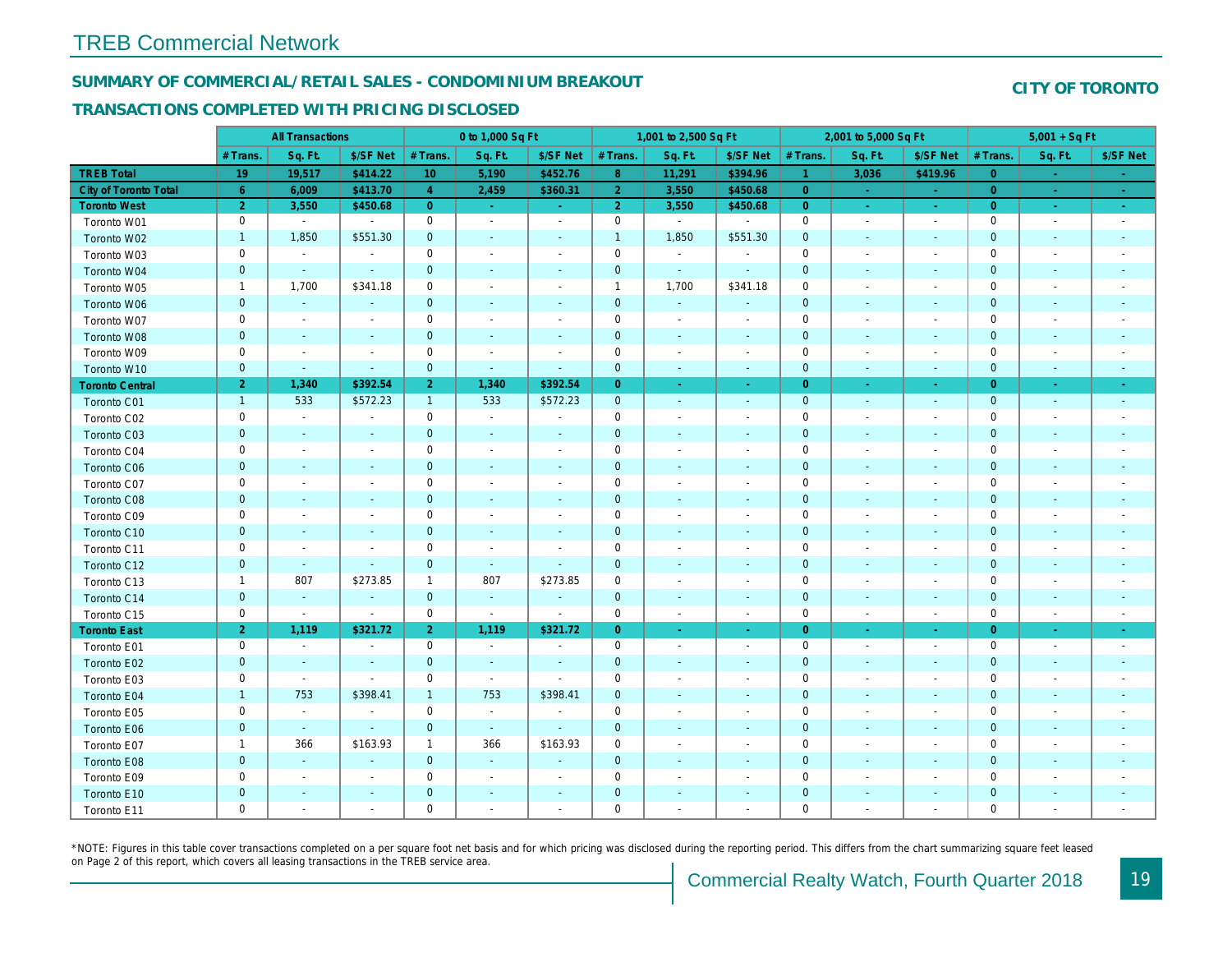### SUMMARY OF COMMERCIAL/RETAIL SALES- OTHER TYPES BREAKOUT

#### TRANSACTIONS COMPLETED WITH PRICING DISCLOSED

|                              |                 | <b>All Transactions</b>  |                          |                      | 0 to 1,000 Sq Ft |                          |                | 1,001 to 2,500 Sq Ft     |                          |                      | 2,001 to 5,000 Sq Ft     |                          |
|------------------------------|-----------------|--------------------------|--------------------------|----------------------|------------------|--------------------------|----------------|--------------------------|--------------------------|----------------------|--------------------------|--------------------------|
|                              | # Trans.        | Sq. Ft.                  | \$/SF Net                | # Trans.             | Sq. Ft.          | \$/SF Net                | # Trans.       | Sq. Ft.                  | \$/SF Net                | # Trans.             | Sq. Ft.                  | \$/SF Ne                 |
| <b>TREB Total</b>            | 56              | 622,098                  | \$93.66                  | 10 <sup>°</sup>      | 7,402            | \$558.08                 | 28             | 44,849                   | \$468.38                 | $6^{\circ}$          | 22,437                   | \$295.59                 |
| <b>City of Toronto Total</b> | 20              | 66,741                   | \$391.89                 | $\overline{4}$       | 3,200            | \$618.09                 | 11             | 18,149                   | \$582.45                 | $\blacktriangleleft$ | 2,900                    | \$167.59                 |
| <b>Toronto West</b>          | 5 <sup>1</sup>  | 15,167                   | \$369.29                 | $\blacktriangleleft$ | 805              | \$913.04                 | 2 <sup>1</sup> | 4,070                    | \$572.48                 | $\vert$ 1            | 2,900                    | \$167.59                 |
| Toronto W01                  | $\mathbf{1}$    | 1,870                    | \$534.76                 | 0                    | $\sim$           | $\blacksquare$           | $\mathbf{1}$   | 1,870                    | \$534.76                 | $\mathbf 0$          | $\blacksquare$           | $\blacksquare$           |
| Toronto W02                  | $\mathbf{1}$    | 2,200                    | \$604.55                 | $\mathbf{0}$         | $\blacksquare$   | $\blacksquare$           | $\mathbf{1}$   | 2,200                    | \$604.55                 | $\mathbf{0}$         | $\sim$                   | $\sim$                   |
| Toronto W03                  | $\mathbf{1}$    | 2,900                    | \$167.59                 | $\mathbf 0$          | $\blacksquare$   | $\blacksquare$           | $\mathbf 0$    | $\blacksquare$           | $\omega$                 | $\overline{1}$       | 2,900                    | \$167.59                 |
| Toronto W04                  | $\mathbf 0$     | $\omega$                 | $\omega$                 | $\mathbf{0}$         | $\blacksquare$   | $\blacksquare$           | $\mathbf 0$    | $\blacksquare$           | $\blacksquare$           | $\mathbf{0}$         | $\omega$                 | $\blacksquare$           |
| Toronto W05                  | 0               | $\blacksquare$           | $\sim$                   | $\mathbf 0$          | $\sim$           | $\blacksquare$           | $\mathbf 0$    | $\overline{\phantom{a}}$ | $\blacksquare$           | 0                    | $\blacksquare$           | $\blacksquare$           |
| Toronto W06                  | $\overline{2}$  | 8,197                    | \$339.76                 | $\mathbf{1}$         | 805              | \$913.04                 | $\mathbf 0$    |                          |                          | $\mathbf 0$          | $\sim$                   |                          |
| Toronto W07                  | $\mathbf 0$     | $\sim$                   | $\sim$                   | $\mathbf 0$          | $\sim$           | $\blacksquare$           | $\mathbf 0$    | $\blacksquare$           | $\blacksquare$           | $\mathbf 0$          | $\blacksquare$           | $\blacksquare$           |
| Toronto W08                  | $\pmb{0}$       | $\sim$                   | $\sim$                   | $\mathbf 0$          | $\blacksquare$   | $\blacksquare$           | $\mathbf 0$    | $\blacksquare$           | $\blacksquare$           | $\mathbf{0}$         | $\blacksquare$           | $\blacksquare$           |
| Toronto W09                  | 0               | $\blacksquare$           | $\blacksquare$           | 0                    | $\blacksquare$   | $\blacksquare$           | 0              | $\blacksquare$           | $\blacksquare$           | 0                    | $\blacksquare$           | $\blacksquare$           |
| Toronto W10                  | $\mathbf{0}$    | $\sim$                   | $\sim$                   | $\mathbf 0$          | $\omega$         | $\Delta$                 | $\mathbf{0}$   | $\blacksquare$           | $\omega$                 | $\mathbf 0$          | $\blacksquare$           | $\sim$                   |
| <b>Toronto Central</b>       | $\overline{5}$  | 11,847                   | \$791.00                 | $\mathbf{1}$         | 890              | \$904.49                 | 3              | 4,957                    | \$987.69                 | $\overline{0}$       | $\sim$                   | $\sim$                   |
| Toronto C01                  | $\overline{2}$  | 3,177                    | \$1,002.83               | $\mathbf{0}$         | $\omega$         | $\omega$                 | $\overline{2}$ | 3,177                    | \$1,002.83               | $\mathbf 0$          | $\blacksquare$           | $\blacksquare$           |
| Toronto C02                  | 0               | $\blacksquare$           | $\sim$                   | 0                    | $\sim$           | $\blacksquare$           | $\mathbf 0$    | $\blacksquare$           | $\blacksquare$           | $\mathbf 0$          | $\blacksquare$           | $\blacksquare$           |
| Toronto C03                  | $\mathbf{0}$    | $\sim$                   | $\sim$                   | $\mathbf{0}$         | ٠                | $\blacksquare$           | $\mathbf 0$    | $\blacksquare$           | ٠                        | $\mathbf 0$          | $\blacksquare$           | $\blacksquare$           |
| Toronto C04                  | $\mathbf{1}$    | 6,000                    | \$611.67                 | $\mathbf 0$          | $\blacksquare$   | $\blacksquare$           | $\mathbf 0$    | $\overline{\phantom{a}}$ | ٠                        | 0                    | $\overline{\phantom{a}}$ | $\blacksquare$           |
| <b>Toronto C06</b>           | $\mathbf 0$     | $\blacksquare$           | $\sim$                   | $\mathbf{0}$         | $\blacksquare$   | $\blacksquare$           | $\mathbf 0$    | $\blacksquare$           | $\blacksquare$           | $\mathbf{0}$         | $\blacksquare$           | $\blacksquare$           |
| Toronto C07                  | $\mathbf 0$     | $\blacksquare$           | $\sim$                   | $\mathbf 0$          | $\blacksquare$   | $\blacksquare$           | $\mathbf 0$    | $\sim$                   | $\sim$                   | $\mathbf 0$          | J.                       | $\blacksquare$           |
| Toronto C08                  | $\mathbf{0}$    | $\blacksquare$           | $\sim$                   | $\mathbf{0}$         | $\blacksquare$   | $\blacksquare$           | $\mathbf 0$    | ٠                        | $\blacksquare$           | $\mathbf{0}$         | $\blacksquare$           |                          |
| Toronto C09                  | $\mathbf{1}$    | 890                      | \$904.49                 | $\mathbf{1}$         | 890              | \$904.49                 | $\mathbf 0$    | $\blacksquare$           | $\blacksquare$           | $\mathbf 0$          |                          |                          |
| Toronto C10                  | $\mathbf{1}$    | 1,780                    | \$960.67                 | $\mathbf{0}$         | $\sim$           | $\blacksquare$           | $\mathbf{1}$   | 1,780                    | \$960.67                 | $\mathbf{0}$         | $\blacksquare$           | $\blacksquare$           |
| Toronto C11                  | $\mathbf 0$     | $\blacksquare$           |                          | 0                    | $\sim$           | $\blacksquare$           | $\mathsf 0$    | $\blacksquare$           | $\blacksquare$           | $\mathbf 0$          | $\blacksquare$           | $\blacksquare$           |
| Toronto C12                  | $\mathbf{0}$    | $\sim$                   | $\sim$                   | $\mathbf 0$          | $\blacksquare$   | $\blacksquare$           | $\mathbf 0$    | $\blacksquare$           | $\blacksquare$           | $\mathbf 0$          | $\blacksquare$           | $\blacksquare$           |
| Toronto C13                  | 0               | $\overline{\phantom{a}}$ | $\overline{\phantom{a}}$ | $\mathbf 0$          | $\blacksquare$   | $\blacksquare$           | $\mathbf 0$    | $\blacksquare$           | $\overline{\phantom{a}}$ | 0                    | $\overline{\phantom{a}}$ | $\overline{\phantom{a}}$ |
| Toronto C14                  | $\mathbf{0}$    | $\sim$                   | $\sim$                   | $\mathbf 0$          | $\sim$           | $\blacksquare$           | $\mathbf 0$    | $\sim$                   | $\sim$                   | $\mathbf{0}$         | $\omega$                 | $\sim$                   |
| Toronto C15                  | $\mathbf 0$     | $\blacksquare$           | $\blacksquare$           | $\mathbf 0$          | $\blacksquare$   | $\blacksquare$           | $\mathbf 0$    | $\blacksquare$           | $\omega$                 | $\mathbf 0$          | $\overline{\phantom{a}}$ | $\sim$                   |
| <b>Toronto East</b>          | 10 <sub>1</sub> | 39,727                   | \$281.49                 | 2 <sup>1</sup>       | 1,505            | \$290.96                 | 6 <sup>°</sup> | 9,122                    | \$366.68                 | $\overline{0}$       | $\bullet$                | $\sigma_{\rm c}$         |
| Toronto E01                  | 0               | $\sim$                   | $\sim$                   | 0                    | $\sim$           | $\blacksquare$           | $\mathbf 0$    | $\sim$                   | $\sim$                   | $\mathbf 0$          | $\blacksquare$           | $\sim$                   |
| Toronto E02                  | $\mathbf{1}$    | 6,500                    | \$323.08                 | $\mathbf{0}$         | $\sim$           | $\blacksquare$           | $\mathbf 0$    | $\blacksquare$           | $\sim$                   | $\mathbf{0}$         | $\sim$                   | $\sim$                   |
| Toronto E03                  | $\mathbf{1}$    | 1,750                    | \$488.57                 | $\mathbf 0$          | $\blacksquare$   | $\overline{\phantom{a}}$ | $\mathbf{1}$   | 1,750                    | \$488.57                 | 0                    | $\blacksquare$           | $\blacksquare$           |
| Toronto E04                  | $\overline{2}$  | 23,700                   | \$247.72                 | $\mathbf{0}$         | $\blacksquare$   | $\blacksquare$           | $\mathbf{1}$   | 1,100                    | \$519.09                 | $\mathbf 0$          | $\blacksquare$           | $\blacksquare$           |
| Toronto E05                  | 0               | $\blacksquare$           | $\blacksquare$           | $\mathbf 0$          | $\blacksquare$   | $\blacksquare$           | $\mathbf 0$    | $\blacksquare$           | $\blacksquare$           | $\mathbf 0$          | $\blacksquare$           | $\blacksquare$           |
| Toronto E06                  | $\mathbf{1}$    | 2,114                    | \$607.85                 | $\mathbf{0}$         | $\sim$           | ٠                        | $\mathbf{1}$   | 2,114                    | \$607.85                 | $\mathbf 0$          | $\sim$                   | $\blacksquare$           |
| Toronto E07                  | 4               | 5,134                    | \$160.09                 | $\mathbf{1}$         | 976              | \$192.62                 | 3              | 4,158                    | \$152.45                 | 0                    | $\blacksquare$           | $\blacksquare$           |
| Toronto E08                  | $\mathbf{0}$    | $\omega$                 | $\sim$                   | $\mathbf{0}$         | $\sim$           | $\blacksquare$           | $\mathbf 0$    | $\blacksquare$           | $\omega$                 | $\mathbf 0$          | $\sim$                   |                          |
| Toronto E09                  | 0               | $\blacksquare$           | $\sim$                   | $\mathbf 0$          | $\blacksquare$   | $\blacksquare$           | $\mathbf 0$    | $\blacksquare$           | $\blacksquare$           | $\mathbf 0$          | $\sim$                   | $\blacksquare$           |
| Toronto E10                  | $\mathbf 0$     | $\sim$                   | $\sim$                   | $\mathbf 0$          | $\blacksquare$   | $\blacksquare$           | $\mathbf 0$    |                          |                          | $\mathbf 0$          |                          |                          |
| Toronto E11                  | $\mathbf{1}$    | 529                      | \$472.40                 | $\mathbf{1}$         | 529              | \$472.40                 | $\mathbf 0$    | $\blacksquare$           | $\blacksquare$           | $\mathbf 0$          | $\blacksquare$           | $\blacksquare$           |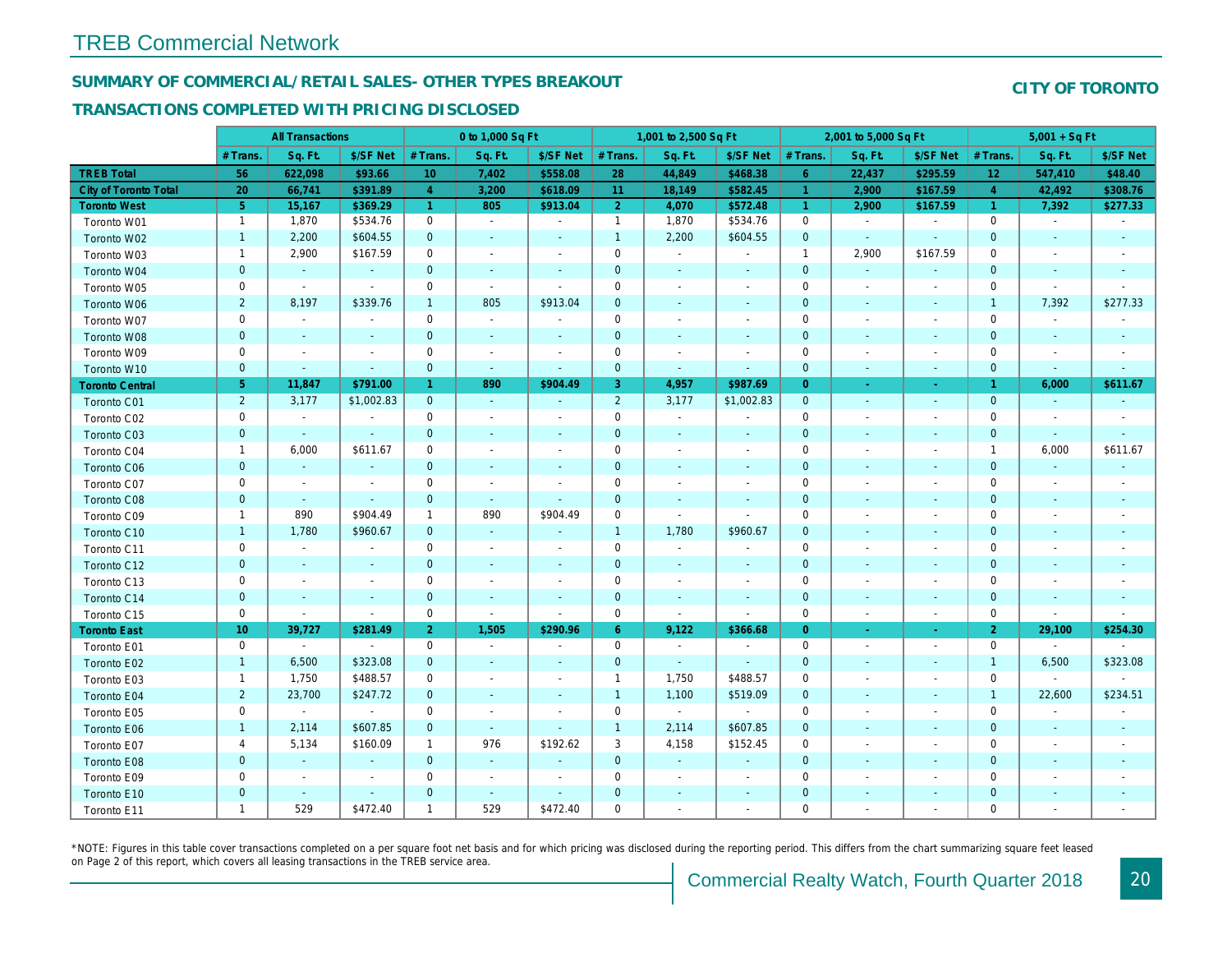#### SUMMARY OF OFFICE SALES

### TRANSACTIONS COMPLETED WITH PRICING DISCLOSED

|                        |                       | <b>All Transactions</b>  |                          |                      | 0 to 1,000 Sq Ft |                                          |                     | 1,001 to 2,500 Sq Ft     |                       |                | 2,001 to 5,000 Sq Ft  |                          |
|------------------------|-----------------------|--------------------------|--------------------------|----------------------|------------------|------------------------------------------|---------------------|--------------------------|-----------------------|----------------|-----------------------|--------------------------|
|                        | # Trans.              | Sq. Ft.                  | \$/SF Net                | # Trans.             | Sq. Ft.          | \$/SF Net                                | # Trans.            | Sq. Ft.                  | \$/SF Net             | # Trans.       | Sq. Ft.               | \$/SF Ne                 |
| <b>TREB Total</b>      | 34                    | 108,617                  | \$267.35                 | $\overline{4}$       | 3,452            | \$271.49                                 | 21                  | 35,666                   | \$309.15              | $\overline{3}$ | 10,657                | \$420.37                 |
| <b>Halton Region</b>   | $\overline{4}$        | 11,795                   | \$259.52                 | $\overline{0}$       | $\sim$ .         | $\frac{1}{2} \left( \frac{1}{2} \right)$ | 3 <sup>°</sup>      | 5,795                    | \$290.08              | $\overline{0}$ | $\omega$              | $\sim$                   |
| <b>Burlington</b>      | $\overline{2}$        | 3,595                    | \$249.24                 | $\mathbf{0}$         | $\sim$           | $\blacksquare$                           | $\overline{2}$      | 3,595                    | \$249.24              | $\mathbf{0}$   | $\blacksquare$        | $\blacksquare$           |
| <b>Halton Hills</b>    | 0                     | $\sim$                   | $\sim$                   | $\mathbf 0$          | $\sim$           | $\blacksquare$                           | $\mathsf{O}$        | $\blacksquare$           | $\blacksquare$        | $\Omega$       | $\sim$                | $\blacksquare$           |
| Milton                 | $\mathbf{0}$          | $\sim$                   | $\sim$                   | $\mathbf 0$          | $\omega$         | $\blacksquare$                           | $\pmb{0}$           | $\omega_{\rm c}$         | $\blacksquare$        | $\mathbf{0}$   | $\blacksquare$        | $\blacksquare$           |
| Oakville               | $\mathbf{2}^{\prime}$ | 8,200                    | \$264.02                 | 0                    | $\blacksquare$   | $\blacksquare$                           | $\mathbf{1}$        | 2,200                    | \$356.82              | $\mathbf 0$    | $\blacksquare$        | $\blacksquare$           |
| Peel Region            | $\overline{4}$        | 5,130                    | \$281.87                 | $\blacktriangleleft$ | 867              | \$184.54                                 | 3                   | 4,263                    | \$301.67              | $\overline{0}$ | $\blacksquare$        | $\sim$                   |
| <b>Brampton</b>        | $\overline{1}$        | 1,288                    | \$272.52                 | $\mathbf 0$          | $\blacksquare$   | $\blacksquare$                           | $\mathbf{1}$        | 1,288                    | \$272.52              | $\mathbf 0$    | $\blacksquare$        | $\blacksquare$           |
| Caledon                | $\mathbf{0}$          | $\omega$                 | $\omega$                 | $\mathbf 0$          | $\sim$           | $\blacksquare$                           | $\overline{0}$      | $\omega_{\rm c}$         | $\omega$              | $\mathbf 0$    | $\blacksquare$        | $\blacksquare$           |
| Mississauga            | 3                     | 3,842                    | \$285.01                 | $\mathbf{1}$         | 867              | \$184.54                                 | $\overline{2}$      | 2,975                    | \$314.29              | $\mathbf 0$    | $\sim$                | $\blacksquare$           |
| Toronto                | 10 <sup>10</sup>      | 43,848                   | \$342.56                 | $\overline{2}$       | 1,585            | \$376.78                                 | $\overline{4}$      | 6,844                    | \$534.52              | $\mathbf{1}$   | 3,459                 | \$780.53                 |
| <b>Toronto West</b>    | $\overline{2}$        | 25,268                   | \$267.14                 | $\mathbf 0$          | $\blacksquare$   | $\blacksquare$                           | $\mathbf 0$         | $\blacksquare$           | $\blacksquare$        | $\mathbf 0$    | $\blacksquare$        | $\mathbf{r}$             |
| <b>Toronto Central</b> | 6                     | 16,995                   | \$451.51                 | $\mathbf{0}$         | $\mathbf{r}$     | $\blacksquare$                           | $\overline{4}$      | 6,844                    | \$534.52              | $\overline{1}$ | 3,459                 | \$780.53                 |
| <b>Toronto East</b>    | $\overline{2}$        | 1,585                    | \$376.78                 | 2                    | 1,585            | \$376.78                                 | $\mathbf 0$         | $\blacksquare$           | $\sim$                | $\mathbf 0$    | $\blacksquare$        | $\blacksquare$           |
| <b>York Region</b>     | 12 <sub>1</sub>       | 26,565                   | \$321.04                 | $\mathbf{1}$         | 1,000            | \$180.00                                 | 8 <sup>°</sup>      | 13,167                   | \$320.38              | $\overline{2}$ | 7,198                 | \$247.29                 |
| Aurora                 | 0                     | $\sim$                   | $\blacksquare$           | $\mathbf 0$          | $\sim$           | $\blacksquare$                           | $\mathsf{O}$        | $\blacksquare$           | $\sim$                | $\mathbf 0$    | $\blacksquare$        | $\sim$                   |
| E. Gwillimbury         | $\mathbf{0}$          | $\sim$                   | $\sim$                   | $\mathbf{0}$         | $\sim$           | $\blacksquare$                           | $\mathbf{0}$        | $\blacksquare$           | $\blacksquare$        | $\mathbf{0}$   | $\omega$              | $\sim$                   |
| Georgina               | 0                     | $\sim$                   | $\blacksquare$           | $\mathsf 0$          | $\blacksquare$   | $\blacksquare$                           | $\mathsf{O}\xspace$ | $\blacksquare$           | $\blacksquare$        | $\mathbf 0$    | $\sim$                | $\blacksquare$           |
| King                   | $\mathbf{0}$          | $\sim$                   | $\sim$                   | $\mathbf 0$          | $\sim$           | $\sim$                                   | $\mathbf 0$         | $\blacksquare$           | $\blacksquare$        | $\mathbf{0}$   | $\sim$                | $\sim$                   |
| Markham                | 3                     | 3,440                    | \$297.97                 | $\mathbf 0$          | $\sim$           | $\overline{\phantom{a}}$                 | 3                   | 3,440                    | \$297.97              | $\mathbf 0$    | $\blacksquare$        | $\blacksquare$           |
| Newmarket              | $\overline{0}$        | $\sim$                   | $\blacksquare$           | $\mathbf{0}$         | $\sim$           | $\overline{\phantom{a}}$                 | $\mathbf{0}$        | $\omega$                 | ÷,                    | $\mathbf{0}$   | $\omega$              | $\sim$                   |
| Richmond Hill          | 4                     | 11,542                   | \$401.66                 | 0                    | $\sim$           | $\sim$                                   | 3                   | 6,342                    | \$360.45              | 0              | $\blacksquare$        | $\blacksquare$           |
| Vaughan                | $\overline{4}$        | 9,958                    | \$239.51                 | $\mathbf{1}$         | 1,000            | \$180.00                                 | $\mathbf{1}$        | 1,760                    | \$241.48              | $\overline{2}$ | 7,198                 | \$247.29                 |
| Whitchurch-Stouffville | $\mathbf{1}$          | 1,625                    | \$296.92                 | $\mathbf 0$          | $\blacksquare$   | $\blacksquare$                           | $\mathbf{1}$        | 1,625                    | \$296.92              | $\mathbf 0$    | $\tilde{\phantom{a}}$ | $\sim$                   |
| Durham Region          | $\overline{4}$        | 21,279                   | \$46.17                  | $\overline{0}$       | $\bullet$        | $\bullet$                                | 3 <sup>°</sup>      | 5,597                    | \$32.58               | $\overline{0}$ | $\bullet$             | $\sigma_{\rm c}$         |
| Ajax                   | 0                     | $\blacksquare$           | $\blacksquare$           | $\mathbf 0$          | $\blacksquare$   | $\blacksquare$                           | $\mathsf{O}\xspace$ | $\sim$                   | $\blacksquare$        | $\mathbf 0$    | $\blacksquare$        | $\sim$                   |
| <b>Brock</b>           | $\mathbf{0}$          | $\sim$                   | $\sim$                   | $\mathbf{0}$         | $\blacksquare$   | $\blacksquare$                           | $\mathbf{0}$        | $\omega$                 | $\omega$              | $\mathbf{0}$   | $\omega$              | $\sim$                   |
| Clarington             | 0                     | $\blacksquare$           | $\blacksquare$           | $\mathsf 0$          | $\blacksquare$   | $\blacksquare$                           | $\mathsf{O}\xspace$ | $\overline{\phantom{a}}$ | $\tilde{\phantom{a}}$ | $\mathbf 0$    | ÷,                    | $\overline{\phantom{a}}$ |
| Oshawa                 | $\overline{4}$        | 21,279                   | \$46.17                  | $\mathbf{0}$         | $\blacksquare$   | ٠                                        | $\mathbf{3}$        | 5,597                    | \$32.58               | $\mathbf{0}$   | $\blacksquare$        | $\blacksquare$           |
| Pickering              | 0                     | $\sim$                   | $\overline{\phantom{a}}$ | $\mathbf 0$          | $\sim$           | $\blacksquare$                           | $\mathbf 0$         | $\blacksquare$           | $\blacksquare$        | $\mathbf 0$    | $\sim$                | $\blacksquare$           |
| Scugog                 | $\mathbf{0}$          | $\sim$                   | $\sim$                   | $\mathbf{0}$         | $\mathbf{r}$     | $\blacksquare$                           | $\mathbf{0}$        | $\omega$                 | $\blacksquare$        | $\mathbf{0}$   | $\omega$              | $\blacksquare$           |
| Uxbridge               | 0                     | $\overline{\phantom{a}}$ | $\overline{\phantom{a}}$ | $\mathbf 0$          | $\blacksquare$   | $\blacksquare$                           | 0                   | $\overline{a}$           | $\overline{a}$        | $\mathbf 0$    | $\blacksquare$        | $\blacksquare$           |
| Whitby                 | $\mathbf{0}$          | $\sim$                   | $\sim$                   | $\mathbf 0$          | $\sim$           | $\sim$                                   | $\mathbf{0}$        | $\blacksquare$           | $\sim$                | $\mathbf{0}$   | $\blacksquare$        | $\sim$                   |
| <b>Dufferin County</b> | $\overline{0}$        | ÷.                       | $\sim$                   | $\overline{0}$       | ÷.               | $\omega$                                 | $\overline{0}$      | $\blacksquare$           | $\sim$                | $\overline{0}$ | $\sim$                | $\sim$                   |
| Orangeville            | $\mathbf{0}$          | $\omega$                 | $\omega$                 | $\mathbf 0$          | $\omega$         | $\omega$                                 | $\mathbf 0$         | $\omega$                 | $\omega_{\rm c}$      | $\mathbf 0$    | $\omega$              | $\omega_{\rm c}$         |
| <b>Simcoe County</b>   | $\overline{0}$        | $\sim$                   | $\sim$                   | $\overline{0}$       | $\omega$         | $\omega$                                 | $\overline{0}$      | $\omega$                 | $\omega$              | $\overline{0}$ | $\blacksquare$        | $\sigma_{\rm c}$         |
| Adjala-Tosorontio      | $\mathbf{0}$          | $\sim$                   | $\sim$                   | $\mathbf 0$          | $\mathbf{r}$     | $\sim$                                   | $\mathbf{0}$        | $\blacksquare$           | $\blacksquare$        | $\mathbf 0$    | $\Delta$              | $\sim$                   |
| <b>Bradford West</b>   | 0                     | $\blacksquare$           | $\blacksquare$           | 0                    | $\sim$           | $\sim$                                   | $\mathsf{O}\xspace$ | $\blacksquare$           | $\blacksquare$        | $\mathbf 0$    | $\blacksquare$        | $\blacksquare$           |
| Essa                   | $\mathbf{0}$          | $\sim$                   | $\sim$                   | $\mathbf 0$          | $\blacksquare$   | $\blacksquare$                           | $\mathbf 0$         | ä,                       | ä,                    | $\mathbf 0$    | $\sim$                |                          |
| Innisfil               | 0                     | $\sim$                   | $\sim$                   | $\mathbf 0$          | $\blacksquare$   | $\blacksquare$                           | $\mathbf 0$         | $\blacksquare$           | $\blacksquare$        | $\mathbf 0$    | $\sim$                | $\blacksquare$           |
| <b>New Tecumseth</b>   | $\Omega$              |                          |                          | $\Omega$             |                  |                                          | $\mathbf{0}$        |                          |                       | $\Omega$       |                       |                          |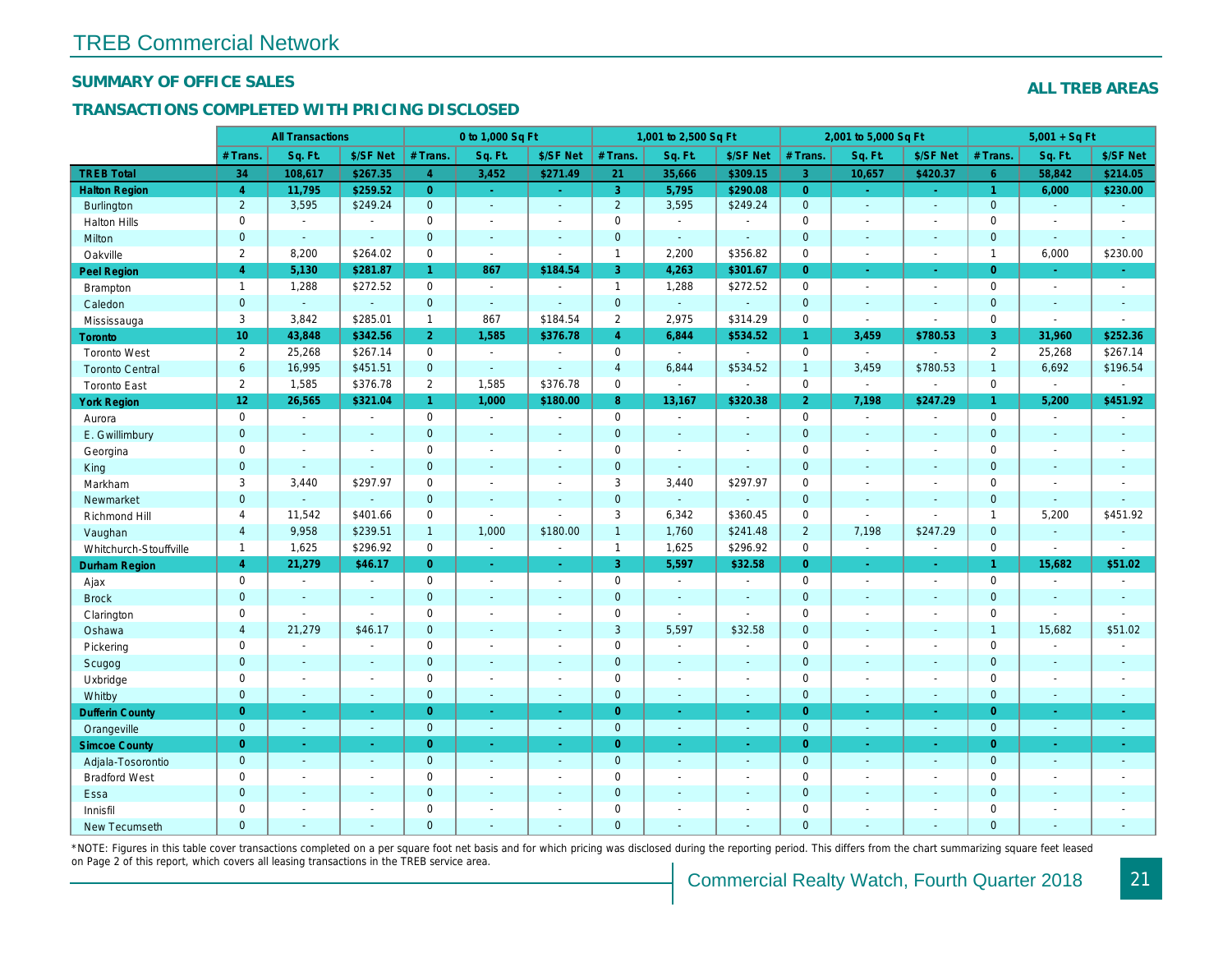#### SUMMARY OF OFFICE SALES

### TRANSACTIONS COMPLETED WITH PRICING DISCLOSED

|                              |                | <b>All Transactions</b>  |                          |                | 0 to 1,000 Sq Ft         |                          |                | 1,001 to 2,500 Sq Ft     |                          |                      | 2,001 to 5,000 Sq Ft     |                          |
|------------------------------|----------------|--------------------------|--------------------------|----------------|--------------------------|--------------------------|----------------|--------------------------|--------------------------|----------------------|--------------------------|--------------------------|
|                              | # Trans.       | Sq. Ft.                  | \$/SF                    | # Trans.       | Sq. Ft.                  | \$/SF                    | # Trans.       | Sq. Ft.                  | \$/SF                    | # Trans.             | Sq. Ft.                  | \$/SF                    |
| <b>TREB Total</b>            | 34             | 108,617                  | \$267.35                 | $\overline{4}$ | 3,452                    | \$271.49                 | 21             | 35,666                   | \$309.15                 | $\mathbf{3}$         | 10,657                   | \$420.37                 |
| <b>City of Toronto Total</b> | 10             | 43,848                   | \$342.56                 | $\overline{2}$ | 1,585                    | \$376.78                 | $\overline{4}$ | 6,844                    | \$534.52                 | -1                   | 3,459                    | \$780.53                 |
| <b>Toronto West</b>          | $\overline{2}$ | 25,268                   | \$267.14                 | $\overline{0}$ | $\omega$                 | $\blacksquare$           | $\overline{0}$ | ٠                        | $\bullet$                | $\overline{0}$       | $\sim$                   | $\sim$                   |
| Toronto W01                  | $\mathbf 0$    | $\sim$                   | $\blacksquare$           | $\mathbf 0$    | $\mathbf{r}$             | $\sim$                   | $\mathbf 0$    | $\blacksquare$           | $\blacksquare$           | $\pmb{0}$            | $\sim$                   | $\sim$                   |
| Toronto W02                  | $\mathbf 0$    | $\sim$                   | $\blacksquare$           | $\mathbf{0}$   | $\blacksquare$           | $\blacksquare$           | $\mathbf 0$    | $\blacksquare$           | $\sim$                   | $\mathbf 0$          | $\blacksquare$           | $\sim$                   |
| Toronto W03                  | $\mathbf 0$    | $\blacksquare$           | $\blacksquare$           | $\mathbf 0$    | $\blacksquare$           | $\blacksquare$           | $\mathbf 0$    | $\blacksquare$           | $\overline{\phantom{a}}$ | $\mathbf 0$          | $\blacksquare$           | $\overline{\phantom{a}}$ |
| Toronto W04                  | $\mathbf{1}$   | 10,175                   | \$363.64                 | $\mathbf{0}$   | $\blacksquare$           | $\blacksquare$           | $\pmb{0}$      | $\blacksquare$           | $\overline{\phantom{a}}$ | $\mathbf 0$          | $\blacksquare$           | $\blacksquare$           |
| Toronto W05                  | $\pmb{0}$      | $\blacksquare$           | $\blacksquare$           | $\mathbf 0$    | $\overline{\phantom{a}}$ | $\overline{\phantom{a}}$ | 0              | $\overline{\phantom{a}}$ | $\overline{\phantom{a}}$ | $\mathbf 0$          |                          | $\overline{\phantom{a}}$ |
| Toronto W06                  | $\mathbf 0$    | $\blacksquare$           | $\blacksquare$           | $\mathbf{0}$   | $\blacksquare$           | $\blacksquare$           | $\pmb{0}$      | $\blacksquare$           | $\sim$                   | $\mathbf 0$          | $\blacksquare$           | $\sim$                   |
| Toronto W07                  | $\mathbf 0$    | $\blacksquare$           | $\blacksquare$           | $\mathbf 0$    | $\sim$                   | $\blacksquare$           | $\mathbf 0$    | $\blacksquare$           | $\sim$                   | $\mathbf 0$          | $\sim$                   | $\sim$                   |
| Toronto W08                  | $\mathbf{1}$   | 15,093                   | \$202.08                 | $\mathbf{0}$   | $\blacksquare$           | $\blacksquare$           | $\pmb{0}$      | $\blacksquare$           | $\blacksquare$           | $\mathbf 0$          | $\blacksquare$           | $\blacksquare$           |
| Toronto W09                  | $\pmb{0}$      | $\blacksquare$           | $\blacksquare$           | $\mathbf 0$    | $\blacksquare$           | $\overline{a}$           | $\pmb{0}$      | $\blacksquare$           | $\blacksquare$           | $\mathbf 0$          |                          | $\overline{\phantom{a}}$ |
| Toronto W10                  | $\mathbf 0$    | $\blacksquare$           | $\blacksquare$           | $\mathbf 0$    | $\blacksquare$           | $\blacksquare$           | $\pmb{0}$      | $\blacksquare$           | $\blacksquare$           | $\pmb{0}$            | $\blacksquare$           | $\blacksquare$           |
| <b>Toronto Central</b>       | $6^{\circ}$    | 16,995                   | \$451.51                 | $\overline{0}$ | ٠                        | $\sim$                   | 4              | 6,844                    | \$534.52                 | $\blacktriangleleft$ | 3,459                    | \$780.53                 |
| Toronto C01                  | $\mathbf{0}$   | $\omega$                 | $\sim$                   | $\mathbf{0}$   | $\omega$                 | $\sim$                   | $\mathbf{0}$   | $\sim$                   | $\blacksquare$           | $\mathbf{0}$         | $\blacksquare$           | $\omega$                 |
| Toronto C02                  | $\mathbf{1}$   | 3,459                    | \$780.53                 | $\mathbf 0$    | $\sim$                   | $\overline{a}$           | $\pmb{0}$      | $\blacksquare$           | $\blacksquare$           | $\mathbf{1}$         | 3,459                    | \$780.53                 |
| Toronto C03                  | $\pmb{0}$      | $\bullet$                | $\blacksquare$           | $\mathbf{0}$   | $\blacksquare$           | $\blacksquare$           | $\pmb{0}$      | $\blacksquare$           | $\overline{\phantom{a}}$ | $\mathbf 0$          | $\sim$                   | $\blacksquare$           |
| Toronto C04                  | $\pmb{0}$      | $\blacksquare$           | $\overline{\phantom{a}}$ | $\mathbf 0$    | $\blacksquare$           | $\overline{\phantom{a}}$ | 0              | $\blacksquare$           | $\overline{\phantom{a}}$ | 0                    | $\blacksquare$           | $\blacksquare$           |
| Toronto C06                  | $\mathbf 0$    | $\sim$                   | $\sim$                   | $\mathbf 0$    | $\blacksquare$           | $\blacksquare$           | $\mathbf 0$    | $\sim$                   | $\overline{\phantom{a}}$ | $\mathbf 0$          | $\sim$                   | $\sim$                   |
| Toronto C07                  | $\mathbf 0$    | $\sim$                   | $\sim$                   | $\mathbf 0$    | $\blacksquare$           | $\blacksquare$           | $\mathbf 0$    | $\sim$                   | $\overline{\phantom{a}}$ | $\mathbf 0$          | $\overline{\phantom{a}}$ | $\sim$                   |
| Toronto C08                  | $\mathbf{3}$   | 5,679                    | \$538.52                 | $\mathbf{0}$   | $\sim$                   | $\sim$                   | 3              | 5,679                    | \$538.52                 | $\mathbf 0$          | $\blacksquare$           | $\blacksquare$           |
| Toronto C09                  | $\mathbf 0$    | $\blacksquare$           | $\blacksquare$           | $\mathbf 0$    | $\sim$                   | $\blacksquare$           | 0              | $\blacksquare$           | $\blacksquare$           | $\mathbf 0$          | $\overline{\phantom{a}}$ | $\blacksquare$           |
| Toronto C10                  | $\mathbf 0$    | $\sim$                   | $\sim$                   | $\mathbf{0}$   | $\blacksquare$           | $\blacksquare$           | $\mathbf 0$    | $\blacksquare$           | $\sim$                   | $\mathbf 0$          | $\sim$                   | $\sim$                   |
| Toronto C11                  | 0              | $\blacksquare$           | $\blacksquare$           | 0              | $\overline{\phantom{a}}$ | $\overline{\phantom{a}}$ | 0              | $\overline{\phantom{a}}$ | $\overline{\phantom{a}}$ | 0                    | $\overline{\phantom{a}}$ | $\blacksquare$           |
| Toronto C12                  | $\mathbf{1}$   | 6,692                    | \$196.54                 | $\mathbf{0}$   | $\sim$                   | $\sim$                   | $\mathbf{0}$   | $\sim$                   | $\sim$                   | $\mathbf 0$          | $\sim$                   | $\sim$                   |
| Toronto C13                  | $\mathbf 0$    | $\blacksquare$           | $\overline{\phantom{a}}$ | $\mathbf 0$    | $\blacksquare$           | $\blacksquare$           | $\mathbf 0$    | $\blacksquare$           | $\blacksquare$           | $\mathbf 0$          | $\overline{\phantom{a}}$ | $\overline{\phantom{a}}$ |
| Toronto C14                  | $\mathbf{1}$   | 1,165                    | \$515.02                 | $\mathbf{0}$   | $\blacksquare$           | $\sim$                   | $\overline{1}$ | 1,165                    | \$515.02                 | $\mathbf 0$          | $\sim$                   | $\sim$                   |
| Toronto C15                  | $\mathbf 0$    | $\sim$                   | $\blacksquare$           | $\mathbf 0$    | $\blacksquare$           | $\overline{\phantom{a}}$ | $\mathbf 0$    | $\overline{\phantom{a}}$ | $\overline{\phantom{a}}$ | $\mathbf 0$          | $\overline{\phantom{a}}$ | $\sim$                   |
| <b>Toronto East</b>          | $\mathbf{2}$   | 1,585                    | \$376.78                 | 2 <sup>1</sup> | 1,585                    | \$376.78                 | $\overline{0}$ | $\sim$                   | $\blacksquare$           | $\overline{0}$       | $\blacksquare$           | $\sim$                   |
| Toronto E01                  | $\mathbf{1}$   | 774                      | \$510.21                 | $\mathbf{1}$   | 774                      | \$510.21                 | $\mathbf 0$    | $\sim$                   | $\sim$                   | $\mathbf 0$          | $\overline{\phantom{a}}$ | $\sim$                   |
| Toronto E02                  | $\pmb{0}$      | $\sim$                   | $\omega$                 | $\mathbf{0}$   | $\sim$                   | $\sim$                   | $\pmb{0}$      | $\blacksquare$           | $\sim$                   | $\mathbf 0$          | $\blacksquare$           | $\sim$                   |
| Toronto E03                  | $\mathbf 0$    | $\overline{\phantom{a}}$ | $\blacksquare$           | $\mathbf 0$    | $\blacksquare$           | $\blacksquare$           | 0              | $\blacksquare$           | $\blacksquare$           | $\mathbf 0$          | $\blacksquare$           | $\blacksquare$           |
| Toronto E04                  | $\pmb{0}$      | $\blacksquare$           | $\blacksquare$           | $\mathbf{0}$   | $\blacksquare$           | $\blacksquare$           | $\pmb{0}$      | $\blacksquare$           | $\blacksquare$           | $\mathbf 0$          | $\blacksquare$           | $\blacksquare$           |
| Toronto E05                  | $\pmb{0}$      | $\overline{\phantom{a}}$ | $\blacksquare$           | $\mathbf 0$    | $\overline{\phantom{a}}$ | $\overline{\phantom{a}}$ | $\pmb{0}$      | $\overline{\phantom{a}}$ | $\blacksquare$           | $\mathbf 0$          | $\overline{\phantom{a}}$ | $\blacksquare$           |
| Toronto E06                  | $\mathbf 0$    | $\blacksquare$           | $\blacksquare$           | $\mathbf{0}$   | $\blacksquare$           | $\overline{\phantom{a}}$ | $\mathbf 0$    | $\blacksquare$           |                          | $\mathbf 0$          |                          |                          |
| Toronto E07                  | $\mathbf{1}$   | 811                      | \$249.45                 | $\mathbf{1}$   | 811                      | \$249.45                 | $\pmb{0}$      | $\blacksquare$           | $\blacksquare$           | $\mathbf 0$          | $\blacksquare$           | $\sim$                   |
| Toronto E08                  | $\pmb{0}$      | $\blacksquare$           | $\blacksquare$           | $\mathbf{0}$   | $\mathbf{u}$             | $\blacksquare$           | $\pmb{0}$      | $\blacksquare$           | $\sim$                   | $\mathbf 0$          | $\blacksquare$           |                          |
| Toronto E09                  | $\pmb{0}$      | $\sim$                   | $\blacksquare$           | $\mathbf 0$    | $\blacksquare$           | $\blacksquare$           | 0              | $\blacksquare$           | $\blacksquare$           | $\mathbf 0$          | $\blacksquare$           | $\blacksquare$           |
| Toronto E10                  | $\mathbf 0$    | $\overline{\phantom{a}}$ | $\overline{\phantom{a}}$ | $\mathbf 0$    | $\blacksquare$           | $\blacksquare$           | $\mathbf 0$    | $\blacksquare$           |                          | $\mathbf 0$          | $\blacksquare$           |                          |
| Toronto E11                  | $\mathbf 0$    | $\blacksquare$           | $\blacksquare$           | $\mathbf 0$    | $\blacksquare$           | $\blacksquare$           | 0              | $\blacksquare$           | $\blacksquare$           | $\mathbf 0$          | $\blacksquare$           | $\blacksquare$           |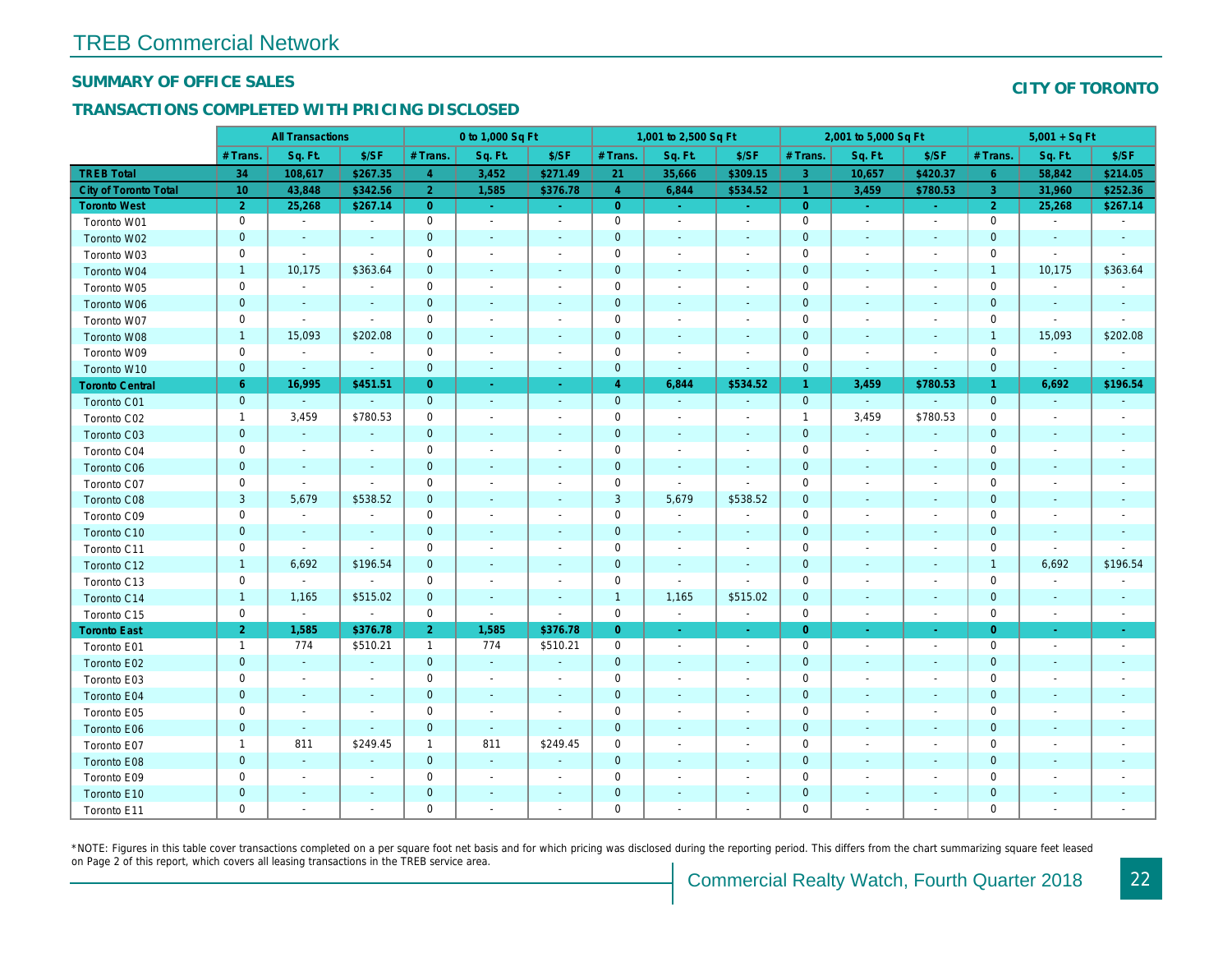#### SUMMARY OF LAND SALES

### TRANSACTIONS COMPLETED WITH PRICING DISCLOSED

|                                  |                | <b>All Transactions</b> |              |                      | 0 to 3 Acres |              |                 |
|----------------------------------|----------------|-------------------------|--------------|----------------------|--------------|--------------|-----------------|
|                                  | # Trans.       | Acres                   | \$/Acre      | # Trans.             | <b>Acres</b> | \$/Acre      | # Trans.        |
| <b>TREB Total</b>                | 28             | 1,555.67                | \$50,149     | 16                   | 19.98        | \$1,553,450  | 12 <sub>2</sub> |
| <b>Halton Region</b>             | 5 <sup>5</sup> | 88.63                   | \$240.917    | 3                    | 3.88         | \$1,775,773  | $\overline{2}$  |
| <b>Burlington</b>                | $\mathbf{1}$   | 12.75                   | \$910,784    | $\mathbf 0$          | 0.00         | \$0          | $\overline{1}$  |
| <b>Halton Hills</b>              | $\mathbf 0$    | 0.00                    | \$0          | $\pmb{0}$            | 0.00         | \$0          | $\mathbf 0$     |
| Milton                           | $\mathbf{3}$   | 74.02                   | \$73,156     | $\sqrt{2}$           | 2.02         | \$1,269,802  | $\overline{1}$  |
| Oakville                         | $\mathbf{1}$   | 1.86                    | \$2,325,269  | $\mathbf{1}$         | 1.86         | \$2,325,269  | $\mathbf 0$     |
| <b>Peel Region</b>               | 2 <sup>1</sup> | 1,197.00                | \$919        | $\blacktriangleleft$ | 1.00         | \$725,000    | $\mathbf{1}$    |
| <b>Brampton</b>                  | $\mathbf 0$    | 0.00                    | \$0          | $\mathbf 0$          | 0.00         | \$0          | $\mathbf 0$     |
| Caledon                          | $\overline{1}$ | 1,196.00                | \$314        | $\mathbf 0$          | 0.00         | \$0          | $\overline{1}$  |
| Mississauga                      | $\mathbf{1}$   | 1.00                    | \$725,000    | $\mathbf{1}$         | 1.00         | \$725,000    | $\mathbf 0$     |
| <b>Toronto</b>                   | $\overline{3}$ | 0.89                    | \$12,064,205 | 3                    | 0.89         | \$12,064,205 | $\overline{0}$  |
| <b>Toronto West</b>              | $\mathbf{1}$   | 0.10                    | \$6,679,406  | $\mathbf{1}$         | 0.10         | \$6,679,406  | $\mathbf 0$     |
| <b>Toronto Central</b>           | $\mathbf{1}$   | 0.29                    | \$23,134,783 | $\mathbf{1}$         | 0.29         | \$23,134,783 | $\mathbf{0}$    |
| <b>Toronto East</b>              | $\mathbf{1}$   | 0.50                    | \$6,700,000  | $\mathbf{1}$         | 0.50         | \$6,700,000  | 0               |
| <b>York Region</b>               | 5 <sup>5</sup> | 19.01                   | \$1,410,257  | 3                    | 2.90         | \$2,434,130  | $\overline{2}$  |
| Aurora                           | $\mathbf{1}$   | 1.14                    | \$735,965    | $\mathbf{1}$         | 1.14         | \$735,965    | $\mathbf 0$     |
| E. Gwillimbury                   | $\mathbf{0}$   | 0.00                    | $$0$         | $\mathbf 0$          | 0.00         | \$0          | $\mathbf{0}$    |
| Georgina                         | $\mathbf 0$    | 0.00                    | \$0          | $\mathbf 0$          | 0.00         | \$0          | $\mathbf 0$     |
| King                             | $\overline{1}$ | 0.95                    | \$810,526    | $\overline{1}$       | 0.95         | \$810,526    | $\mathbf 0$     |
| Markham                          | $\mathbf 0$    | 0.00                    | \$0          | $\pmb{0}$            | 0.00         | \$0          | $\mathbf 0$     |
| Newmarket                        | $\mathbf{1}$   | 11.13                   | \$179,695    | $\mathbf 0$          | 0.00         | \$0          | $\overline{1}$  |
| Richmond Hill                    | $\mathbf{1}$   | 0.81                    | \$6,728,319  | $\mathbf{1}$         | 0.81         | \$6,728,319  | $\mathbf 0$     |
| Vaughan                          | $\mathbf{1}$   | 4.98                    | \$3,564,257  | $\mathbf{0}$         | 0.00         | \$0          | $\overline{1}$  |
| Whitchurch-Stouffville           | $\mathbf 0$    | 0.00                    | \$0          | $\mathbf 0$          | 0.00         | \$0          | $\mathbf 0$     |
| <b>Durham Region</b>             | 9 <sup>°</sup> | 176.74                  | \$76,174     | $\overline{5}$       | 9.31         | \$482,142    | $\overline{4}$  |
| Ajax                             | $\mathbf 0$    | 0.00                    | \$0          | $\mathbf 0$          | 0.00         | \$0          | $\mathbf 0$     |
| <b>Brock</b>                     | $\overline{0}$ | 0.00                    | \$0          | $\mathbf{0}$         | 0.00         | \$0          | $\overline{0}$  |
| Clarington                       | 3              | 25.07                   | \$74,678     | $\mathbf{1}$         | 2.00         | \$349,254    | 2               |
| Oshawa                           | $\overline{2}$ | 140.37                  | \$26,964     | $\mathbf{1}$         | 1.01         | \$282,178    | $\overline{1}$  |
| Pickering                        | $\mathbf 0$    | 0.00                    | \$0          | $\pmb{0}$            | 0.00         | \$0          | $\mathbf 0$     |
| Scugog                           | $\mathbf{1}$   | 2.02                    | \$408,416    | $\mathbf{1}$         | 2.02         | \$408,416    | $\mathbf{0}$    |
| Uxbridge                         | $\mathbf 0$    | 0.00                    | \$0          | $\mathbf 0$          | 0.00         | \$0          | $\mathbf 0$     |
| Whitby                           | 3              | 9.28                    | \$752,241    | $\overline{2}$       | 4.28         | \$626,355    | $\overline{1}$  |
| <b>Dufferin County</b>           | $\overline{0}$ | 0.00                    | \$0          | $\overline{0}$       | 0.00         | \$0          | $\Omega$        |
| Orangeville                      | $\mathbf{0}$   | 0.00                    | \$0          | $\mathbf 0$          | 0.00         | \$0          | $\mathbf{0}$    |
| <b>Simcoe County</b>             | $\overline{4}$ | 73.40                   | \$62,534     | $\blacktriangleleft$ | 2.00         | \$587,500    | $\overline{3}$  |
| Adjala-Tosorontio                | $\mathbf{0}$   | 0.00                    | \$0          | $\mathbf 0$          | 0.00         | \$0          | $\mathbf{0}$    |
| <b>Bradford West Gwillimbury</b> | $\overline{2}$ | 60.40                   | \$51,407     | $\pmb{0}$            | 0.00         | \$0          | 2               |
| Essa                             | $\mathbf{0}$   | 0.00                    | \$0          | $\mathbf{0}$         | 0.00         | \$0          | $\mathbf{0}$    |
| Innisfil                         | $\overline{2}$ | 13.00                   | \$114,231    | $\mathbf{1}$         | 2.00         | \$587,500    | $\overline{1}$  |
| New Tecumseth                    | $\Omega$       | 0.00                    | \$0          | $\mathbf{0}$         | 0.00         | \$0          | $\mathbf{0}$    |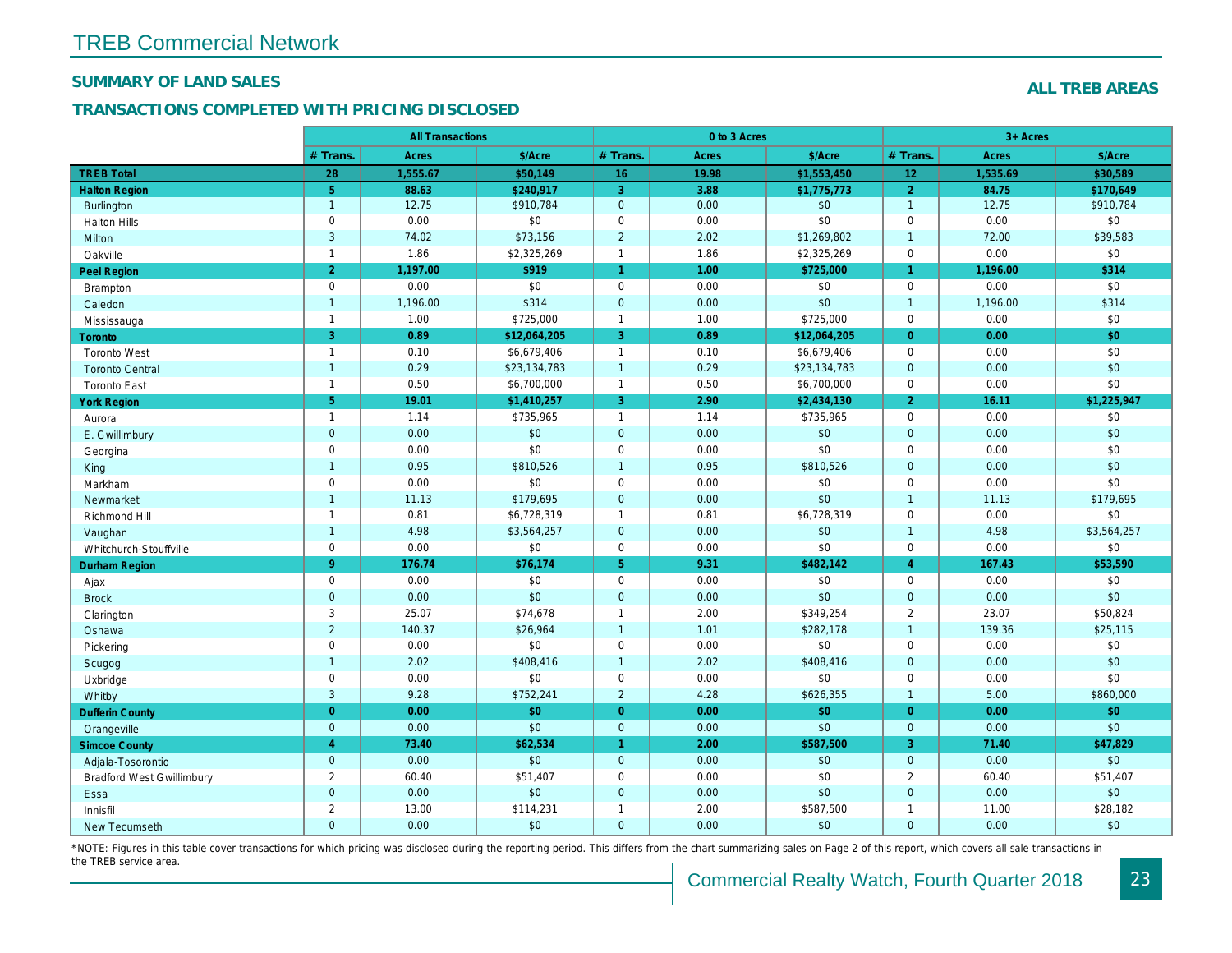#### SUMMARY OF LAND SALES

### TRANSACTIONS COMPLETED WITH PRICING DISCLOSED

|                              |                | <b>All Transactions</b> |              |                      | 0 to 3 Acres |              |                |  |
|------------------------------|----------------|-------------------------|--------------|----------------------|--------------|--------------|----------------|--|
|                              | # Trans.       | Acres                   | \$/Acre      | # Trans.             | <b>Acres</b> | \$/Acre      | # Trans.       |  |
| <b>TREB Total</b>            | 28             | 1,555.67                | \$50,149     | 16                   | 19.98        | \$1,553,450  | 12             |  |
| <b>City of Toronto Total</b> | 3              | 0.89                    | \$12,064,205 | $\mathbf{3}$         | 0.89         | \$12,064,205 | $\overline{0}$ |  |
| <b>Toronto West</b>          | $\overline{1}$ | 0.10                    | \$6,679,406  | $\blacktriangleleft$ | 0.10         | \$6,679,406  | $\overline{0}$ |  |
| Toronto W01                  | $\mathbf 0$    | 0.00                    | \$0          | $\mathbf 0$          | 0.00         | \$0          | $\mathbf 0$    |  |
| Toronto W02                  | $\mathbf 0$    | 0.00                    | \$0          | $\mathbf{0}$         | 0.00         | \$0          | $\mathbf{0}$   |  |
| Toronto W03                  | $\mathbf 0$    | 0.00                    | \$0          | $\mathbf 0$          | 0.00         | \$0          | $\mathbf 0$    |  |
| Toronto W04                  | $\overline{1}$ | 0.10                    | \$6,679,406  | $\overline{1}$       | 0.10         | \$6,679,406  | $\mathbf{0}$   |  |
| Toronto W05                  | $\mathbf 0$    | 0.00                    | \$0          | $\mathbf 0$          | 0.00         | \$0          | $\mathbf 0$    |  |
| Toronto W06                  | $\mathbf 0$    | 0.00                    | \$0          | $\mathbf{0}$         | 0.00         | \$0          | $\mathbf{0}$   |  |
| Toronto W07                  | $\mathbf 0$    | 0.00                    | \$0          | $\mathbf 0$          | 0.00         | \$0          | $\mathbf{0}$   |  |
| Toronto W08                  | $\mathbf 0$    | 0.00                    | \$0          | $\mathbf{0}$         | 0.00         | \$0          | $\mathbf{0}$   |  |
| Toronto W09                  | $\mathbf 0$    | 0.00                    | \$0          | $\mathbf 0$          | 0.00         | \$0          | $\mathbf 0$    |  |
| Toronto W10                  | $\mathbf 0$    | 0.00                    | \$0          | $\mathbf{0}$         | 0.00         | \$0          | $\mathbf{0}$   |  |
| <b>Toronto Central</b>       | $\overline{1}$ | 0.29                    | \$23,134,783 | $\mathbf{1}$         | 0.29         | \$23,134,783 | $\overline{0}$ |  |
| <b>Toronto C01</b>           | $\mathbf 0$    | 0.00                    | \$0          | $\mathbf{0}$         | 0.00         | \$0          | $\mathbf{0}$   |  |
| Toronto C02                  | $\mathbf 0$    | 0.00                    | \$0          | $\mathbf 0$          | 0.00         | \$0          | $\mathbf 0$    |  |
| Toronto C03                  | $\bf 0$        | 0.00                    | \$0          | $\mathbf{0}$         | 0.00         | \$0          | $\mathbf 0$    |  |
| Toronto C04                  | $\mathbf 0$    | 0.00                    | \$0          | $\mathbf 0$          | 0.00         | \$0          | $\mathbf 0$    |  |
| Toronto C06                  | $\overline{1}$ | 0.29                    | \$23,134,783 | $\mathbf{1}$         | 0.29         | \$23,134,783 | $\mathbf{0}$   |  |
| Toronto C07                  | $\mathbf 0$    | 0.00                    | \$0          | $\mathbf 0$          | 0.00         | \$0          | $\mathbf 0$    |  |
| Toronto C08                  | $\overline{0}$ | 0.00                    | \$0          | $\mathbf 0$          | 0.00         | \$0          | $\mathbf 0$    |  |
| Toronto C09                  | $\mathbf 0$    | 0.00                    | \$0          | $\mathbf 0$          | 0.00         | \$0          | $\mathbf 0$    |  |
| Toronto C10                  | $\mathbf 0$    | 0.00                    | \$0          | $\mathbf{0}$         | 0.00         | \$0          | $\mathbf{0}$   |  |
| Toronto C11                  | $\mathbf 0$    | 0.00                    | \$0          | $\mathbf 0$          | 0.00         | \$0          | $\mathbf 0$    |  |
| Toronto C12                  | $\mathbf 0$    | 0.00                    | \$0          | $\mathbf{0}$         | 0.00         | \$0          | $\mathbf{0}$   |  |
| Toronto C13                  | $\mathbf 0$    | 0.00                    | \$0          | $\mathbf{0}$         | 0.00         | \$0          | $\mathbf 0$    |  |
| Toronto C14                  | $\mathbf 0$    | 0.00                    | \$0          | $\mathbf{0}$         | 0.00         | \$0          | $\mathbf{0}$   |  |
| Toronto C15                  | $\mathbf 0$    | 0.00                    | \$0          | $\mathbf 0$          | 0.00         | \$0          | $\mathbf 0$    |  |
| <b>Toronto East</b>          | $\overline{1}$ | 0.50                    | \$6,700,000  | $\mathbf{1}$         | 0.50         | \$6,700,000  | $\overline{0}$ |  |
| Toronto E01                  | $\mathbf 0$    | 0.00                    | \$0          | $\mathbf 0$          | 0.00         | \$0          | $\mathbf 0$    |  |
| Toronto E02                  | $\mathbf 0$    | 0.00                    | \$0          | $\mathbf{0}$         | 0.00         | \$0          | $\mathbf{0}$   |  |
| Toronto E03                  | $\mathsf 0$    | 0.00                    | \$0          | $\mathbf 0$          | 0.00         | \$0          | $\mathbf 0$    |  |
| <b>Toronto E04</b>           | $\mathbf{0}$   | 0.00                    | \$0          | $\mathbf{0}$         | 0.00         | \$0          | $\mathbf{0}$   |  |
| Toronto E05                  | $\mathbf 0$    | 0.00                    | \$0          | $\mathbf 0$          | 0.00         | \$0          | $\mathbf 0$    |  |
| Toronto E06                  | $\mathbf 0$    | 0.00                    | \$0          | $\mathbf{0}$         | 0.00         | \$0          | $\mathbf{0}$   |  |
| Toronto E07                  | $\mathbf 0$    | 0.00                    | \$0          | $\mathbf 0$          | 0.00         | \$0          | $\mathbf 0$    |  |
| Toronto E08                  | $\overline{1}$ | 0.50                    | \$6,700,000  | $\overline{1}$       | 0.50         | \$6,700,000  | $\mathbf{0}$   |  |
| Toronto E09                  | $\mathbf 0$    | 0.00                    | \$0          | $\mathbf 0$          | 0.00         | \$0          | $\mathbf 0$    |  |
| Toronto E10                  | $\mathbf 0$    | 0.00                    | \$0          | $\mathbf{0}$         | 0.00         | \$0          | $\mathbf 0$    |  |
| Toronto E11                  | $\mathbf 0$    | 0.00                    | \$0          | $\mathbf 0$          | 0.00         | \$0          | $\mathbf 0$    |  |